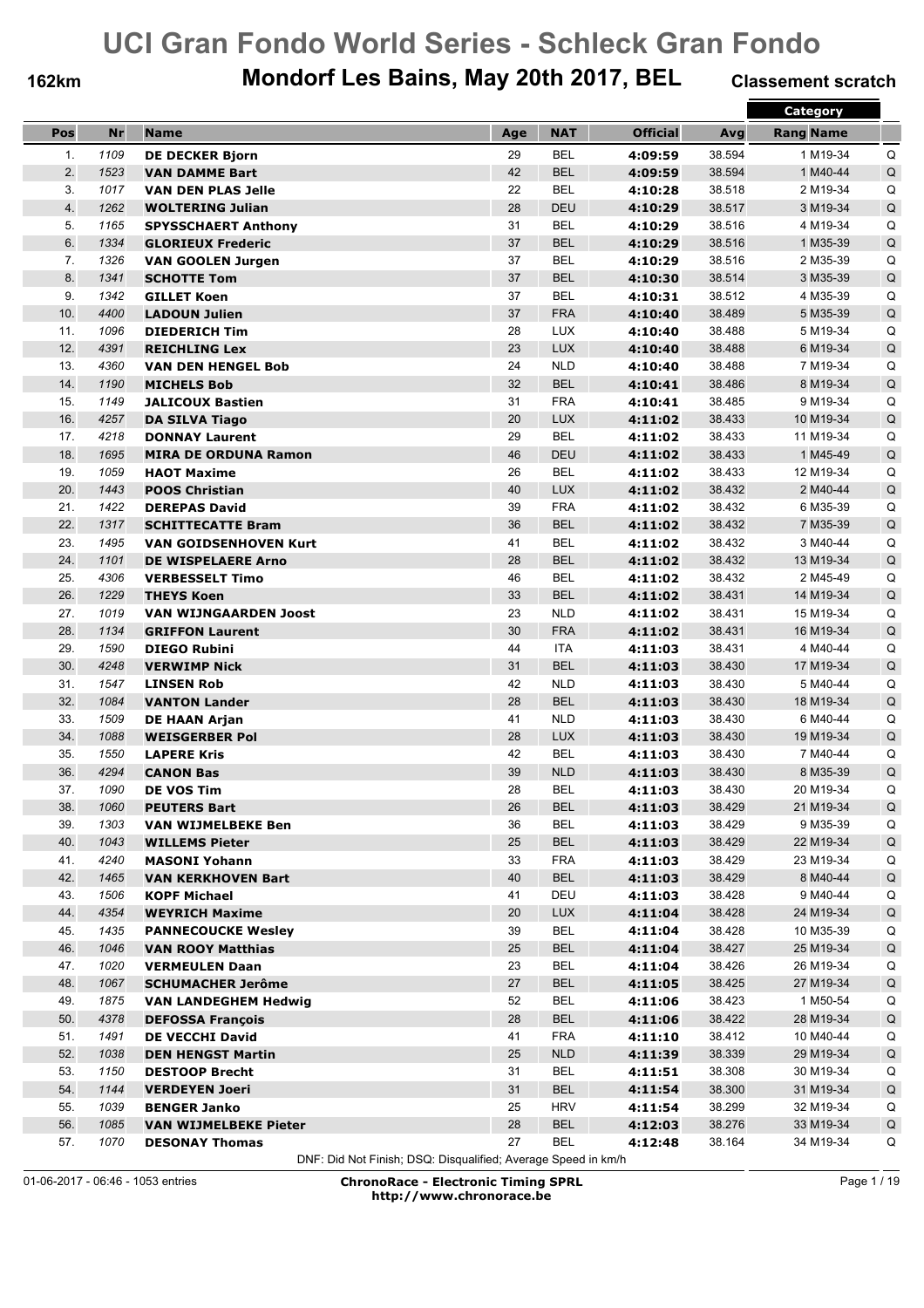## **162km Mondorf Les Bains, May 20th 2017, BEL Classement scratch**

|      |           |                               |        |            |                 |        | <b>Category</b>  |             |
|------|-----------|-------------------------------|--------|------------|-----------------|--------|------------------|-------------|
| Pos  | <b>Nr</b> | <b>Name</b>                   | Age    | <b>NAT</b> | <b>Official</b> | Avg    | <b>Rang Name</b> |             |
| 58.  | 1029      | <b>SNIPPE Remco</b>           | 24     | <b>NLD</b> | 4:13:16         | 38.092 | 35 M19-34        | Q           |
| 59.  | 1034      | <b>VERCOUTTER Jonas</b>       | 24     | <b>BEL</b> | 4:13:17         | 38.090 | 36 M19-34        | Q           |
| 60.  | 1048      | <b>VAN DEN BERGH Matthias</b> | 25     | <b>BEL</b> | 4:15:07         | 37.817 | 37 M19-34        | Q           |
| 61.  | 1554      | <b>ODENDAHL Boris</b>         | 43     | <b>DEU</b> | 4:17:35         | 37.455 | 11 M40-44        | Q           |
| 62.  | 1065      | <b>AHRENDT Benjamin</b>       | 27     | DEU        | 4:18:43         | 37.291 | 38 M19-34        | Q           |
| 63.  | 1385      | <b>OSSIEUR Michael</b>        | 38     | <b>BEL</b> | 4:18:51         | 37.272 | 11 M35-39        | Q           |
| 64.  | 1805      | <b>HAUTERAT Georges</b>       | 50     | <b>BEL</b> | 4:18:51         | 37.272 | 2 M50-54         | Q           |
| 65.  | 1563      | <b>VAN ROIJ David</b>         | 43     | <b>BEL</b> | 4:18:51         | 37.272 | 12 M40-44        | $\sf Q$     |
| 66.  | 1653      | <b>DECLOUX Steve</b>          | 45     | <b>BEL</b> | 4:18:51         | 37.272 | 3 M45-49         | Q           |
| 67.  | 1056      | <b>BASTIN Cédric</b>          | 26     | <b>BEL</b> | 4:18:51         | 37.272 | 39 M19-34        | Q           |
| 68.  | 1115      | <b>MICHELY Kim</b>            | 29     | <b>LUX</b> | 4:18:51         | 37.271 | 40 M19-34        | Q           |
| 69.  | 1654      | <b>DEGROOT Jean-Pierre</b>    | 45     | <b>BEL</b> | 4:18:51         | 37.271 | 4 M45-49         | Q           |
| 70.  | 1132      | <b>WILLM Johannes</b>         | 30     | DEU        | 4:18:51         | 37.271 | 41 M19-34        | Q           |
| 71.  | 1249      | <b>VAN HERREWEGHE Simon</b>   | 34     | <b>BEL</b> | 4:18:51         | 37.271 | 42 M19-34        | $\sf Q$     |
| 71.  | 1461      | <b>BUYCK Curd</b>             | 40     | <b>BEL</b> | 4:18:51         | 37.271 | 13 M40-44        | Q           |
| 73.  | 4399      | <b>PHILIPPE Ben</b>           | 31     | <b>LUX</b> | 4:18:51         | 37.270 | 43 M19-34        | Q           |
| 74.  | 4387      | <b>DE COSTER Guy</b>          | 52     | <b>BEL</b> | 4:18:52         | 37.270 | 3 M50-54         | Q           |
| 75.  | 1546      | <b>DE TEMMERMAN Bart</b>      | 42     | <b>BEL</b> | 4:18:52         | 37.270 | 14 M40-44        | $\sf Q$     |
| 76.  | 1012      | <b>THILLY Lucas</b>           | 20     | <b>FRA</b> | 4:18:52         | 37.270 | 44 M19-34        | Q           |
| 77.  | 1776      | <b>SERTIC Franck</b>          | 49     | <b>FRA</b> | 4:18:52         | 37.269 | 5 M45-49         | Q           |
| 78.  | 1082      | <b>ALMEIDA Jorge</b>          | 28     | <b>PRT</b> | 4:18:52         | 37.269 | 45 M19-34        | Q           |
| 79.  | 1316      | <b>VANLAETHEM Kurt</b>        | 36     | <b>BEL</b> | 4:18:52         | 37.269 | 12 M35-39        | Q           |
| 80.  | 1349      | <b>BOMBARDIER Kevin</b>       | 37     | <b>FRA</b> | 4:18:52         | 37.268 | 13 M35-39        | Q           |
| 81.  | 1549      | <b>DE MEUTER Stefaan</b>      | 42     | <b>BEL</b> | 4:18:53         | 37.268 | 15 M40-44        | Q           |
| 82.  | 1441      | <b>VAN DEN BRANDE Roel</b>    | 40     | <b>BEL</b> | 4:18:53         | 37.268 | 16 M40-44        | Q           |
| 83.  | 1449      | <b>BOSSLER Jean-François</b>  | 40     | <b>FRA</b> | 4:18:53         | 37.268 | 17 M40-44        | $\sf Q$     |
| 84.  | 1894      | <b>WOUTERS Geert</b>          | 52     | <b>BEL</b> | 4:18:53         | 37.267 | 4 M50-54         | Q           |
| 85.  | 1469      | <b>FONCK Dieter</b>           | 40     | <b>BEL</b> | 4:18:53         | 37.267 | 18 M40-44        | Q           |
| 86.  | 1521      | <b>PEGADO Daniel</b>          | 42     | PRT        | 4:18:53         | 37.267 | 19 M40-44        | Q           |
| 87.  | 1498      | <b>DISEVISCOURT Ralph</b>     | 41     | <b>LUX</b> | 4:18:53         | 37.267 | 20 M40-44        | Q           |
| 88.  | 1174      | <b>PAPENDORP Boy</b>          | 32     | <b>NLD</b> | 4:18:53         | 37.266 | 46 M19-34        | Q           |
| 89.  | 1261      | <b>COERTJENS Rien</b>         | 27     | <b>BEL</b> | 4:18:53         | 37.266 | 47 M19-34        | Q           |
| 90.  | 1635      | <b>IMPE Peter</b>             | 45     | <b>BEL</b> | 4:18:53         | 37.266 | 6 M45-49         | Q           |
| 91.  | 1840      | <b>CUMMINGS Paul</b>          | 50     | <b>AUS</b> | 4:18:53         | 37.265 | 5 M50-54         | Q           |
| 92.  | 1125      | <b>VANOBOST Glenn</b>         | 30     | <b>BEL</b> | 4:18:53         | 37.265 | 48 M19-34        | Q           |
| 93.  | 1952      | <b>VAN IMPE Peter</b>         | 54     | <b>BEL</b> | 4:18:55         | 37.263 | 6 M50-54         | Q           |
| 94.  | 1009      | <b>NOËL Mathias</b>           | 20     | <b>FRA</b> | 4:18:55         | 37.262 | 49 M19-34        | Q           |
| 95.  | 1128      | <b>ZAAGMAN Remy</b>           | $30\,$ | <b>NLD</b> | 4:18:55         | 37.261 | 50 M19-34        | $\sf Q$     |
| 96.  | 1777      | <b>KAAL Jos</b>               | 49     | <b>NLD</b> | 4:18:55         | 37.261 | 7 M45-49         | Q           |
| 97.  | 1010      | <b>LEBLOND Loic</b>           | 20     | <b>FRA</b> | 4:18:55         | 37.261 | 51 M19-34        | $\mathsf Q$ |
| 98.  | 1221      | <b>MEIJER Jos</b>             | 33     | <b>NLD</b> | 4:18:56         | 37.260 | 52 M19-34        | Q           |
| 99.  | 1253      | <b>SCHRAUWEN Bart</b>         | 34     | <b>BEL</b> | 4:18:56         | 37.259 | 53 M19-34        | $\mathsf Q$ |
| 100. | 4239      | <b>MÉLON Vincent</b>          | 34     | <b>BEL</b> | 4:19:08         | 37.231 | 54 M19-34        | Q           |
| 101. | 1420      | <b>RICHARD Damien</b>         | 39     | <b>FRA</b> | 4:19:16         | 37.212 | 14 M35-39        | Q           |
| 102. | 1211      | <b>JACOBS Kenny</b>           | 33     | BEL        | 4:19:16         | 37.211 | 55 M19-34        | Q           |
| 103. | 1001      | <b>SCHLECK Frank</b>          | 37     | LUX        | 4:19:27         | 37.184 | 15 M35-39        | $\mathsf Q$ |
| 104. | 1004      | <b>WEGMANN Fabian</b>         | 37     | DEU        | 4:19:28         | 37.184 | 16 M35-39        | Q           |
| 105. | 1183      | <b>LUBBERDING Luuk</b>        | 32     | <b>NLD</b> | 4:19:28         | 37.184 | 56 M19-34        | $\mathsf Q$ |
| 106. | 1027      | <b>VERDIJCK Niels</b>         | 24     | <b>BEL</b> | 4:21:29         | 36.896 | 57 M19-34        | Q           |
| 107. | 1359      | <b>BOLLE Jean-Pascal</b>      | 38     | <b>BEL</b> | 4:21:29         | 36.895 | 17 M35-39        | $\mathsf Q$ |
| 108. | 1978      | <b>GRATIOT Christian</b>      | 55     | <b>FRA</b> | 4:21:29         | 36.895 | 1 M55-59         | Q           |
| 109. | 1212      | <b>VERMEULEN Michael</b>      | 33     | <b>BEL</b> | 4:21:30         | 36.895 | 58 M19-34        | $\mathsf Q$ |
| 110. | 4317      | <b>MOORS Carl</b>             | 48     | <b>BEL</b> | 4:21:30         | 36.895 | 8 M45-49         | Q           |
| 111. | 1876      | <b>HERBIN Laurent</b>         | 52     | <b>FRA</b> | 4:21:30         | 36.894 | 7 M50-54         | $\mathsf Q$ |
| 112. | 1251      | <b>DE LEEUW Jelle</b>         | 34     | <b>BEL</b> | 4:21:30         | 36.894 | 59 M19-34        | Q           |
| 113. | 1282      | <b>BRENNER Eric</b>           | 35     | <b>FRA</b> | 4:21:30         | 36.894 | 18 M35-39        | $\mathsf Q$ |
| 114. | 4241      | <b>VANWEERST Cedric</b>       | 32     | <b>BEL</b> | 4:21:30         | 36.894 | 60 M19-34        | Q           |

DNF: Did Not Finish; DSQ: Disqualified; Average Speed in km/h

01-06-2017 - 06:46 - 1053 entries **ChronoRace - Electronic Timing SPRL http://www.chronorace.be**

Page 2 / 19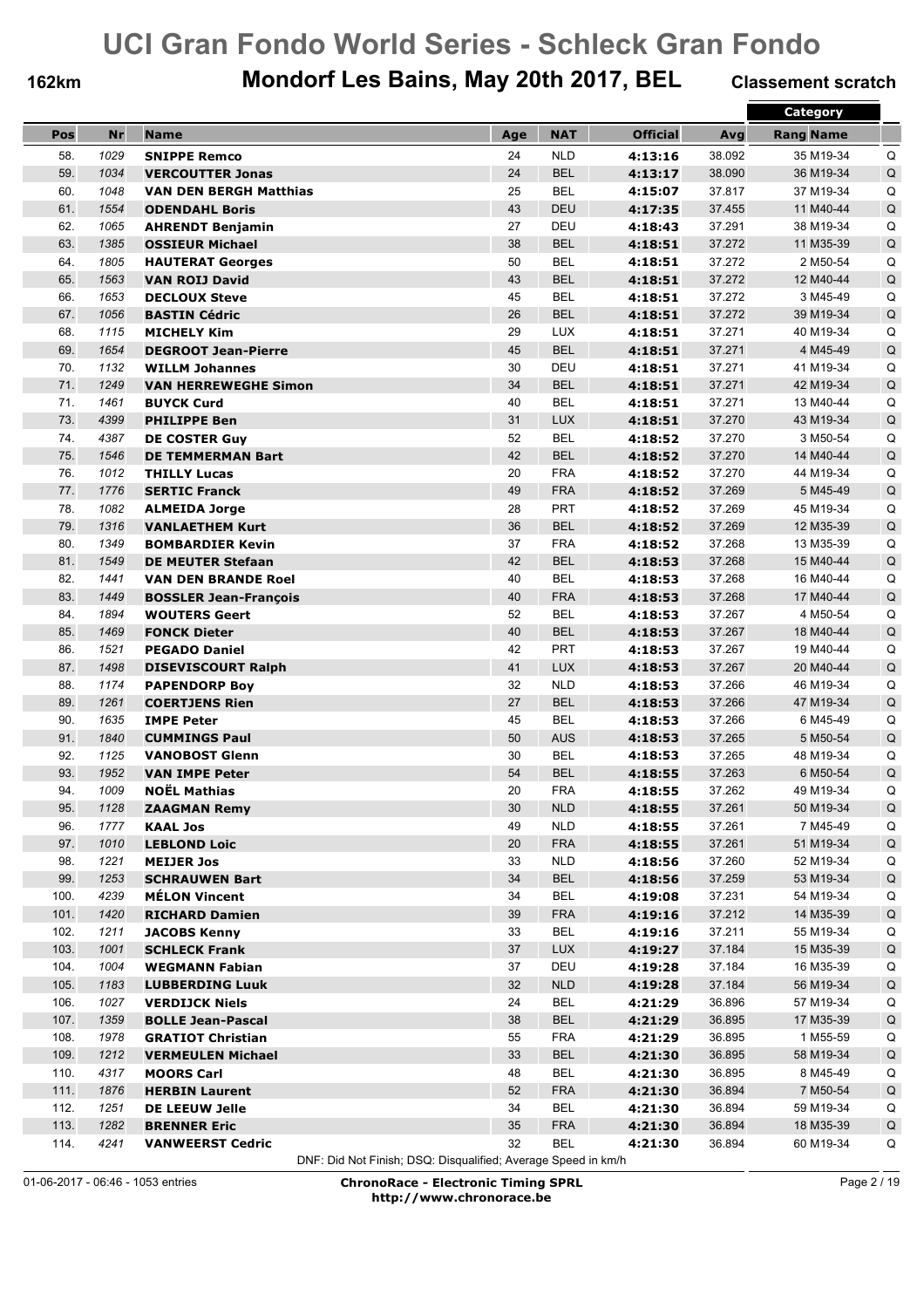## **162km Mondorf Les Bains, May 20th 2017, BEL Classement scratch**

|              |              |                                               |          |                          |                    |                  | Category               |             |
|--------------|--------------|-----------------------------------------------|----------|--------------------------|--------------------|------------------|------------------------|-------------|
| Pos          | Nr           | <b>Name</b>                                   | Age      | <b>NAT</b>               | <b>Official</b>    | Avg              | <b>Rang Name</b>       |             |
| 115.         | 1391         | <b>MEIRELEIRE Wim</b>                         | 38       | <b>BEL</b>               | 4:21:30            | 36.893           | 19 M35-39              | Q           |
| 116.         | 1898         | <b>BRIXEN Thomas</b>                          | 52       | <b>DNK</b>               | 4:21:30            | 36.893           | 8 M50-54               | $\mathsf Q$ |
| 117.         | 1598         | <b>PFEIFER Chris</b>                          | 44       | DEU                      | 4:21:31            | 36.892           | 21 M40-44              | Q           |
| 118.         | 1087         | <b>BECQ Maxime</b>                            | 28       | <b>BEL</b>               | 4:21:31            | 36.892           | 61 M19-34              | $\mathsf Q$ |
| 119.         | 1014         | <b>VANTON Jelle</b>                           | 22       | <b>BEL</b>               | 4:21:31            | 36.892           | 62 M19-34              | Q           |
| 120.         | 4348         | <b>DEMORY Stefan</b>                          | 26       | <b>BEL</b>               | 4:21:31            | 36.891           | 63 M19-34              | Q           |
| 121.         | 1732         | <b>KUSS Olivier</b>                           | 47       | <b>FRA</b>               | 4:21:31            | 36.891           | 9 M45-49               | Q           |
| 122.         | 1054         | <b>ANTHONISSEN Stef</b>                       | 26       | <b>BEL</b>               | 4:21:31            | 36.891           | 64 M19-34              | Q           |
| 123.         | 1734         | <b>VERVLOESSEM Raf</b>                        | 47       | <b>BEL</b>               | 4:21:31            | 36.890           | 10 M45-49              | Q           |
| 124.         | 1133         | <b>WIJNJA Jelle</b>                           | 30       | <b>NLD</b>               | 4:21:32            | 36.890           | 65 M19-34              | Q           |
| 125.         | 4284         | <b>LEYDER Marc</b>                            | 43       | <b>LUX</b>               | 4:21:32            | 36.889           | 22 M40-44              | Q           |
| 126.         | 1159         | <b>RUYSSCHAERT Tijs</b>                       | 31       | <b>BEL</b>               | 4:21:32            | 36.889           | 66 M19-34              | Q           |
| 127.         | 1135         | <b>DE PAUW Giel-Jan</b>                       | 30       | <b>BEL</b>               | 4:21:33            | 36.888           | 67 M19-34              | Q           |
| 128.         | 4268         | <b>MAREN BOGERD Paulus</b>                    | 23       | <b>NLD</b>               | 4:21:33            | 36.887           | 68 M19-34              | Q           |
| 129.         | 1344         | <b>DE VRIEZE Diter</b>                        | 37       | <b>BEL</b>               | 4:21:33            | 36.886           | 20 M35-39              | Q           |
| 130.         | 4220         | <b>BERTRAND Raphael</b>                       | 43       | <b>BEL</b>               | 4:21:34            | 36.885           | 23 M40-44              | $\mathsf Q$ |
| 131.         | 1378         | <b>DIEPART Xavier</b>                         | 38       | <b>BEL</b>               | 4:21:34            | 36.883           | 21 M35-39              | Q           |
| 132.         | 1415         | <b>WIENS Joachim</b>                          | 39       | <b>DEU</b>               | 4:21:34            | 36.883           | 22 M35-39              | $\mathsf Q$ |
| 133.         | 1018         | <b>VANDENABEELE Emill</b>                     | 22       | <b>BEL</b>               | 4:21:40            | 36.870           | 69 M19-34              | Q           |
| 134.         | 1187         | <b>GENEYN Stijn</b>                           | 32       | <b>BEL</b>               | 4:21:41            | 36.868           | 70 M19-34              | Q           |
| 135.         | 1304         | <b>STEEGS Ralf</b>                            | 36       | <b>NLD</b>               | 4:21:43            | 36.864           | 23 M35-39              | Q           |
| 136.         | 1336         | <b>PUZON Maciej</b>                           | 37       | DEU                      | 4:21:43            | 36.863           | 24 M35-39              | Q           |
| 137.         | 4219         | <b>BROCHARD Ludovic</b>                       | 28       | <b>BEL</b>               | 4:21:44            | 36.861           | 71 M19-34              |             |
| 138.         | 1403         | <b>SCHROEDER Jerry</b>                        | 39       | <b>LUX</b>               | 4:21:44            | 36.861           | 25 M35-39              | Q           |
| 139.         | 1230         | <b>SWINKELS Sjoerd</b>                        | 33       | <b>NLD</b>               | 4:21:44            | 36.860           | 72 M19-34              |             |
| 140.         | 1110         | <b>DE SCHEIRDER Sven</b>                      | 29       | <b>BEL</b>               | 4:21:45            | 36.859           | 73 M19-34              |             |
| 141.         | 1302         | <b>FABER Philippe</b>                         | 36       | <b>LUX</b>               | 4:21:46            | 36.856           | 26 M35-39              | Q           |
| 142.         | 1492         | <b>PRADO Sergio</b>                           | 41       | <b>LUX</b>               | 4:24:09            | 36.524           | 24 M40-44              | Q           |
| 143.         | 1044         | <b>PAULS Geoffrey</b>                         | 25       | <b>BEL</b>               | 4:25:11            | 36.380           | 74 M19-34              |             |
| 144.         | 1069         | <b>VANDEPUT Yves</b>                          | 27       | <b>BEL</b>               | 4:25:15            | 36.373           | 75 M19-34              |             |
| 145.         | 1079         | <b>LEPPERS Sander</b>                         | 28       | <b>NLD</b>               | 4:26:10            | 36.247           | 76 M19-34              |             |
| 146.         | 1402         | <b>ROGIERS Joris</b>                          | 39       | <b>BEL</b>               | 4:26:10            | 36.247           | 27 M35-39              | $\sf Q$     |
| 147.         | 4398         | <b>DELLISSE Philippe</b>                      | 47       | <b>BEL</b>               | 4:26:12            | 36.242           | 11 M45-49              | Q           |
| 148.         | 4309         | <b>EULAERTS Patrick</b>                       | 43       | <b>BEL</b>               | 4:26:12            | 36.242           | 25 M40-44              | Q           |
| 149.         | 1701         | <b>CAPPAERT Sammy</b>                         | 46       | <b>BEL</b>               | 4:26:12            | 36.241           | 12 M45-49              | Q           |
| 150.         | 4263         | <b>FELLER Michael</b>                         | 24       | <b>FRA</b>               | 4:26:14            | 36.239           | 77 M19-34              |             |
| 151.         | 1526         | <b>SZREK Jurgen</b>                           | 42       | <b>BEL</b>               | 4:26:14            | 36.238           | 26 M40-44              | Q           |
| 152.         | 1228         | <b>BERVOETS Kristof</b>                       | 33       | <b>BEL</b>               | 4:26:15            | 36.236           | 78 M19-34              |             |
| 153.         | 1519         | <b>VANGOETHEMD Svenne</b>                     | 42       | <b>BEL</b>               | 4:26:16            | 36.234           | 27 M40-44              | Q           |
| 154.         | 4216<br>4274 | <b>STEVENS Gilles</b><br><b>LAMOLINE Luka</b> | 30       | <b>BEL</b><br><b>BEL</b> | 4:26:16            | 36.233           | 79 M19-34<br>80 M19-34 |             |
| 155.<br>156. | 1145         |                                               | 31<br>31 | <b>FRA</b>               | 4:26:18<br>4:26:19 | 36.228<br>36.228 | 81 M19-34              |             |
| 157.         | 1374         | <b>COLLET Julien</b><br><b>DUBOS Cédric</b>   | 38       | <b>FRA</b>               | 4:26:19            | 36.227           | 28 M35-39              | Q           |
| 158.         | 1516         | <b>POZLER Tomas</b>                           | 41       | CZE                      | 4:26:19            | 36.227           | 28 M40-44              | $\mathsf Q$ |
| 159.         | 1594         | <b>BALCAEN Christoffel</b>                    | 44       | <b>BEL</b>               | 4:26:19            | 36.227           | 29 M40-44              | Q           |
| 160.         | 1913         | <b>KILROY Sean</b>                            | 53       | <b>GBR</b>               | 4:26:19            | 36.227           | 9 M50-54               | $\sf Q$     |
| 161.         | 1105         | <b>MARGUE Frederic</b>                        | 29       | <b>LUX</b>               | 4:26:19            | 36.227           | 82 M19-34              |             |
| 162.         | 1671         | <b>BOSSUYT Olivier</b>                        | 45       | <b>BEL</b>               | 4:26:19            | 36.226           | 13 M45-49              | Q           |
| 163.         | 1535         | <b>DE BECKKER Gert</b>                        | 42       | <b>BEL</b>               | 4:26:19            | 36.226           | 30 M40-44              | Q           |
| 164.         | 1763         | <b>WALLERT Charles</b>                        | 48       | <b>NLD</b>               | 4:26:19            | 36.226           | 14 M45-49              | $\sf Q$     |
| 165.         | 1570         | <b>SMETRIJNS Wim</b>                          | 43       | <b>BEL</b>               | 4:26:19            | 36.226           | 31 M40-44              | Q           |
| 165.         | 1571         | <b>DEMOULIN Fabian</b>                        | 43       | <b>BEL</b>               | 4:26:19            | 36.226           | 31 M40-44              | Q           |
| 167.         | 1835         | <b>RINCENT Jean-Christophe</b>                | 50       | <b>FRA</b>               | 4:26:20            | 36.225           | 10 M50-54              | Q           |
| 168.         | 1844         | <b>VAN MEERHAEGE Hugues</b>                   | 51       | <b>BEL</b>               | 4:26:20            | 36.225           | 11 M50-54              | $\mathsf Q$ |
| 169.         | 4265         | <b>RAHIER Dominique</b>                       | 37       | BEL                      | 4:26:20            | 36.225           | 29 M35-39              | Q           |
| 170.         | 1593         | <b>VONNECHE Didier</b>                        | 44       | <b>BEL</b>               | 4:26:20            | 36.225           | 33 M40-44              | $\sf Q$     |
| 171.         | 1736         | <b>NUYTTENS Jurgy</b>                         | 47       | <b>BEL</b>               | 4:26:20            | 36.225           | 15 M45-49              | Q           |

DNF: Did Not Finish; DSQ: Disqualified; Average Speed in km/h

01-06-2017 - 06:46 - 1053 entries **ChronoRace - Electronic Timing SPRL http://www.chronorace.be**

Page 3 / 19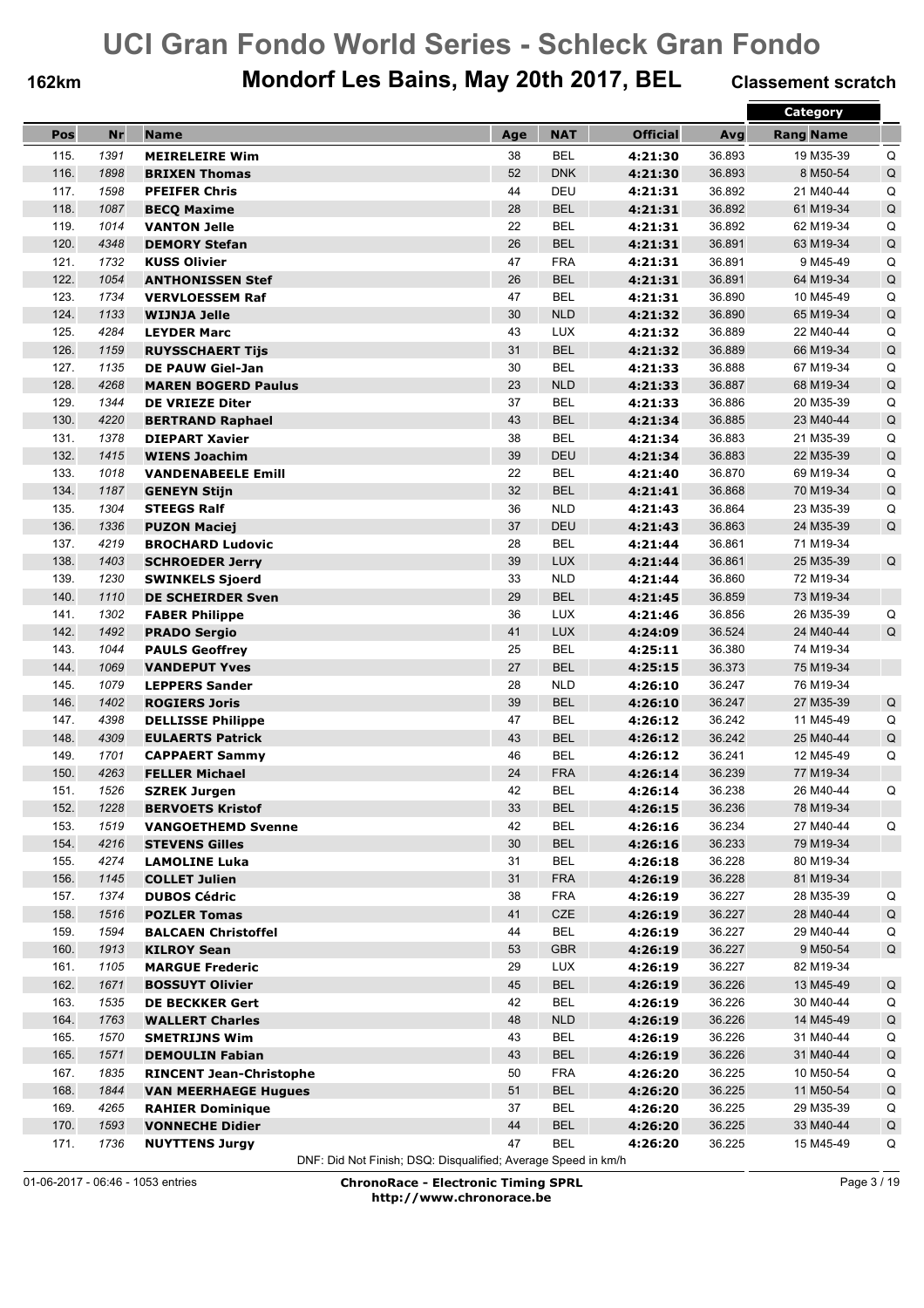## **162km Mondorf Les Bains, May 20th 2017, BEL Classement scratch**

|              |      |                                |     |                          |                 |        | Category               |             |
|--------------|------|--------------------------------|-----|--------------------------|-----------------|--------|------------------------|-------------|
| Pos          | Nr   | <b>Name</b>                    | Age | <b>NAT</b>               | <b>Official</b> | Avg    | <b>Rang Name</b>       |             |
| 172.         | 1146 | <b>LABBE Pierre</b>            | 31  | <b>FRA</b>               | 4:26:20         | 36.224 | 83 M19-34              |             |
| 173.         | 1106 | <b>LOWAGIE Kevin</b>           | 29  | <b>BEL</b>               | 4:26:20         | 36.224 | 84 M19-34              |             |
| 174.         | 1829 | <b>BASTIN Jean</b>             | 50  | <b>BEL</b>               | 4:26:20         | 36.224 | 12 M50-54              | Q           |
| 175.         | 4367 | <b>GRIGNARD Baudoin</b>        | 52  | <b>BEL</b>               | 4:26:20         | 36.224 | 13 M50-54              | $\sf Q$     |
| 176.         | 4394 | WIKSTRÖM Frederik              | 46  | <b>SWE</b>               | 4:26:20         | 36.224 | 16 M45-49              | Q           |
| 177.         | 1771 | <b>RADERMACHER Patrick</b>     | 49  | <b>BEL</b>               | 4:26:20         | 36.224 | 17 M45-49              | Q           |
| 177.         | 4396 | <b>KÖNIG Johannes</b>          | 31  | DEU                      | 4:26:20         | 36.224 | 85 M19-34              |             |
| 179.         | 1209 | <b>SCHWEITZER Raphael</b>      | 33  | <b>LUX</b>               | 4:26:21         | 36.223 | 86 M19-34              |             |
| 180.         | 1725 | <b>LE GALL Yannick</b>         | 47  | <b>FRA</b>               | 4:26:21         | 36.222 | 18 M45-49              | Q           |
| 181.         | 1440 | <b>DE SAEDELEER Vincent</b>    | 40  | <b>BEL</b>               | 4:26:21         | 36.222 | 34 M40-44              | Q           |
| 182.         | 1720 | <b>KEIJSERS Mark</b>           | 47  | <b>NLD</b>               | 4:26:21         | 36.222 | 19 M45-49              | Q           |
| 183.         | 1852 | <b>DE MOOR Kris</b>            | 51  | <b>BEL</b>               | 4:26:21         | 36.222 | 14 M50-54              | Q           |
| 184.         | 1462 | <b>BERGHMANS Bart</b>          | 40  | <b>BEL</b>               | 4:26:21         | 36.222 | 35 M40-44              | Q           |
| 185.         | 1541 | <b>LAEREMANS David</b>         | 42  | <b>BEL</b>               | 4:26:21         | 36.222 | 36 M40-44              | Q           |
| 186.         | 1524 | <b>RUTTEN Thom</b>             | 42  | <b>NLD</b>               | 4:26:21         | 36.222 | 37 M40-44              | Q           |
| 187.         | 1077 | <b>UYTTERSPROT Bram</b>        | 27  | <b>BEL</b>               | 4:26:21         | 36.221 | 87 M19-34              |             |
| 188.         | 1707 | <b>BOSMA Andries</b>           | 47  | <b>NLD</b>               | 4:26:21         | 36.221 | 20 M45-49              | Q           |
| 189.         | 1401 | <b>VAN DE VIJVER Maarten</b>   | 39  | <b>BEL</b>               | 4:26:21         | 36.221 | 30 M35-39              | $\sf Q$     |
| 190.         | 1557 | <b>OLSEN Jesper</b>            | 43  | <b>DNK</b>               | 4:26:21         | 36.221 | 38 M40-44              | Q           |
| 191.         | 1564 | <b>KAREL Vandenberghe</b>      | 43  | <b>BEL</b>               | 4:26:21         | 36.221 | 39 M40-44              | Q           |
| 192.         | 1710 |                                | 47  | <b>BEL</b>               |                 | 36.221 | 21 M45-49              |             |
|              |      | <b>OSTYN Frank</b>             |     |                          | 4:26:22         |        |                        | Q           |
| 193.         | 4357 | <b>HELLOT François</b>         | 28  | <b>FRA</b><br><b>BEL</b> | 4:26:22         | 36.221 | 88 M19-34<br>31 M35-39 |             |
| 194.<br>195. | 1421 | <b>BROCKHOVEN Nicky</b>        | 39  |                          | 4:26:22         | 36.221 |                        | Q           |
|              | 1452 | <b>ALBERT Benoit</b>           | 40  | <b>BEL</b>               | 4:26:22         | 36.220 | 40 M40-44              | Q           |
| 196.         | 1718 | <b>KRICKEL Alain</b>           | 47  | <b>BEL</b>               | 4:26:22         | 36.220 | 22 M45-49              | Q           |
| 197.         | 1473 | <b>COLLE Lionel</b>            | 41  | <b>FRA</b>               | 4:26:22         | 36.220 | 41 M40-44              | Q           |
| 198.         | 1057 | <b>GENOT Gilles</b>            | 26  | <b>LUX</b>               | 4:26:22         | 36.220 | 89 M19-34              |             |
| 199.         | 1265 | <b>ENGELMANN Claude</b>        | 32  | <b>LUX</b>               | 4:26:22         | 36.220 | 90 M19-34              |             |
| 200.         | 1788 | <b>DUMONT Rémi</b>             | 49  | <b>FRA</b>               | 4:26:22         | 36.220 | 23 M45-49              | Q           |
| 201.         | 1384 | <b>LAMBINON Christophe</b>     | 38  | <b>BEL</b>               | 4:26:22         | 36.219 | 32 M35-39              | Q           |
| 202.         | 2034 | <b>BODSON Christian</b>        | 59  | <b>BEL</b>               | 4:26:22         | 36.219 | 2 M55-59               | Q           |
| 203.         | 1551 | <b>DEDEYNE Andy</b>            | 42  | <b>BEL</b>               | 4:26:25         | 36.214 | 42 M40-44              | Q           |
| 204.         | 1848 | <b>TRUR Thierry</b>            | 51  | <b>FRA</b>               | 4:26:26         | 36.211 | 15 M50-54              | Q           |
| 205.         | 1022 | <b>PEETERS Nico</b>            | 23  | <b>BEL</b>               | 4:26:26         | 36.210 | 91 M19-34              |             |
| 206.         | 1098 | <b>ROOD Robert</b>             | 28  | <b>NLD</b>               | 4:26:28         | 36.207 | 92 M19-34              |             |
| 207.         | 1817 | <b>VETTER Pascal</b>           | 50  | <b>FRA</b>               | 4:26:28         | 36.206 | 16 M50-54              | Q           |
| 208.         | 1565 | <b>DE WITTE Lieven</b>         | 43  | <b>BEL</b>               | 4:26:29         | 36.205 | 43 M40-44              | Q           |
| 209.         | 1426 | <b>ROEGIEST Mario</b>          | 39  | <b>NLD</b>               | 4:26:29         | 36.205 | 33 M35-39              | Q           |
| 210.         | 1025 | <b>RIJS Zeger</b>              | 24  | <b>NLD</b>               | 4:26:29         | 36.204 | 93 M19-34              |             |
| 211.         | 1254 | <b>MULDER Marius</b>           | 34  | NLD                      | 4:26:29         | 36.204 | 94 M19-34              |             |
| 212.         | 1347 | <b>ENGELEN Jeroen</b>          | 37  | <b>NLD</b>               | 4:26:29         | 36.204 | 34 M35-39              | Q           |
| 213.         | 1053 | <b>KIRCHEN Yves</b>            | 26  | <b>LUX</b>               | 4:26:29         | 36.203 | 95 M19-34              |             |
| 214.         | 1662 | <b>VAN GOIDSENHOVEN Steven</b> | 45  | <b>BEL</b>               | 4:26:29         | 36.203 | 24 M45-49              | Q           |
| 215.         | 1743 | <b>BARTHOLOME Thomas</b>       | 48  | <b>DEU</b>               | 4:26:30         | 36.202 | 25 M45-49              | $\mathsf Q$ |
| 216.         | 1224 | <b>DE PAUW Steven</b>          | 33  | BEL                      | 4:26:30         | 36.201 | 96 M19-34              |             |
| 217.         | 1318 | <b>WEISS Charles</b>           | 36  | <b>LUX</b>               | 4:26:30         | 36.200 | 35 M35-39              | Q           |
| 218.         | 1694 | <b>SCHIEFFER Carsten</b>       | 46  | DEU                      | 4:26:31         | 36.200 | 26 M45-49              | Q           |
| 219.         | 1340 | <b>DUMORTIER Nick</b>          | 37  | <b>BEL</b>               | 4:26:31         | 36.200 | 36 M35-39              | Q           |
| 220.         | 2007 | <b>MEZZAPESA Enzo</b>          | 56  | LUX                      | 4:26:31         | 36.199 | 3 M55-59               | Q           |
| 221.         | 1610 | <b>GELDHOF Stephen</b>         | 44  | <b>BEL</b>               | 4:26:31         | 36.199 | 44 M40-44              |             |
| 222.         | 1400 | <b>DE VRIEZE Bjorn</b>         | 39  | <b>BEL</b>               | 4:26:32         | 36.196 | 37 M35-39              | Q           |
| 223.         | 1890 | <b>VERMEULEN Gerry</b>         | 52  | <b>BEL</b>               | 4:26:33         | 36.195 | 17 M50-54              | Q           |
| 224.         | 1237 | <b>POURRAT Pierre Etienne</b>  | 34  | <b>FRA</b>               | 4:26:33         | 36.194 | 97 M19-34              |             |
| 225.         | 1157 | <b>WIRTZ Kim</b>               | 31  | <b>LUX</b>               | 4:26:34         | 36.193 | 98 M19-34              |             |
| 226.         | 4324 | <b>STELLER Michiel</b>         | 27  | <b>NLD</b>               | 4:26:34         | 36.192 | 99 M19-34              |             |
| 227.         | 1024 | <b>BONNARD Mathieu</b>         | 23  | <b>FRA</b>               | 4:26:42         | 36.175 | 100 M19-34             |             |
| 228.         | 1945 | <b>ALTHUSSER Remy</b>          | 54  | <b>FRA</b>               | 4:26:42         | 36.174 | 18 M50-54              | Q           |

DNF: Did Not Finish; DSQ: Disqualified; Average Speed in km/h

01-06-2017 - 06:46 - 1053 entries **ChronoRace - Electronic Timing SPRL http://www.chronorace.be**

Page 4 / 19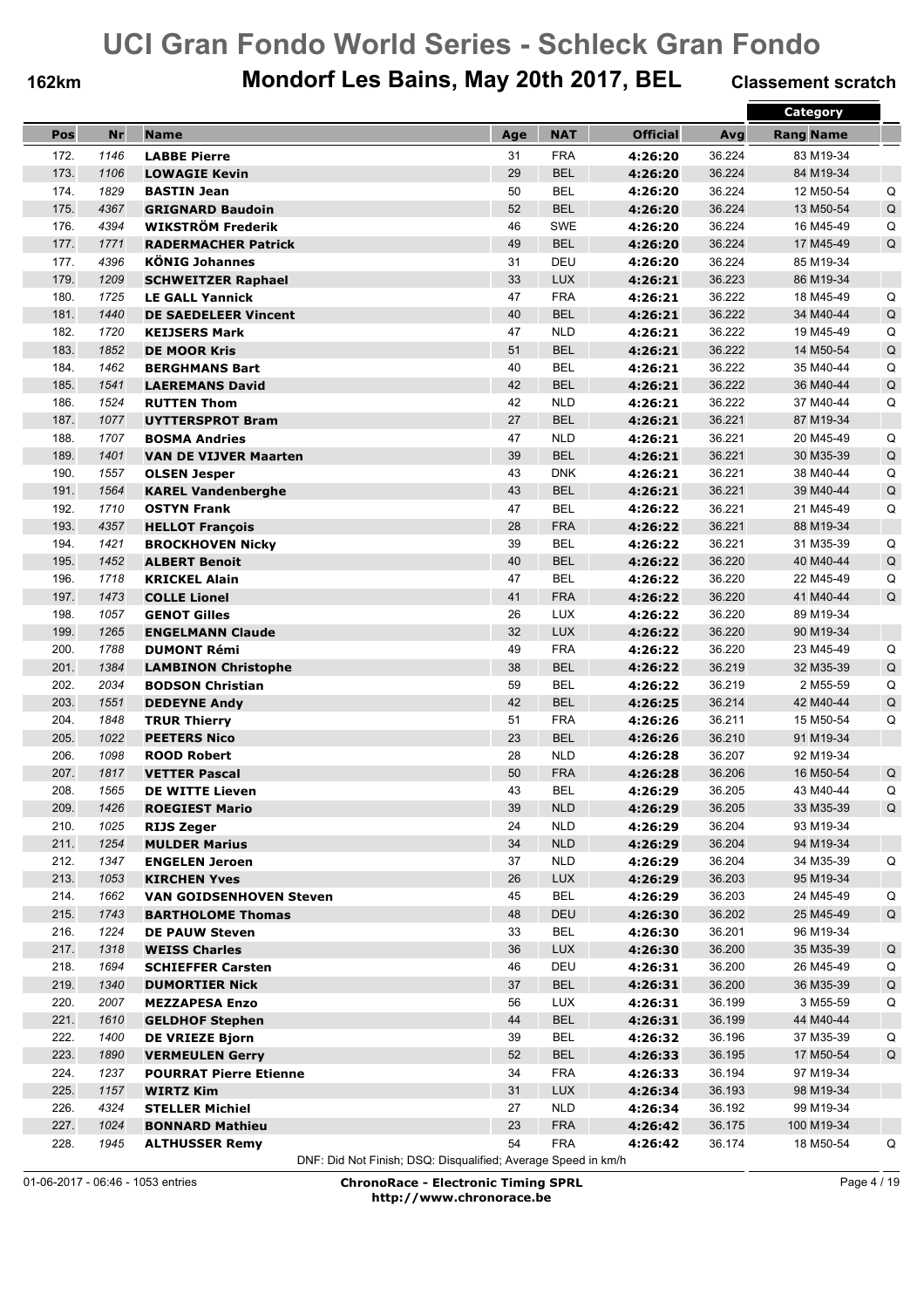## **162km Mondorf Les Bains, May 20th 2017, BEL Classement scratch**

|      |      |                               |     |            |                 |        | Category         |             |
|------|------|-------------------------------|-----|------------|-----------------|--------|------------------|-------------|
| Pos  | Nr   | <b>Name</b>                   | Age | <b>NAT</b> | <b>Official</b> | Avg    | <b>Rang Name</b> |             |
| 229. | 1072 | <b>BROERS Rob</b>             | 27  | <b>NLD</b> | 4:26:42         | 36.174 | 101 M19-34       |             |
| 230. | 1076 | <b>LUBINEAU Fabien</b>        | 27  | <b>FRA</b> | 4:26:42         | 36.174 | 102 M19-34       |             |
| 231. | 1031 | <b>DANNER Alexandre</b>       | 24  | <b>FRA</b> | 4:26:43         | 36.173 | 103 M19-34       |             |
| 232. | 1442 | <b>SLECHTEN Johan</b>         | 40  | <b>BEL</b> | 4:26:43         | 36.172 | 45 M40-44        |             |
| 233. | 1791 | <b>SIGURJONSSON Marino</b>    | 45  | <b>ISL</b> | 4:26:43         | 36.172 | 27 M45-49        | Q           |
| 234. | 1501 | <b>BROCKX Kim</b>             | 41  | <b>BEL</b> | 4:26:44         | 36.170 | 46 M40-44        |             |
| 235. | 1035 |                               | 24  | <b>FRA</b> | 4:26:44         | 36.170 | 104 M19-34       |             |
| 236. | 1678 | <b>VEILLON Axel</b>           | 46  | <b>BEL</b> |                 | 36.167 | 28 M45-49        | Q           |
| 237. | 1531 | <b>PEETERS Geert</b>          | 42  | <b>FRA</b> | 4:26:45         | 36.161 | 47 M40-44        |             |
| 238. |      | <b>DELEERSNYDER Arnaud</b>    | 38  | <b>BEL</b> | 4:26:48         | 36.160 |                  | $\mathsf Q$ |
|      | 1388 | <b>ADRIANSENS Bob</b>         |     |            | 4:26:48         |        | 38 M35-39        |             |
| 239. | 1615 | <b>RIT Stéphane</b>           | 44  | <b>FRA</b> | 4:26:49         | 36.159 | 48 M40-44        |             |
| 240. | 1160 | <b>SWINKELS Teun</b>          | 31  | <b>NLD</b> | 4:26:53         | 36.150 | 105 M19-34       |             |
| 241. | 4314 | <b>NONNEMAN Bart</b>          | 38  | <b>BEL</b> | 4:27:22         | 36.083 | 39 M35-39        | Q           |
| 242. | 1239 | <b>VAN LAETHEM Philippe</b>   | 34  | <b>BEL</b> | 4:27:26         | 36.075 | 106 M19-34       |             |
| 243. | 1319 | <b>SCHOUPPE David</b>         | 36  | <b>BEL</b> | 4:27:26         | 36.075 | 40 M35-39        | Q           |
| 244. | 1200 | <b>WYNANTS Lander</b>         | 32  | <b>BEL</b> | 4:27:26         | 36.075 | 107 M19-34       |             |
| 245. | 1289 | <b>VAN NIEUWENHOVE Free</b>   | 35  | <b>BEL</b> | 4:27:43         | 36.036 | 41 M35-39        | Q           |
| 246. | 1131 | <b>VAN ONGEVAL Matthias</b>   | 30  | <b>BEL</b> | 4:28:37         | 35.916 | 108 M19-34       |             |
| 247. | 1154 | <b>BOLLEN Wouter</b>          | 31  | <b>BEL</b> | 4:28:45         | 35.899 | 109 M19-34       |             |
| 248. | 1450 | <b>OUTMANNS Martin</b>        | 40  | <b>BEL</b> | 4:28:46         | 35.897 | 49 M40-44        |             |
| 249. | 1382 | <b>DESCHRYVER Dieter</b>      | 38  | <b>BEL</b> | 4:28:46         | 35.896 | 42 M35-39        |             |
| 250. | 1386 | <b>JEROEN Wellner</b>         | 38  | <b>NLD</b> | 4:28:56         | 35.875 | 43 M35-39        |             |
| 251. | 1355 | <b>GUNS Kris</b>              | 37  | <b>BEL</b> | 4:29:37         | 35.783 | 44 M35-39        |             |
| 252. | 4347 | <b>ZAKIELARZ Lukasz</b>       | 43  | POL        | 4:29:41         | 35.775 | 50 M40-44        |             |
| 253. | 4262 | <b>GUILLAUME Mathieu</b>      | 28  | <b>BEL</b> | 4:30:02         | 35.728 | 110 M19-34       |             |
| 254. | 1874 | <b>JAARSMA Gerke</b>          | 52  | <b>NLD</b> | 4:30:03         | 35.727 | 19 M50-54        | Q           |
| 255. | 1233 | <b>VAN DEN EECKHOUT Kevin</b> | 34  | <b>BEL</b> | 4:30:04         | 35.723 | 111 M19-34       |             |
| 256. | 1545 | <b>DAUPHIN Guy</b>            | 42  | <b>FRA</b> | 4:30:05         | 35.721 | 51 M40-44        |             |
| 257. | 1231 | <b>MARTENS Tom</b>            | 34  | <b>BEL</b> | 4:30:05         | 35.721 | 112 M19-34       |             |
| 258. | 1727 | <b>IGNOUL Kurt</b>            | 47  | <b>BEL</b> | 4:30:06         | 35.720 | 29 M45-49        | $\sf Q$     |
| 259. | 1756 | <b>DULT Michel</b>            | 48  | <b>BEL</b> | 4:30:06         | 35.720 | 30 M45-49        | Q           |
| 260. | 1367 | <b>GROENEZ Koen</b>           | 38  | <b>BEL</b> | 4:30:06         | 35.719 | 45 M35-39        |             |
| 261. | 1682 | <b>ALARDS Stanley</b>         | 46  | <b>NLD</b> | 4:30:06         | 35.719 | 31 M45-49        | Q           |
| 262. | 1080 | <b>VAN DEN BROECK Ignace</b>  | 28  | <b>BEL</b> | 4:30:06         | 35.718 | 113 M19-34       |             |
| 263. | 1398 | <b>DOUWMA Ingo</b>            | 39  | <b>NLD</b> | 4:30:06         | 35.718 | 46 M35-39        |             |
| 264. | 1458 | <b>LABUSSIERE Jean-Luc</b>    | 40  | <b>FRA</b> | 4:30:06         | 35.718 | 52 M40-44        |             |
| 265. | 1607 | <b>VAN DAELE Kiliaan</b>      | 44  | <b>BEL</b> | 4:30:07         | 35.718 | 53 M40-44        |             |
| 266. | 1505 | <b>PETRE Philippe</b>         | 41  | <b>BEL</b> | 4:30:07         | 35.718 | 54 M40-44        |             |
| 267. | 1502 | <b>MAQUET Pascal</b>          | 41  | LUX        | 4:30:07         | 35.718 | 55 M40-44        |             |
| 268. | 1078 | <b>DOOLAEGHE Mathijs</b>      | 28  | <b>BEL</b> | 4:30:07         | 35.717 | 114 M19-34       |             |
| 269. | 1242 | <b>VANSTRYTHEM Sven</b>       | 34  | <b>BEL</b> | 4:30:07         | 35.717 | 115 M19-34       |             |
| 270. | 1181 | <b>LEEFTINK Dennis</b>        | 32  | <b>NLD</b> | 4:30:07         | 35.716 | 116 M19-34       |             |
| 271. | 1335 | <b>VAN LAERE Jan</b>          | 37  | <b>BEL</b> | 4:30:21         | 35.686 | 47 M35-39        |             |
| 272. | 1086 | <b>BARZEELE Peter</b>         | 28  | <b>BEL</b> | 4:30:22         | 35.685 | 117 M19-34       |             |
| 273. | 1301 | <b>MEUNIER Laurent</b>        | 36  | <b>FRA</b> | 4:30:48         | 35.627 | 48 M35-39        |             |
| 274. | 1360 | <b>SCHMETS Geoffrey</b>       | 38  | <b>BEL</b> | 4:30:50         | 35.621 | 49 M35-39        |             |
| 275. | 1922 | <b>DREVEL Harry</b>           | 53  | <b>NLD</b> | 4:30:51         | 35.621 | 20 M50-54        | Q           |
| 276. | 1241 | <b>VOS Ronald</b>             | 34  | NLD        | 4:30:51         | 35.619 | 118 M19-34       |             |
| 277. | 1214 | <b>DUMORTIER David</b>        | 33  | <b>BEL</b> | 4:32:41         | 35.380 | 119 M19-34       |             |
| 278. | 1130 | <b>SMEETS Jesper</b>          | 30  | <b>BEL</b> | 4:32:41         | 35.380 | 120 M19-34       |             |
| 279. | 1643 | <b>MALHERBE Jean Luc</b>      | 45  | <b>BEL</b> | 4:32:42         | 35.379 | 32 M45-49        | Q           |
| 280. | 1068 | <b>MERTENS Bram</b>           | 27  | <b>BEL</b> | 4:32:42         | 35.378 | 121 M19-34       |             |
| 281. | 1179 | <b>GRESNIK Fabien</b>         | 32  | <b>FRA</b> | 4:32:42         | 35.378 | 122 M19-34       |             |
| 282. | 1623 | <b>RORSVORT Olivier</b>       | 44  | <b>BEL</b> | 4:32:43         | 35.377 | 56 M40-44        |             |
| 283. | 4238 | <b>ELSEN Christian</b>        | 50  | LUX        | 4:32:43         | 35.375 | 21 M50-54        | Q           |
| 284. | 1263 | <b>VAN DER BENT Vincent</b>   | 30  | NLD        | 4:32:59         | 35.341 | 123 M19-34       |             |
| 285. | 2013 | <b>MOREIRA Rodolphe</b>       | 57  | <b>FRA</b> | 4:32:59         | 35.341 | 4 M55-59         | Q           |

DNF: Did Not Finish; DSQ: Disqualified; Average Speed in km/h

01-06-2017 - 06:46 - 1053 entries **ChronoRace - Electronic Timing SPRL http://www.chronorace.be**

Page 5 / 19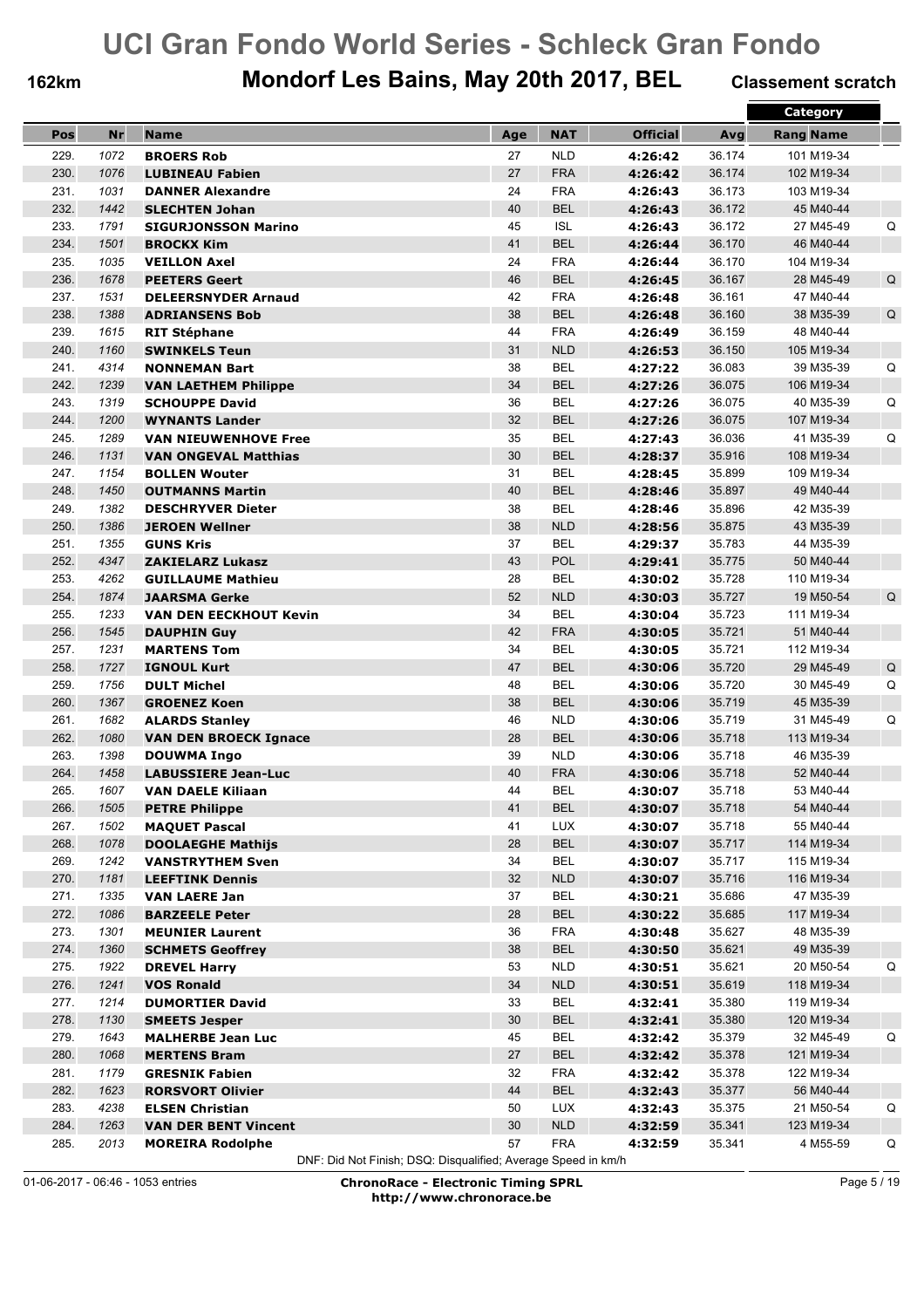## **162km Mondorf Les Bains, May 20th 2017, BEL Classement scratch**

|              |      |                                                      |     |            |                 |        | Category         |             |
|--------------|------|------------------------------------------------------|-----|------------|-----------------|--------|------------------|-------------|
| Pos          | Nr   | <b>Name</b>                                          | Age | <b>NAT</b> | <b>Official</b> | Avg    | <b>Rang Name</b> |             |
| 286.         | 1397 | <b>PAPI Dany</b>                                     | 38  | <b>LUX</b> | 4:33:00         | 35.340 | 50 M35-39        |             |
| 287.         | 1021 | <b>AUMER Thierry</b>                                 | 23  | <b>LUX</b> | 4:33:00         | 35.339 | 124 M19-34       |             |
| 288.         | 1305 | <b>KNUDSEN Morten</b>                                | 36  | <b>DNK</b> | 4:33:04         | 35.330 | 51 M35-39        |             |
| 289.         | 1381 | <b>ACHTEN Guy</b>                                    | 38  | <b>BEL</b> | 4:33:09         | 35.320 | 52 M35-39        |             |
| 290.         | 1097 | <b>RECKTENWALD Jan-Philipp</b>                       | 28  | <b>DEU</b> | 4:33:10         | 35.319 | 125 M19-34       |             |
| 291.         | 1731 | <b>EGELS Johan</b>                                   | 47  | <b>BEL</b> | 4:33:26         | 35.283 | 33 M45-49        | Q           |
| 292.         | 1464 | <b>SCHOUPPE Steven</b>                               | 40  | <b>BEL</b> | 4:33:34         | 35.266 | 57 M40-44        |             |
| 293.         | 1967 | <b>MONNERIE Jean-Baptiste</b>                        | 53  | <b>FRA</b> | 4:33:36         | 35.261 | 22 M50-54        | Q           |
| 294.         | 4388 | <b>MEZENBERG Hans</b>                                | 57  | <b>NLD</b> | 4:33:41         | 35.251 | 5 M55-59         | Q           |
| 295.         | 1111 | <b>BONNY Jonas</b>                                   | 29  | <b>BEL</b> | 4:34:18         | 35.171 | 126 M19-34       |             |
| 296.         | 1507 |                                                      | 41  | <b>FRA</b> | 4:34:24         | 35.159 | 58 M40-44        |             |
| 297.         | 4368 | <b>COHELEACH Stephane</b><br><b>DITTFURTH Sascha</b> | 31  | <b>DEU</b> | 4:34:29         | 35.148 | 127 M19-34       |             |
| 298.         | 1917 |                                                      | 53  | DEU        |                 | 35.147 | 23 M50-54        |             |
| 299.         |      | <b>BLASCZYK Michael</b>                              |     | <b>BEL</b> | 4:34:30         |        |                  | Q           |
|              | 1327 | <b>VANCOMPERNOLLE Mathijs</b>                        | 37  |            | 4:34:31         | 35.145 | 53 M35-39        |             |
| 300.<br>301. | 1636 | <b>GLISIN Zeljko</b>                                 | 45  | DEU        | 4:34:31         | 35.145 | 34 M45-49        | Q           |
|              | 1673 | <b>DE BEULE Christoph</b>                            | 45  | <b>BEL</b> | 4:34:31         | 35.144 | 35 M45-49        | $\mathsf Q$ |
| 302.         | 1865 | <b>BONNARD Thierry</b>                               | 51  | <b>FRA</b> | 4:34:32         | 35.143 | 24 M50-54        | Q           |
| 303.         | 1123 | <b>STEFFEN Yves</b>                                  | 30  | <b>LUX</b> | 4:34:32         | 35.143 | 128 M19-34       |             |
| 304.         | 1862 | <b>WARNIER Luc</b>                                   | 51  | <b>BEL</b> | 4:34:32         | 35.142 | 25 M50-54        | Q           |
| 305.         | 4305 | <b>MOHY Stéphane</b>                                 | 41  | <b>BEL</b> | 4:34:34         | 35.138 | 59 M40-44        |             |
| 306.         | 1040 | <b>VANDERTHOMMEN Axel</b>                            | 25  | <b>BEL</b> | 4:34:34         | 35.137 | 129 M19-34       |             |
| 307.         | 4291 | <b>BROEKHUIZEN René</b>                              | 49  | <b>NLD</b> | 4:34:58         | 35.087 | 36 M45-49        | Q           |
| 308.         | 1575 | <b>GARCIA FONS Felipe</b>                            | 43  | <b>BEL</b> | 4:34:59         | 35.085 | 60 M40-44        |             |
| 309.         | 1286 | <b>HANSEN Steve</b>                                  | 35  | <b>LUX</b> | 4:34:59         | 35.084 | 54 M35-39        |             |
| 310.         | 1292 | <b>HERVY Sacha</b>                                   | 35  | <b>LUX</b> | 4:35:23         | 35.033 | 55 M35-39        |             |
| 311.         | 4335 | <b>JACOBS Mathias</b>                                | 26  | <b>BEL</b> | 4:36:11         | 34.933 | 130 M19-34       |             |
| 312.         | 4333 | <b>BORREMANS Jeroen</b>                              | 27  | <b>BEL</b> | 4:36:12         | 34.930 | 131 M19-34       |             |
| 313.         | 1122 | <b>VAN HOORDE Carl</b>                               | 30  | <b>BEL</b> | 4:36:18         | 34.918 | 132 M19-34       |             |
| 314.         | 1195 | <b>JASPER Van Gils</b>                               | 32  | <b>NLD</b> | 4:36:21         | 34.912 | 133 M19-34       |             |
| 315.         | 1049 | <b>LANGSBERG Ron</b>                                 | 25  | <b>BEL</b> | 4:36:21         | 34.912 | 134 M19-34       |             |
| 316.         | 1353 | <b>FERREIRA Paulo</b>                                | 37  | <b>PRT</b> | 4:36:21         | 34.911 | 56 M35-39        |             |
| 317.         | 1267 | <b>MANGUETTE Jérôme</b>                              | 33  | <b>BEL</b> | 4:36:21         | 34.910 | 135 M19-34       |             |
| 318.         | 4290 | <b>DENIS Benjamin</b>                                | 46  | <b>BEL</b> | 4:36:23         | 34.907 | 37 M45-49        | Q           |
| 319.         | 1925 | <b>THURIOT Patrick</b>                               | 53  | <b>FRA</b> | 4:36:23         | 34.907 | 26 M50-54        | Q           |
| 320.         | 2014 | <b>MAZUROWSKI Miroslaw</b>                           | 57  | POL        | 4:37:03         | 34.824 | 6 M55-59         | Q           |
| 321.         | 4280 | <b>ALTEWISCHER Werner</b>                            | 40  | <b>NLD</b> | 4:37:08         | 34.813 | 61 M40-44        |             |
| 322.         | 1597 | <b>VANDERSCHUEREN Steven</b>                         | 44  | <b>BEL</b> | 4:37:08         | 34.812 | 62 M40-44        |             |
| 323.         | 4315 | <b>SCHALK Gérard</b>                                 | 48  | <b>LUX</b> | 4:37:08         | 34.812 | 38 M45-49        | Q           |
| 324.         | 1308 | <b>LOPEZ LOPEZ Jurgen</b>                            | 36  | <b>BEL</b> | 4:37:10         | 34.808 | 57 M35-39        |             |
| 325.         | 1169 | <b>DECOSTER Dries</b>                                | 31  | <b>BEL</b> | 4:37:11         | 34.806 | 136 M19-34       |             |
| 326.         | 1352 | <b>KLAPWIJK Marcel</b>                               | 37  | <b>NLD</b> | 4:37:15         | 34.798 | 58 M35-39        |             |
| 327.         | 4372 | <b>BINST Kristof</b>                                 | 39  | <b>BEL</b> | 4:37:15         | 34.798 | 59 M35-39        |             |
| 328.         | 1252 | <b>DE BACKER Frédéric</b>                            | 34  | <b>BEL</b> | 4:37:15         | 34.797 | 137 M19-34       |             |
| 329.         | 1102 | <b>DE WIT Niels</b>                                  | 28  | <b>BEL</b> | 4:37:15         | 34.797 | 138 M19-34       |             |
| 330.         | 1670 | <b>MEUS Bart</b>                                     | 45  | <b>BEL</b> | 4:37:16         | 34.796 | 39 M45-49        | Q           |
| 331.         | 1633 | <b>DENIS Ludovic</b>                                 | 45  | <b>FRA</b> | 4:37:16         | 34.796 | 40 M45-49        | $\sf Q$     |
| 332.         | 1161 | <b>DENEUT Emmerson</b>                               | 31  | <b>BEL</b> | 4:37:16         | 34.795 | 139 M19-34       |             |
| 333.         | 1688 | <b>DEMEYERE Lieven</b>                               | 46  | <b>BEL</b> | 4:37:16         | 34.795 | 41 M45-49        | $\sf Q$     |
| 334.         | 1772 | <b>VERWILLIGEN Manu</b>                              | 49  | <b>BEL</b> | 4:37:17         | 34.794 | 42 M45-49        | Q           |
| 335.         | 1306 | <b>LAFAILLE Bert</b>                                 | 36  | <b>BEL</b> | 4:37:21         | 34.786 | 60 M35-39        |             |
| 336.         | 1995 | <b>VAN HERCK Eric</b>                                | 56  | <b>BEL</b> | 4:37:21         | 34.786 | 7 M55-59         | Q           |
| 337.         | 1307 | <b>SHAIKH Anthony</b>                                | 36  | <b>BEL</b> | 4:37:21         | 34.784 | 61 M35-39        |             |
| 338.         | 1649 | <b>CHENO Cyril</b>                                   | 45  | <b>FRA</b> | 4:37:22         | 34.784 | 43 M45-49        | Q           |
| 339.         | 1015 | <b>SCHMIT Sven</b>                                   | 22  | <b>LUX</b> | 4:37:23         | 34.782 | 140 M19-34       |             |
| 340.         | 4287 | <b>GALLION Florent</b>                               | 39  | <b>FRA</b> | 4:37:23         | 34.781 | 62 M35-39        |             |
| 341.         | 4253 | <b>EVEN Rick</b>                                     | 19  | <b>LUX</b> | 4:37:24         | 34.780 | 141 M19-34       |             |
| 342.         | 1899 | <b>MATHIOT Jean Claude</b>                           | 52  | <b>FRA</b> | 4:37:24         | 34.779 | 27 M50-54        | Q           |

DNF: Did Not Finish; DSQ: Disqualified; Average Speed in km/h

01-06-2017 - 06:46 - 1053 entries **ChronoRace - Electronic Timing SPRL http://www.chronorace.be**

Page 6 / 19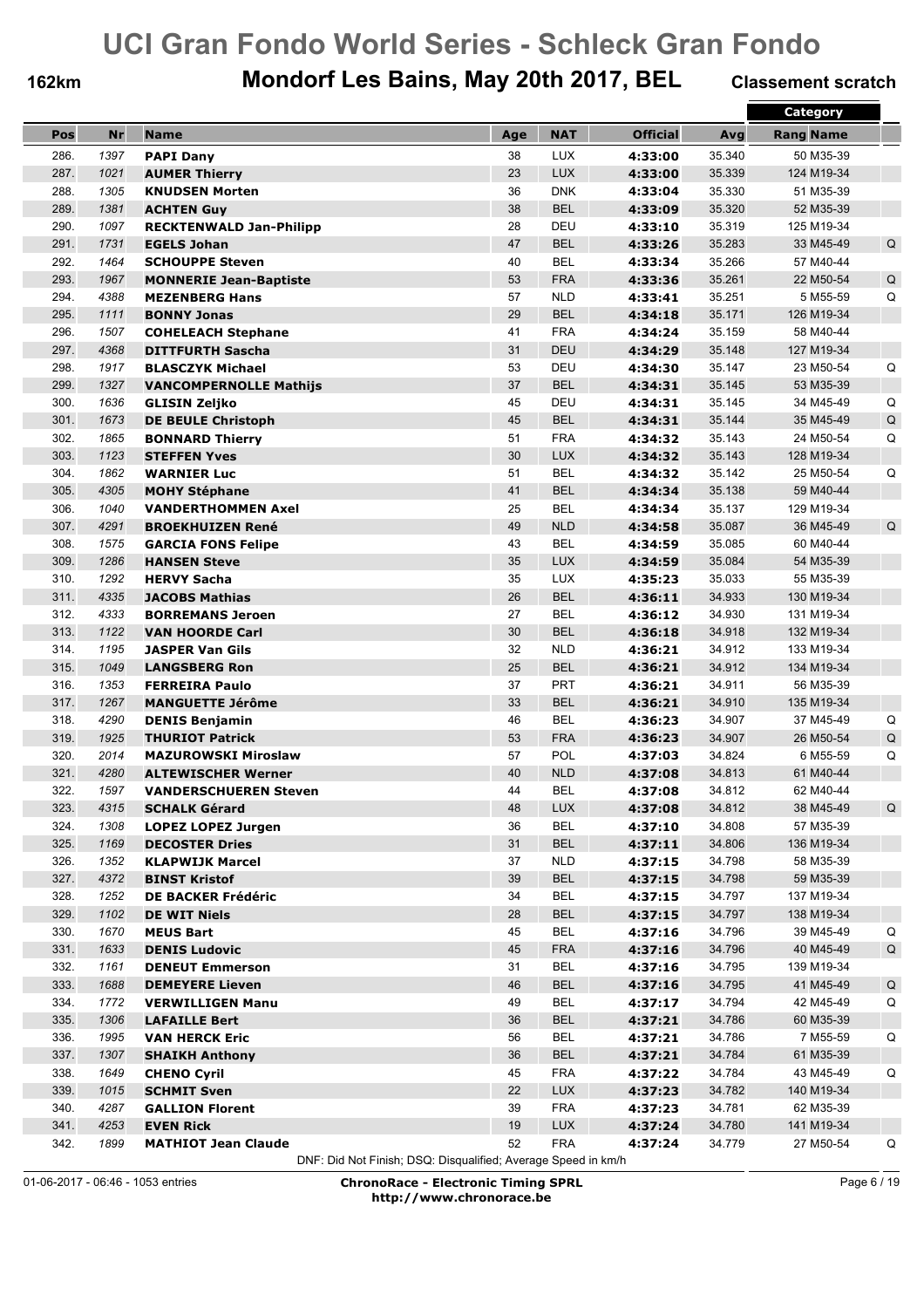## **162km Mondorf Les Bains, May 20th 2017, BEL Classement scratch**

|      |      |                            |     |            |                 |        | Category         |             |
|------|------|----------------------------|-----|------------|-----------------|--------|------------------|-------------|
| Pos  | Nr   | <b>Name</b>                | Age | <b>NAT</b> | <b>Official</b> | Avg    | <b>Rang Name</b> |             |
| 343. | 1806 | <b>RYCKBOSCH Jan</b>       | 50  | <b>BEL</b> | 4:37:31         | 34.764 | 28 M50-54        | Q           |
| 344. | 4383 | <b>KIEFFER Fabien</b>      | 31  | <b>LUX</b> | 4:37:32         | 34.763 | 142 M19-34       |             |
| 345. | 1459 | <b>PICO David</b>          | 40  | <b>BEL</b> | 4:37:48         | 34.728 | 63 M40-44        |             |
| 346. | 1932 | <b>SWENTERS Ivo</b>        | 54  | <b>BEL</b> | 4:38:00         | 34.705 | 29 M50-54        | $\mathsf Q$ |
| 347. | 1754 | <b>BASTIN Robert</b>       | 48  | <b>BEL</b> | 4:38:43         | 34.615 | 44 M45-49        | Q           |
| 348. | 1783 | <b>FELTIN Michel</b>       | 49  | <b>FRA</b> | 4:40:00         | 34.456 | 45 M45-49        |             |
| 349. | 1539 | <b>SARLET Christophe</b>   | 42  | <b>BEL</b> | 4:40:00         | 34.455 | 64 M40-44        |             |
| 350. | 1949 | <b>NOVAK Vladimir</b>      | 54  | <b>CZE</b> | 4:40:01         | 34.454 | 30 M50-54        | Q           |
| 351. | 1284 | <b>ROLAND Frederic</b>     | 35  | <b>BEL</b> | 4:40:02         | 34.453 | 63 M35-39        |             |
| 352. | 1639 | <b>FABRY Michel</b>        | 45  | <b>BEL</b> | 4:40:02         | 34.453 | 46 M45-49        |             |
| 353. | 1722 | AAMAND René                | 47  | <b>DNK</b> | 4:40:02         | 34.453 | 47 M45-49        |             |
| 354. | 1984 | <b>SIMON Jeff</b>          | 55  | <b>LUX</b> | 4:40:02         | 34.452 | 8 M55-59         | Q           |
| 355. | 1210 |                            | 33  | <b>NLD</b> |                 |        |                  |             |
|      |      | <b>VAN NIMWEGEN Jelle</b>  | 54  |            | 4:40:02         | 34.452 | 143 M19-34       |             |
| 356. | 1958 | <b>ROUX Pierre-Yves</b>    |     | <b>FRA</b> | 4:40:02         | 34.451 | 31 M50-54        | Q           |
| 357. | 4356 | <b>FEIEREISEN Fabien</b>   | 31  | <b>LUX</b> | 4:40:03         | 34.451 | 144 M19-34       |             |
| 358. | 1953 | <b>HUPEL Yves</b>          | 54  | <b>FRA</b> | 4:40:03         | 34.451 | 32 M50-54        | Q           |
| 359. | 1290 | <b>VANDERHEYDEN Marc</b>   | 35  | <b>BEL</b> | 4:40:03         | 34.451 | 64 M35-39        |             |
| 360. | 1377 | <b>SCHOUPPE Wouter</b>     | 38  | <b>BEL</b> | 4:40:03         | 34.450 | 65 M35-39        |             |
| 361. | 1451 | <b>HÜBSCH Eric</b>         | 40  | <b>LUX</b> | 4:40:03         | 34.449 | 65 M40-44        |             |
| 362. | 1312 | <b>VAN LEEUWEN Wouter</b>  | 36  | <b>NLD</b> | 4:40:06         | 34.445 | 66 M35-39        |             |
| 363. | 1712 | <b>STEYAERT Ivo</b>        | 47  | <b>BEL</b> | 4:40:07         | 34.442 | 48 M45-49        |             |
| 364. | 4232 | <b>BREMAUD Gérald</b>      | 34  | <b>FRA</b> | 4:40:07         | 34.442 | 145 M19-34       |             |
| 365. | 4392 | <b>MATHIAS Torsten</b>     | 40  | <b>LUX</b> | 4:40:07         | 34.441 | 66 M40-44        |             |
| 366. | 1704 | <b>BERTEMES Serge</b>      | 47  | <b>LUX</b> | 4:40:08         | 34.439 | 49 M45-49        |             |
| 367. | 1804 | <b>GLASNER Mario</b>       | 50  | DEU        | 4:40:13         | 34.430 | 33 M50-54        | Q           |
| 368. | 4389 | <b>AERTS Bruno</b>         | 53  | <b>BEL</b> | 4:40:13         | 34.430 | 34 M50-54        | $\sf Q$     |
| 369. | 1855 | <b>RUDY Boucher</b>        | 51  | <b>BEL</b> | 4:40:13         | 34.429 | 35 M50-54        | Q           |
| 370. | 1486 | <b>NEDERLOF Edwin</b>      | 41  | <b>NLD</b> | 4:40:13         | 34.429 | 67 M40-44        |             |
| 371. | 1939 | <b>WAGNER Jimmy</b>        | 54  | <b>LUX</b> | 4:40:14         | 34.428 | 36 M50-54        | Q           |
| 372. | 1930 | <b>DEJALLE Guy</b>         | 54  | <b>BEL</b> | 4:40:14         | 34.427 | 37 M50-54        | $\mathsf Q$ |
| 373. | 1878 | <b>WINKEL Bas</b>          | 52  | <b>NLD</b> | 4:40:14         | 34.426 | 38 M50-54        | Q           |
| 374. | 1909 | <b>QUERCIOLI Yves</b>      | 53  | <b>FRA</b> | 4:40:15         | 34.426 | 39 M50-54        | $\sf Q$     |
| 375. | 4363 | <b>EMILI Fabio</b>         | 56  | <b>LUX</b> | 4:40:15         | 34.426 | 9 M55-59         | Q           |
| 376. | 1657 | <b>MEEUWESE Marco</b>      | 45  | <b>BEL</b> | 4:40:15         | 34.424 | 50 M45-49        |             |
| 377. | 1906 | <b>KOHNEN Michel</b>       | 52  | <b>LUX</b> | 4:40:16         | 34.424 | 40 M50-54        | Q           |
| 378. | 1921 | <b>HINSINGER Lionel</b>    | 53  | <b>FRA</b> | 4:40:16         | 34.424 | 41 M50-54        | $\mathsf Q$ |
| 379. | 1955 | <b>VAN GIJSEL Wilfried</b> | 54  | <b>BEL</b> | 4:40:16         | 34.424 | 42 M50-54        | Q           |
| 380. | 1446 | <b>CAPRASSE Benoit</b>     | 40  | <b>BEL</b> | 4:40:16         | 34.423 | 68 M40-44        |             |
| 381. | 1510 | <b>VLYMINCK Nico</b>       | 41  | <b>BEL</b> | 4:40:16         | 34.423 | 69 M40-44        |             |
| 382. | 1828 | <b>MULDERS Olivier</b>     | 50  | <b>BEL</b> | 4:40:17         | 34.422 | 43 M50-54        |             |
| 383. | 1823 | <b>ORTJENS Joost</b>       | 50  | <b>NLD</b> | 4:40:17         | 34.422 | 44 M50-54        |             |
| 384. | 1028 | <b>MORES Antoine</b>       | 24  | <b>LUX</b> | 4:40:36         | 34.382 | 146 M19-34       |             |
| 385. | 1339 | <b>STEVENS Roald</b>       | 37  | <b>BEL</b> | 4:40:38         | 34.378 | 67 M35-39        |             |
| 386. | 1162 | <b>BAERT Dennis</b>        | 31  | <b>BEL</b> | 4:40:54         | 34.345 | 147 M19-34       |             |
| 387. | 1792 | <b>LEFERME David</b>       | 46  | <b>FRA</b> | 4:41:05         | 34.323 | 51 M45-49        |             |
| 388. | 1699 | <b>KOCH Christophe</b>     | 46  | <b>BEL</b> | 4:41:05         | 34.322 | 52 M45-49        |             |
| 389. | 1148 | <b>BRUYNINCKX Jonathan</b> | 31  | <b>BEL</b> | 4:41:06         | 34.321 | 148 M19-34       |             |
| 390. | 1138 | <b>MORSA Denis</b>         | 30  | <b>BEL</b> | 4:41:06         | 34.321 | 149 M19-34       |             |
| 391. | 1675 | <b>BOKKEN Eddy</b>         | 46  | <b>BEL</b> | 4:41:07         | 34.319 | 53 M45-49        |             |
| 392. | 1394 | <b>PENNINCK Nelson</b>     | 41  | <b>BEL</b> | 4:41:08         | 34.317 | 70 M40-44        |             |
| 393. | 1765 | <b>DORN Jeff</b>           | 48  | <b>FRA</b> | 4:41:37         | 34.258 | 54 M45-49        |             |
| 394. | 1050 | <b>RIJS Mees</b>           | 26  | <b>NLD</b> | 4:41:38         | 34.257 | 150 M19-34       |             |
| 395. | 4361 | <b>CRAENEN Piet</b>        | 45  | <b>BEL</b> | 4:41:38         | 34.256 | 55 M45-49        |             |
| 396. | 1896 | <b>COENE François</b>      | 52  | <b>BEL</b> | 4:41:46         | 34.240 | 45 M50-54        |             |
| 397. | 1528 | <b>THOMAS Hollen</b>       | 42  | <b>DNK</b> | 4:41:50         | 34.232 | 71 M40-44        |             |
| 398. | 1572 | <b>SACAZE François</b>     | 43  | <b>FRA</b> | 4:41:50         | 34.232 | 72 M40-44        |             |
| 399. | 1434 | <b>BRAGARD Antoine</b>     | 38  | <b>BEL</b> | 4:41:52         | 34.229 | 68 M35-39        |             |

DNF: Did Not Finish; DSQ: Disqualified; Average Speed in km/h

01-06-2017 - 06:46 - 1053 entries **ChronoRace - Electronic Timing SPRL http://www.chronorace.be**

Page 7 / 19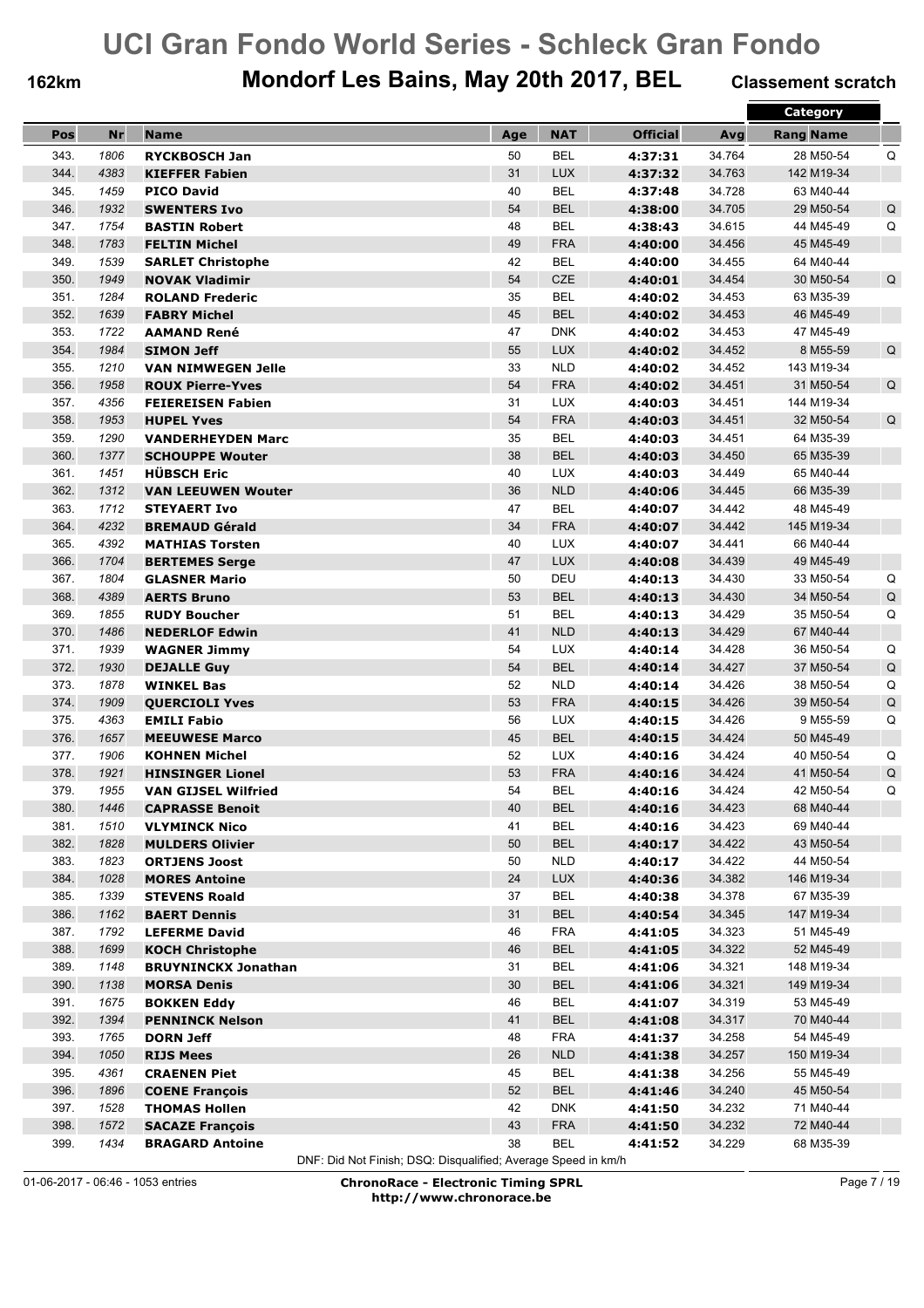## **162km Mondorf Les Bains, May 20th 2017, BEL Classement scratch**

|      |      |                                                    |     |            |                 |        | Category             |
|------|------|----------------------------------------------------|-----|------------|-----------------|--------|----------------------|
| Pos  | Nr   | <b>Name</b>                                        | Age | <b>NAT</b> | <b>Official</b> | Avg    | <b>Rang Name</b>     |
| 400. | 4303 | GÉRARD Michaël                                     | 42  | <b>LUX</b> | 4:41:52         | 34.228 | 73 M40-44            |
| 401. | 1140 | <b>VAN EIJK Frank</b>                              | 30  | <b>NLD</b> | 4:41:52         | 34.228 | 151 M19-34           |
| 402. | 1030 | <b>ILIAENS Sven</b>                                | 24  | <b>BEL</b> | 4:41:53         | 34.227 | 152 M19-34           |
| 403. | 1674 | <b>PRINTZ Eric</b>                                 | 46  | <b>FRA</b> | 4:41:53         | 34.226 | 56 M45-49            |
| 404. | 4329 | <b>BORMANN Pascal</b>                              | 31  | <b>LUX</b> | 4:41:54         | 34.224 | 153 M19-34           |
| 405. | 1248 | <b>SICKING Paul</b>                                | 34  | DEU        | 4:41:54         | 34.224 | 154 M19-34           |
| 406. | 1338 | <b>PETRY Marc</b>                                  | 37  | <b>FRA</b> | 4:43:12         | 34.067 | 69 M35-39            |
| 407. | 1300 | <b>VAN VLIERBERGHE Bart</b>                        | 36  | <b>BEL</b> | 4:43:15         | 34.062 | 70 M35-39            |
| 407. | 1119 | <b>KLIJN Twan</b>                                  | 29  | <b>NLD</b> | 4:43:15         | 34.062 | 155 M19-34           |
| 409. | 1479 | <b>MAES Jimmy</b>                                  | 41  | <b>BEL</b> | 4:43:22         | 34.048 | 74 M40-44            |
| 410. | 1220 | <b>STEICHEN Charles</b>                            | 33  | <b>LUX</b> | 4:43:22         | 34.048 | 156 M19-34           |
| 411. | 1331 | <b>HUNGS Michael</b>                               | 37  | <b>BEL</b> | 4:43:26         | 34.039 | 71 M35-39            |
| 412. | 1869 | <b>DEGANO Claude</b>                               | 51  | <b>LUX</b> | 4:43:33         | 34.024 | 46 M50-54            |
| 413. | 1784 | <b>FUCHS Peter</b>                                 | 49  | <b>NLD</b> | 4:43:37         | 34.016 | 57 M45-49            |
| 414. | 1676 |                                                    | 46  | <b>BEL</b> |                 | 34.014 | 58 M45-49            |
| 415. | 1977 | <b>SCHORREEL Kurt</b><br><b>GOFFELMEYER Didier</b> | 55  | <b>FRA</b> | 4:43:38         | 34.012 | Q<br>10 M55-59       |
|      |      | <b>KLUESSJEN Geert</b>                             |     |            | 4:43:40         |        |                      |
| 416. | 1243 |                                                    | 34  | <b>NLD</b> | 4:43:57         | 33.976 | 157 M19-34           |
| 417. | 1622 | <b>JENSEN Rasmus Bo</b>                            | 43  | <b>DNK</b> | 4:43:57         | 33.976 | 75 M40-44            |
| 418. | 1188 | <b>MEUWIS Bert</b>                                 | 32  | <b>BEL</b> | 4:43:57         | 33.976 | 158 M19-34           |
| 419. | 1684 | <b>CLOUARD Sébastien</b>                           | 46  | <b>FRA</b> | 4:43:58         | 33.974 | 59 M45-49            |
| 420. | 1556 | <b>COMPTAERT Jurgen</b>                            | 43  | <b>BEL</b> | 4:43:58         | 33.974 | 76 M40-44            |
| 421. | 4370 | <b>VAN SCHEVENSTEEN Jan</b>                        | 52  | <b>BEL</b> | 4:43:59         | 33.973 | 47 M50-54            |
| 422. | 1259 | <b>ULENS Peter</b>                                 | 34  | <b>BEL</b> | 4:44:51         | 33.869 | 159 M19-34           |
| 423. | 1961 | <b>STOSCHEK Uwe</b>                                | 54  | <b>DEU</b> | 4:44:52         | 33.868 | 48 M50-54            |
| 424. | 4281 | <b>STESSENS Davy</b>                               | 39  | <b>BEL</b> | 4:44:53         | 33.866 | 72 M35-39            |
| 425. | 1601 | <b>LEYTEM Christophe</b>                           | 44  | <b>LUX</b> | 4:44:55         | 33.861 | 77 M40-44            |
| 426. | 1405 | <b>GENIE Wiet</b>                                  | 39  | <b>BEL</b> | 4:45:26         | 33.800 | 73 M35-39            |
| 427. | 1583 | <b>VAN HAMME Wim</b>                               | 43  | <b>BEL</b> | 4:45:26         | 33.799 | 78 M40-44            |
| 428. | 1396 | <b>DAVI Francesco</b>                              | 38  | <b>BEL</b> | 4:45:37         | 33.779 | 74 M35-39            |
| 429. | 1499 | <b>DE GRAVE Bernd</b>                              | 41  | <b>BEL</b> | 4:46:00         | 33.733 | 79 M40-44            |
| 430. | 1184 | <b>STIJN Neirinckx</b>                             | 32  | <b>BEL</b> | 4:46:10         | 33.714 | 160 M19-34           |
| 431. | 1399 | <b>SCHELLER Marc</b>                               | 39  | <b>LUX</b> | 4:46:10         | 33.713 | 75 M35-39            |
| 432. | 1483 | <b>DE VLIEGER Steven</b>                           | 41  | <b>BEL</b> | 4:46:11         | 33.712 | 80 M40-44            |
| 433. | 4359 | <b>CANDAT Fabien</b>                               | 28  | <b>FRA</b> | 4:46:31         | 33.671 | 161 M19-34           |
| 434. | 4336 | <b>GEELEN Eric</b>                                 | 48  | <b>BEL</b> | 4:46:35         | 33.665 | 60 M45-49            |
| 435. | 1574 | <b>LAIR Olivier</b>                                | 43  | <b>BEL</b> | 4:46:35         | 33.664 | 81 M40-44            |
| 436. | 4246 | <b>ALBERT Boris</b>                                | 55  | <b>FRA</b> | 4:46:36         | 33.662 | 11 M55-59<br>Q       |
| 437. | 4310 | <b>COPPEJANS Jens</b>                              | 32  | <b>BEL</b> | 4:46:37         | 33.660 | 162 M19-34           |
| 438. | 1889 | <b>LONGUEVILLE Marc</b>                            | 52  | <b>BEL</b> | 4:46:39         | 33.657 | 49 M50-54            |
| 439. | 1814 | <b>JENSEN Niels-Jørgen</b>                         | 50  | <b>DNK</b> | 4:46:43         | 33.649 | 50 M50-54            |
| 440. | 1726 | <b>FRUIT Stephane</b>                              | 47  | <b>FRA</b> | 4:46:43         | 33.649 | 61 M45-49            |
| 441. | 2023 | <b>VENNEKENS Harry</b>                             | 58  | <b>BEL</b> | 4:46:43         | 33.649 | 12 M55-59<br>$\sf Q$ |
| 442. | 1974 | <b>PROVOOST Alain</b>                              | 55  | <b>BEL</b> | 4:46:43         | 33.649 | 13 M55-59<br>Q       |
| 442. | 1997 | <b>ANTHONISSEN Stanny</b>                          | 56  | <b>BEL</b> | 4:46:43         | 33.649 | 13 M55-59<br>Q       |
| 444. | 1863 | <b>VERMEIREN Bart</b>                              | 51  | BEL        | 4:46:43         | 33.648 | 51 M50-54            |
| 445. | 1677 | <b>BRIJDER Bertijn</b>                             | 46  | <b>NLD</b> | 4:46:43         | 33.648 | 62 M45-49            |
| 446. | 1993 | <b>METTENDORFF Laurent</b>                         | 56  | <b>FRA</b> | 4:46:43         | 33.648 | 15 M55-59<br>Q       |
| 447. | 1748 | <b>VANDERHEYDEN Patrice</b>                        | 48  | <b>BEL</b> | 4:46:43         | 33.648 | 63 M45-49            |
| 448. | 1579 | <b>BRUYNEEL Dieter</b>                             | 43  | <b>BEL</b> | 4:46:44         | 33.647 | 82 M40-44            |
| 449. | 4223 | <b>DEHON Didier</b>                                | 41  | <b>BEL</b> | 4:46:44         | 33.647 | 83 M40-44            |
| 450. | 1640 | <b>BOTTE Martin</b>                                | 45  | <b>BEL</b> | 4:46:44         | 33.647 | 64 M45-49            |
| 451. | 1644 | <b>VAN DIJKEN Rik</b>                              | 45  | <b>NLD</b> | 4:46:44         | 33.647 | 65 M45-49            |
| 452. | 4330 | <b>PENNING Alain</b>                               | 55  | <b>LUX</b> | 4:46:44         | 33.646 | 16 M55-59<br>Q       |
| 453. | 4321 | <b>LAURENT Benoît</b>                              | 47  | <b>LUX</b> | 4:46:44         | 33.646 | 66 M45-49            |
| 454. | 1638 | <b>HEYMANS Kurt</b>                                | 45  | <b>BEL</b> | 4:46:44         | 33.646 | 67 M45-49            |
| 455. | 1592 | <b>VAN DEN BROECK Gert</b>                         | 44  | <b>BEL</b> | 4:46:44         | 33.646 | 84 M40-44            |
| 456. | 4264 | <b>MEILINGER Stefan</b>                            | 49  | LUX        | 4:46:44         | 33.646 | 68 M45-49            |
|      |      |                                                    |     |            |                 |        |                      |

DNF: Did Not Finish; DSQ: Disqualified; Average Speed in km/h

01-06-2017 - 06:46 - 1053 entries **ChronoRace - Electronic Timing SPRL http://www.chronorace.be**

Page 8 / 19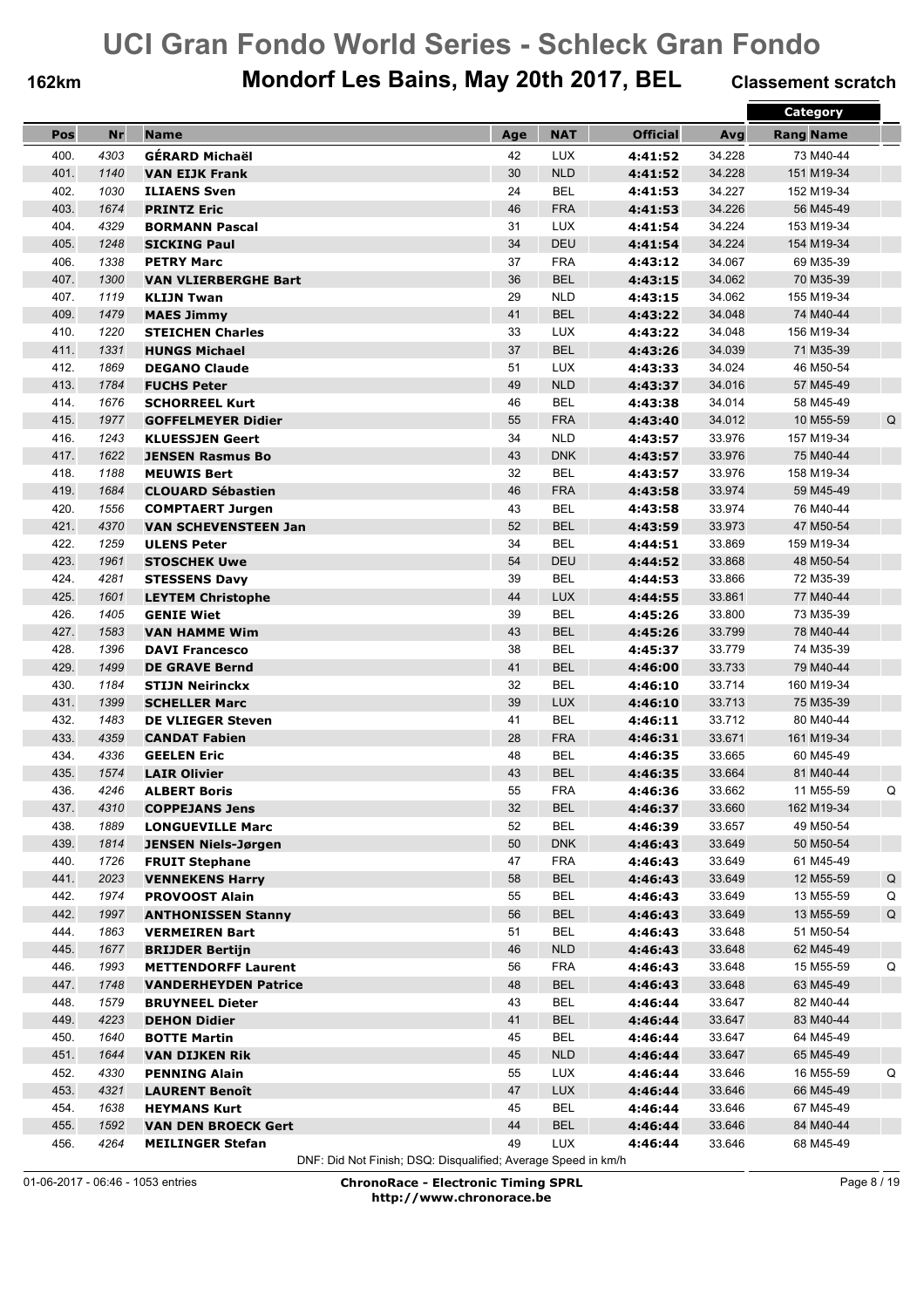## **162km Mondorf Les Bains, May 20th 2017, BEL Classement scratch**

|      |      |                               |     |            |                 |        | <b>Category</b>  |
|------|------|-------------------------------|-----|------------|-----------------|--------|------------------|
| Pos  | Nr   | <b>Name</b>                   | Age | <b>NAT</b> | <b>Official</b> | Avg    | <b>Rang Name</b> |
| 457. | 1561 | <b>DEELKENS Jurgen</b>        | 43  | <b>BEL</b> | 4:46:44         | 33.646 | 85 M40-44        |
| 458. | 1515 | <b>STEEGHS Ruud</b>           | 41  | <b>NLD</b> | 4:46:45         | 33.646 | 86 M40-44        |
| 459. | 1786 | <b>COPPENS Berend</b>         | 49  | <b>BEL</b> | 4:46:45         | 33.646 | 69 M45-49        |
| 460. | 1454 | <b>VAN EIJK Hans</b>          | 40  | <b>NLD</b> | 4:46:45         | 33.645 | 87 M40-44        |
| 461. | 1962 | <b>STEFAN Fries</b>           | 54  | DEU        | 4:46:45         | 33.645 | 52 M50-54        |
| 461. | 1234 | <b>POLET Keith</b>            | 34  | <b>BEL</b> | 4:46:45         | 33.645 | 163 M19-34       |
| 463. | 1926 | <b>BINGEL Stefan</b>          | 53  | DEU        | 4:46:45         | 33.645 | 53 M50-54        |
| 464. | 1892 | <b>PROX Thomas</b>            | 52  | DEU        | 4:46:45         | 33.645 | 54 M50-54        |
| 465. | 1343 | <b>WINKELHORST Kees</b>       | 37  | <b>NLD</b> | 4:46:45         | 33.644 | 76 M35-39        |
| 466. | 1453 | <b>SCHEUER Claude</b>         | 40  | LUX        | 4:46:46         | 33.643 | 88 M40-44        |
| 467. | 1618 | <b>DONDLINGER Thierry</b>     | 40  | <b>LUX</b> | 4:46:46         | 33.643 | 89 M40-44        |
| 468. | 1350 | <b>VERMEIREN Peter</b>        | 37  | <b>BEL</b> | 4:46:55         | 33.625 | 77 M35-39        |
| 469. | 4373 |                               | 55  | <b>FRA</b> |                 | 33.625 | 17 M55-59        |
|      | 4302 | <b>AUGUSTIN Ary</b>           | 20  |            | 4:46:55         |        |                  |
| 470. |      | <b>VERELST Tibald</b>         |     | <b>BEL</b> | 4:46:57         | 33.622 | 164 M19-34       |
| 471. | 1504 | <b>ENGEL Alex</b>             | 41  | <b>LUX</b> | 4:46:57         | 33.622 | 90 M40-44        |
| 472. | 1801 | <b>VEEFKIND Jeroen</b>        | 50  | <b>NLD</b> | 4:46:57         | 33.621 | 55 M50-54        |
| 473. | 1979 | <b>ENGELDINGER Edgar</b>      | 55  | DEU        | 4:46:58         | 33.621 | 18 M55-59        |
| 474. | 1194 | <b>RICHART Cliff</b>          | 32  | <b>BEL</b> | 4:46:59         | 33.618 | 165 M19-34       |
| 475. | 1989 | <b>MEADER Tony</b>            | 55  | <b>GBR</b> | 4:46:59         | 33.618 | 19 M55-59        |
| 476. | 1278 | <b>SLADKOV Maksym</b>         | 35  | <b>NLD</b> | 4:46:59         | 33.617 | 78 M35-39        |
| 477. | 1634 | <b>LAHURE Patrick</b>         | 45  | <b>LUX</b> | 4:46:59         | 33.617 | 70 M45-49        |
| 478. | 4362 | <b>PEREIRA VITOR Hugo</b>     | 48  | <b>PRT</b> | 4:47:00         | 33.616 | 71 M45-49        |
| 479. | 1215 | <b>VAN SCHIJNDEL Thijs</b>    | 33  | <b>NLD</b> | 4:47:00         | 33.616 | 166 M19-34       |
| 480. | 1770 | <b>STENGER Alexandre</b>      | 48  | <b>FRA</b> | 4:47:00         | 33.616 | 72 M45-49        |
| 481. | 1560 | <b>LANCELOT Raymond</b>       | 43  | <b>FRA</b> | 4:47:00         | 33.616 | 91 M40-44        |
| 482. | 4350 | <b>VERSLOOT Ruben</b>         | 27  | <b>NLD</b> | 4:47:02         | 33.613 | 167 M19-34       |
| 483. | 4334 | <b>DIELS Mike</b>             | 30  | LUX        | 4:47:16         | 33.584 | 168 M19-34       |
| 484. | 1433 | <b>TROQUETTE Laurent</b>      | 36  | <b>BEL</b> | 4:47:16         | 33.584 | 79 M35-39        |
| 485. | 1761 | <b>GEORIS Jacques</b>         | 48  | <b>BEL</b> | 4:47:17         | 33.582 | 73 M45-49        |
| 486. | 1787 | <b>SIMONOT Vincent</b>        | 49  | <b>FRA</b> | 4:47:29         | 33.559 | 74 M45-49        |
| 487. | 1717 | <b>FUSILLER Nicolas</b>       | 47  | <b>FRA</b> | 4:47:39         | 33.539 | 75 M45-49        |
| 488. | 1325 | <b>REYS Steve</b>             | 37  | <b>BEL</b> | 4:47:48         | 33.522 | 80 M35-39        |
| 489. | 1155 | <b>LEVEN Glen</b>             | 31  | <b>LUX</b> | 4:48:24         | 33.452 | 169 M19-34       |
| 490. | 1196 | <b>WAGNER Eric</b>            | 32  | <b>LUX</b> | 4:48:24         | 33.452 | 170 M19-34       |
| 491. | 1567 | <b>JACQUEMIN Olivier C2</b>   | 43  | <b>BEL</b> | 4:48:29         | 33.443 | 92 M40-44        |
| 492. | 1845 | <b>MANCINI Luigi</b>          | 51  | CHE        | 4:48:48         | 33.406 | 56 M50-54        |
| 493. | 1117 | <b>TATON Nathanael</b>        | 29  | <b>FRA</b> | 4:48:55         | 33.392 | 171 M19-34       |
| 494. | 1827 | <b>POSSING Romain</b>         | 50  | LUX        | 4:48:55         | 33.392 | 57 M50-54        |
| 495. | 1071 | <b>VAN BOXEM Thieme</b>       | 27  | <b>BEL</b> | 4:48:55         | 33.392 | 172 M19-34       |
| 496. | 1960 | <b>HERRBACH Jean-Luc</b>      | 54  | <b>FRA</b> | 4:49:19         | 33.346 | 58 M50-54        |
| 497. | 4341 | <b>BRANDENBOURG Pascal</b>    | 39  | <b>LUX</b> | 4:49:45         | 33.297 | 81 M35-39        |
| 498. | 2033 | <b>SOMERS Christian</b>       | 59  | <b>BEL</b> | 4:49:46         | 33.294 | 20 M55-59        |
| 499. | 1489 | <b>BERTRAND Alain</b>         | 41  | LUX        | 4:49:47         | 33.293 | 93 M40-44        |
| 500. | 1260 | <b>VAN OVERLOOP Valentin</b>  | 26  | <b>FRA</b> | 4:49:47         | 33.293 | 173 M19-34       |
| 501. | 1790 | <b>KARAYANNIS Alexandre</b>   | 49  | <b>GRC</b> | 4:49:47         | 33.293 | 76 M45-49        |
| 502. | 1328 | <b>VAN EETVELDE Ans</b>       | 37  | <b>BEL</b> | 4:49:48         | 33.291 | 82 M35-39        |
| 503. | 1192 | <b>VAN ERPS Joachim</b>       | 32  | BEL        | 4:49:49         | 33.290 | 174 M19-34       |
| 504. | 1092 | <b>NICK D'Hoore</b>           | 28  | <b>BEL</b> | 4:51:08         | 33.138 | 175 M19-34       |
| 505. | 1954 | <b>BOEN Rudy</b>              | 54  | BEL        | 4:51:08         | 33.138 | 59 M50-54        |
| 506. | 1309 | <b>KIRCH Lucien</b>           | 36  | <b>LUX</b> | 4:51:58         | 33.044 | 83 M35-39        |
| 507. | 1083 | <b>HERMEIER Hans Heinrich</b> | 28  | DEU        | 4:52:03         | 33.034 | 176 M19-34       |
| 508. | 1920 | <b>KOENS Peter</b>            | 53  | <b>NLD</b> | 4:52:04         | 33.033 | 60 M50-54        |
| 509. | 4326 | <b>KNEPPER Patrick</b>        | 48  | LUX        | 4:52:05         | 33.032 | 77 M45-49        |
| 510. | 1513 | <b>RODRIGUEZ Claudio</b>      | 41  | <b>LUX</b> | 4:52:26         | 32.991 | 94 M40-44        |
| 511. | 4288 | <b>DELVIGNE Fréderic</b>      | 43  | <b>BEL</b> | 4:52:31         | 32.981 | 95 M40-44        |
| 512. | 1081 | <b>BRONFORT Nicolas</b>       | 28  | <b>BEL</b> | 4:52:32         | 32.981 | 177 M19-34       |
| 513. | 1413 | <b>THEUNISSEN Thomas</b>      | 39  | <b>BEL</b> | 4:52:32         | 32.980 | 84 M35-39        |

DNF: Did Not Finish; DSQ: Disqualified; Average Speed in km/h

01-06-2017 - 06:46 - 1053 entries **ChronoRace - Electronic Timing SPRL http://www.chronorace.be**

Page 9 / 19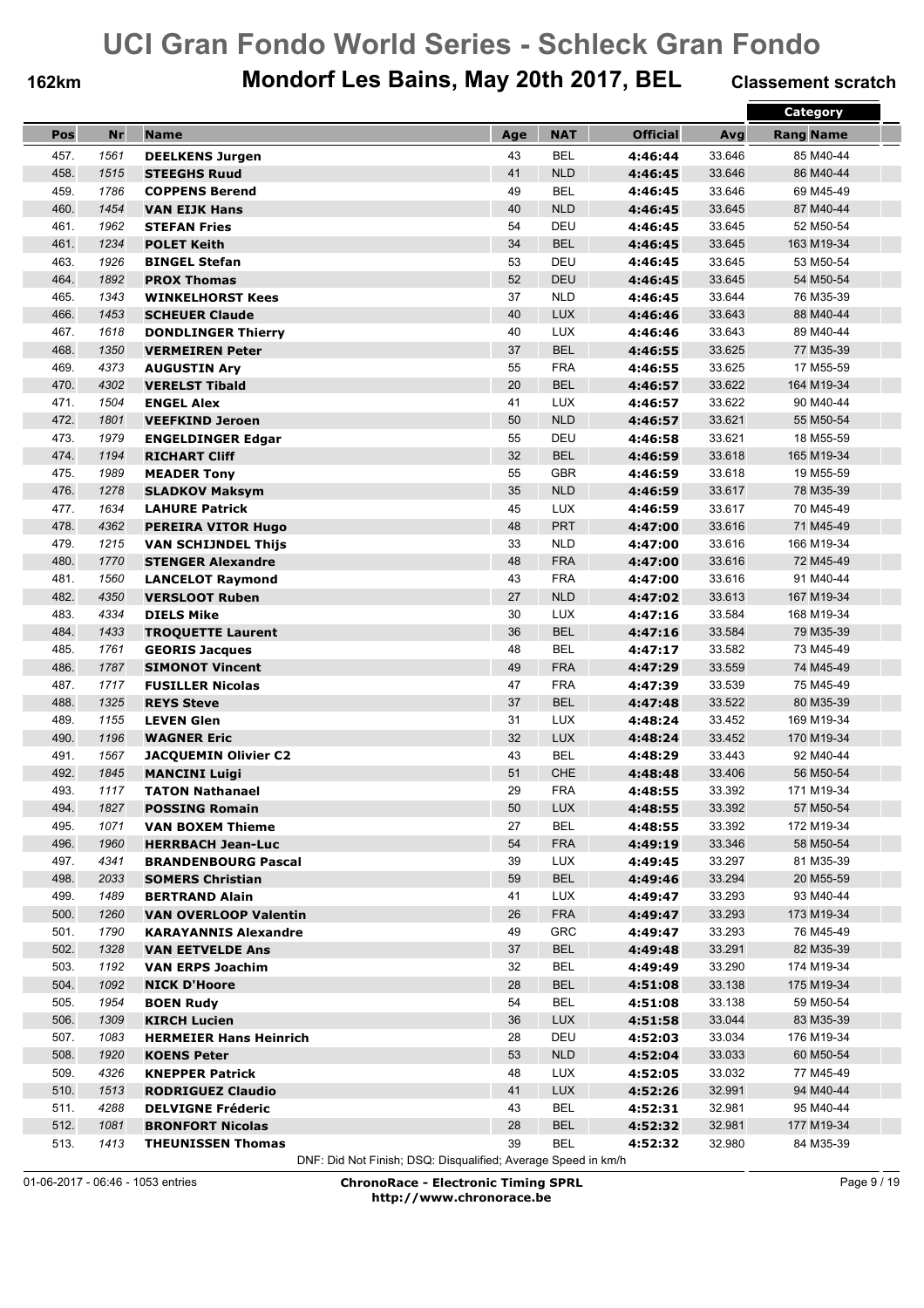## **162km Mondorf Les Bains, May 20th 2017, BEL Classement scratch**

|      |              |                              |     |            |                 |        | Category         |
|------|--------------|------------------------------|-----|------------|-----------------|--------|------------------|
| Pos  | <b>Nr</b>    | <b>Name</b>                  | Age | <b>NAT</b> | <b>Official</b> | Avg    | <b>Rang Name</b> |
| 514. | 4381         | <b>VANDEPUTTE Luc</b>        | 54  | <b>BEL</b> | 4:52:32         | 32.980 | 61 M50-54        |
| 515. | 1603         | <b>VANDEN WIJNGAERT Arne</b> | 44  | <b>BEL</b> | 4:52:32         | 32.979 | 96 M40-44        |
| 516. | 1991         | <b>FASSIN Philippe</b>       | 55  | <b>BEL</b> | 4:52:32         | 32.979 | 21 M55-59        |
| 517. | 4380         | <b>VAN CANTER Piet</b>       | 51  | <b>BEL</b> | 4:52:33         | 32.978 | 62 M50-54        |
| 518. | 4252         | <b>MARIEN Nico</b>           | 51  | <b>BEL</b> | 4:52:33         | 32.978 | 63 M50-54        |
| 519. | 1746         | <b>MERTENS Erwin</b>         | 48  | <b>BEL</b> | 4:52:33         | 32.978 | 78 M45-49        |
| 520. | 4251         | <b>GOESSENS Philippe</b>     | 25  | <b>LUX</b> | 4:52:33         | 32.978 | 178 M19-34       |
| 521. | 4224         | <b>BYRNE Shank</b>           | 41  | <b>GBR</b> | 4:52:33         | 32.978 | 97 M40-44        |
| 522. | 2001         | <b>KIRCHEN Léon</b>          | 56  | <b>LUX</b> | 4:52:33         | 32.978 | 22 M55-59        |
| 523. | 4320         | <b>LISON Eric</b>            | 56  | <b>BEL</b> | 4:52:33         | 32.977 | 23 M55-59        |
| 524. | 1003         | <b>RIIS Bjarne</b>           | 53  | <b>DNK</b> | 4:52:34         | 32.977 | 64 M50-54        |
| 525. | 1121         |                              | 30  | <b>BEL</b> |                 | 32.977 | 179 M19-34       |
| 526. | 1595         | <b>OSSENBLOK Bart</b>        | 44  | <b>LUX</b> | 4:52:34         | 32.976 |                  |
|      |              | <b>RODESCH Steve</b>         |     |            | 4:52:34         |        | 98 M40-44        |
| 527. | 2009         | <b>ROB Thierig</b>           | 57  | <b>NLD</b> | 4:52:34         | 32.976 | 24 M55-59        |
| 528. | 1934         | <b>SPIJKERBOER Evert</b>     | 54  | <b>NLD</b> | 4:52:34         | 32.976 | 65 M50-54        |
| 529. | 2061         | <b>VAN GRIEKEN Raf</b>       | 65  | <b>BEL</b> | 4:52:34         | 32.975 | 1 M65<br>Q       |
| 530. | 1432         | <b>BRABANT François</b>      | 36  | <b>BEL</b> | 4:52:34         | 32.975 | 85 M35-39        |
| 531. | 4289         | <b>VAN SUMMEREN Frank</b>    | 32  | <b>NLD</b> | 4:52:34         | 32.975 | 180 M19-34       |
| 532. | 1864         | <b>WEBER Guy</b>             | 51  | <b>LUX</b> | 4:52:35         | 32.974 | 66 M50-54        |
| 533. | 1904         | <b>GIRST Marcel</b>          | 52  | <b>LUX</b> | 4:52:35         | 32.974 | 67 M50-54        |
| 534. | 4225         | <b>DINES Sean</b>            | 46  | <b>GBR</b> | 4:52:35         | 32.974 | 79 M45-49        |
| 535. | 1417         | <b>DUJARDIN Ludovic</b>      | 39  | <b>BEL</b> | 4:52:35         | 32.974 | 86 M35-39        |
| 536. | 2051         | <b>KAYSER Jeannot</b>        | 62  | <b>LUX</b> | 4:52:36         | 32.973 | 1 M60-64         |
| 537. | 1218         | <b>VAN DER LAAN Wouter</b>   | 33  | <b>NLD</b> | 4:52:37         | 32.971 | 181 M19-34       |
| 538. | 1998         | <b>LARIVIERE Philippe</b>    | 56  | <b>BEL</b> | 4:52:37         | 32.970 | 25 M55-59        |
| 539. | 1330         | <b>LAFONTAINE Christophe</b> | 37  | <b>BEL</b> | 4:52:40         | 32.965 | 87 M35-39        |
| 540. | 4237         | <b>QUIRIN Markus</b>         | 46  | DEU        | 4:52:40         | 32.964 | 80 M45-49        |
| 541. | 1247         | <b>WERNER David</b>          | 34  | <b>BEL</b> | 4:52:40         | 32.964 | 182 M19-34       |
| 542. | 1559         | <b>GRYSON Rik</b>            | 43  | <b>BEL</b> | 4:52:40         | 32.964 | 99 M40-44        |
| 543. | 1702         | <b>GABRIEL David</b>         | 47  | <b>BEL</b> | 4:52:42         | 32.962 | 81 M45-49        |
| 544. | 1404         | <b>VAN HOLSBEECK Andy</b>    | 39  | <b>BEL</b> | 4:52:42         | 32.962 | 88 M35-39        |
| 545. | 1380         | <b>COOLEN Peter</b>          | 38  | <b>BEL</b> | 4:52:43         | 32.959 | 89 M35-39        |
| 546. | 1600         | <b>DE SMET Guido</b>         | 44  | <b>FRA</b> | 4:52:43         | 32.959 | 100 M40-44       |
| 547. | 1824         | <b>DESAL Jan</b>             | 50  | <b>BEL</b> | 4:52:54         | 32.938 | 68 M50-54        |
| 548. | 1981         | <b>BOGAERTS Luc</b>          | 55  | <b>BEL</b> | 4:52:55         | 32.937 | 26 M55-59        |
| 549. | 1861         | <b>SCHARTZ Aloyse</b>        | 51  | <b>LUX</b> | 4:52:55         | 32.936 | 69 M50-54        |
| 550. | 2043         | <b>GOERGEN Germain</b>       | 60  | <b>LUX</b> | 4:52:56         | 32.935 | 2 M60-64         |
| 551. |              | 4261 F STUURMAN Linda        | 35  | <b>NLD</b> | 4:52:57         | 32.934 | 1F35-39          |
| 552. | 4258         | <b>WOLF Patrick</b>          | 52  | <b>NLD</b> | 4:52:57         | 32.933 | 70 M50-54        |
| 553. | 1279         | <b>BASTOCK Thomas</b>        | 35  | LUX        | 4:52:57         | 32.932 | 90 M35-39        |
| 554. | 1529         | <b>VERBUST Sven</b>          | 42  | <b>BEL</b> | 4:52:58         | 32.931 | 101 M40-44       |
| 555. | 1803         | <b>DORCKEL Laurent</b>       | 50  | <b>FRA</b> | 4:53:00         | 32.927 | 71 M50-54        |
| 556. | 1588         | <b>HASANOVIC Zikret</b>      | 43  | LUX        | 4:53:08         | 32.912 | 102 M40-44       |
| 557. | 1171         | <b>VAN LAER Simon</b>        | 31  | <b>BEL</b> | 4:53:08         | 32.912 | 183 M19-34       |
| 558. | 1885         | <b>VONCKEN Claude</b>        | 52  | LUX        | 4:53:09         | 32.911 | 72 M50-54        |
| 559. | 1837         | <b>BARTRINGER Romain</b>     | 50  | <b>LUX</b> | 4:53:21         | 32.887 | 73 M50-54        |
| 560. | 4301         | <b>VANROOSE Jean-Pierre</b>  | 62  | <b>BEL</b> | 4:53:21         | 32.887 | 3 M60-64         |
| 561. |              |                              | 51  | <b>LUX</b> |                 | 32.839 | 74 M50-54        |
|      | 1860<br>1293 | <b>SCHAFFNER Carlo</b>       |     | <b>BEL</b> | 4:53:47         |        |                  |
| 562. |              | <b>NEVEN Jan</b>             | 35  |            | 4:54:00         | 32.816 | 91 M35-39        |
| 563. | 1841         | <b>RECH Daniel</b>           | 51  | <b>LUX</b> | 4:54:00         | 32.816 | 75 M50-54        |
| 564. | 1073         | <b>VAN DER KELEN Stijn</b>   | 27  | <b>BEL</b> | 4:54:08         | 32.801 | 184 M19-34       |
| 565. | 1980         | <b>JACOBS Marco</b>          | 55  | <b>BEL</b> | 4:54:08         | 32.801 | 27 M55-59        |
| 566. | 4313         | <b>VAN DER JEUGDT Johan</b>  | 60  | <b>BEL</b> | 4:54:22         | 32.774 | 4 M60-64         |
| 567. | 4352         | <b>HUSTINGS Hervé</b>        | 34  | <b>BEL</b> | 4:54:59         | 32.705 | 185 M19-34       |
| 568. | 1508         | <b>NILLES Samuel</b>         | 41  | LUX        | 4:55:00         | 32.705 | 103 M40-44       |
| 569. | 1750         | <b>MOHM Martin</b>           | 48  | DEU        | 4:55:00         | 32.704 | 82 M45-49        |
| 570. | 1051         | <b>DE GRAEVE Niels</b>       | 26  | <b>BEL</b> | 4:55:11         | 32.685 | 186 M19-34       |

DNF: Did Not Finish; DSQ: Disqualified; Average Speed in km/h

01-06-2017 - 06:46 - 1053 entries **ChronoRace - Electronic Timing SPRL http://www.chronorace.be**

Page 10 / 19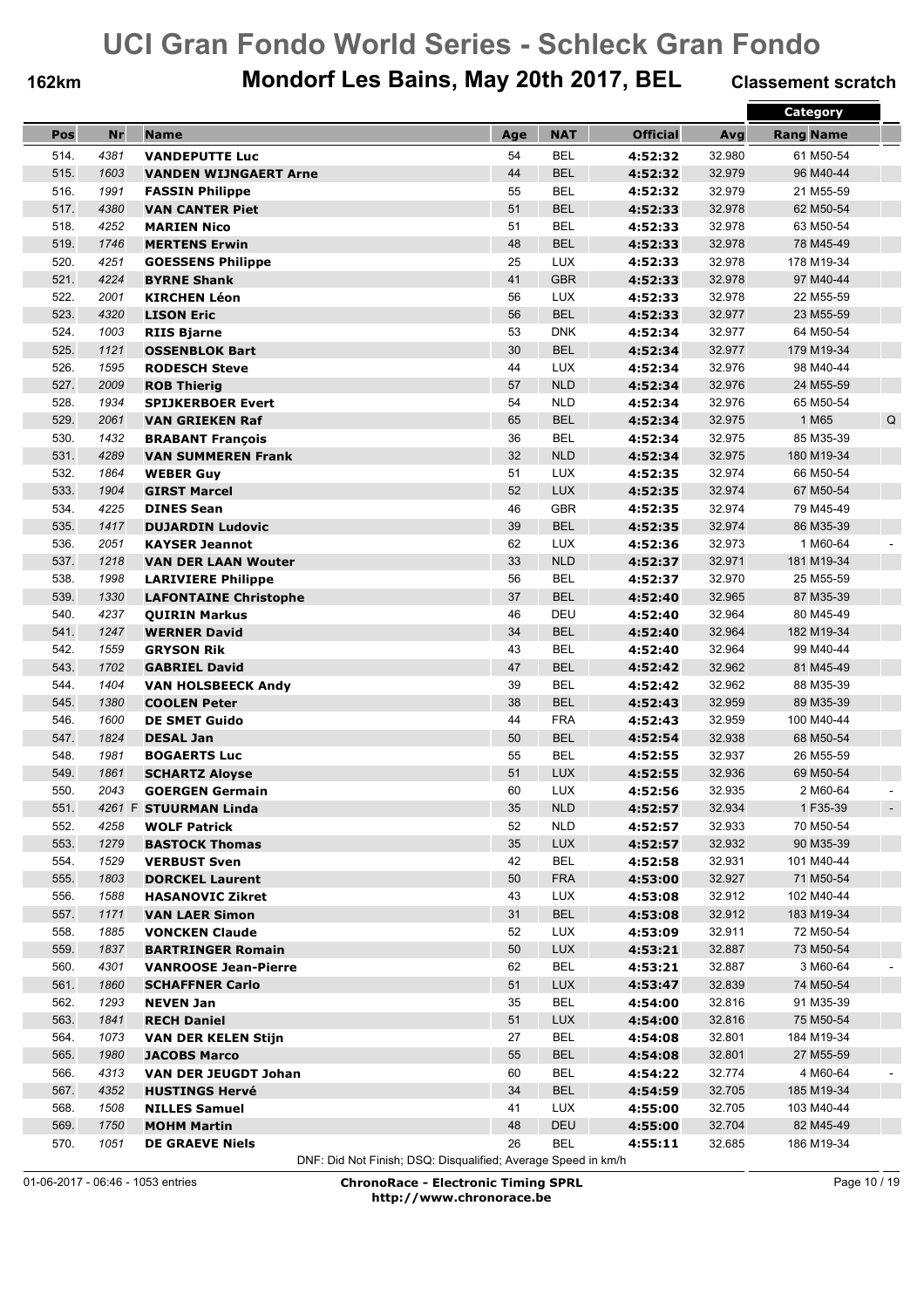## **162km Mondorf Les Bains, May 20th 2017, BEL Classement scratch**

|      |           |                              |     |                          |                 |        | <b>Category</b>    |
|------|-----------|------------------------------|-----|--------------------------|-----------------|--------|--------------------|
| Pos  | <b>Nr</b> | <b>Name</b>                  | Age | <b>NAT</b>               | <b>Official</b> | Avg    | <b>Rang Name</b>   |
| 571. | 1971      | <b>CLAES Dirk</b>            | 55  | <b>BEL</b>               | 4:55:11         | 32.684 | 28 M55-59          |
| 572. | 2004      | <b>COSTA Eric</b>            | 56  | <b>FRA</b>               | 4:55:11         | 32.683 | 29 M55-59          |
| 573. | 1706      | <b>FENDT Jean Yves</b>       | 47  | <b>FRA</b>               | 4:55:18         | 32.671 | 83 M45-49          |
| 574. | 1373      | <b>DE KEYSER Bart</b>        | 38  | <b>BEL</b>               | 4:55:59         | 32.596 | 92 M35-39          |
| 575. | 1537      | <b>SLOCK Christof</b>        | 42  | <b>BEL</b>               | 4:56:05         | 32.584 | 104 M40-44         |
| 576. | 1457      | <b>BERNS Tom</b>             | 40  | <b>LUX</b>               | 4:56:05         | 32.584 | 105 M40-44         |
| 577. | 1423      | WÜRST Mikkel                 | 39  | <b>DNK</b>               | 4:56:06         | 32.583 | 93 M35-39          |
| 578. | 1608      | <b>GRAVEZ Samuel</b>         | 44  | <b>FRA</b>               | 4:56:48         | 32.506 | 106 M40-44         |
| 579. | 4308      | <b>KENDCOSA Corentin</b>     | 21  | <b>FRA</b>               | 4:57:11         | 32.463 | 187 M19-34         |
| 580. | 1741      | <b>WENZEL Pascal</b>         | 48  | <b>LUX</b>               | 4:57:29         | 32.431 | 84 M45-49          |
| 581. | 1299      | <b>ADRIAANS Joost</b>        | 36  | <b>NLD</b>               | 4:57:32         | 32.426 | 94 M35-39          |
| 582. | 4299      | <b>BURACZEWSKI Artur</b>     | 33  | <b>DEU</b>               | 4:57:34         | 32.423 | 188 M19-34         |
| 583. | 1285      | <b>HORNICK Pitt</b>          | 35  | <b>LUX</b>               | 4:57:34         | 32.422 | 95 M35-39          |
| 584. | 4266      | <b>SERRES Tom</b>            | 49  | <b>LUX</b>               | 4:58:02         | 32.371 | 85 M45-49          |
| 585. | 1589      | <b>SPAPEN Dave</b>           | 43  | <b>BEL</b>               | 4:58:38         | 32.306 | 107 M40-44         |
| 586. | 1310      | <b>VERDONCK Steve</b>        | 36  | <b>BEL</b>               | 4:58:38         | 32.306 | 96 M35-39          |
| 587. | 1534      | <b>HODY Laurent</b>          | 42  | <b>BEL</b>               | 4:58:39         | 32.304 | 108 M40-44         |
| 588. | 1255      | <b>KORDIC Andreo</b>         | 34  | DEU                      | 4:58:39         | 32.304 | 189 M19-34         |
| 589. | 1879      | <b>HARTMANN Carlo</b>        | 52  | <b>LUX</b>               | 4:58:40         | 32.303 | 76 M50-54          |
| 590. | 1266      | <b>MANDÉ Tom</b>             | 32  | <b>LUX</b>               | 4:58:40         | 32.303 | 190 M19-34         |
| 591. | 2008      | <b>GOEDERT Jeannot</b>       | 56  | <b>LUX</b>               | 4:58:40         | 32.302 | 30 M55-59          |
| 592. | 1274      | <b>GREIS Christophe</b>      | 35  | <b>LUX</b>               | 4:58:41         | 32.301 | 97 M35-39          |
| 593. | 1232      |                              | 34  | <b>LUX</b>               |                 | 32.300 | 191 M19-34         |
| 594. | 1562      | <b>GREIS Philippe</b>        | 43  | DEU                      | 4:58:41         | 32.300 | 109 M40-44         |
|      |           | <b>MÜLLER Roger</b>          |     | <b>BEL</b>               | 4:58:42         |        |                    |
| 595. | 1586      | <b>DE WEIRDT Christophe</b>  | 43  |                          | 4:58:42         | 32.299 | 110 M40-44         |
| 596. | 1427      | <b>RIPPINGER Roby</b>        | 39  | <b>LUX</b><br><b>LUX</b> | 4:58:42         | 32.298 | 98 M35-39          |
| 597. | 4369      | <b>SCHMITZ Marc</b>          | 39  |                          | 4:58:43         | 32.297 | 99 M35-39          |
| 598. | 1826      | <b>TRICARICO Luigi</b>       | 50  | <b>LUX</b>               | 4:59:37         | 32.200 | 77 M50-54          |
| 599. | 1972      | <b>SEGERS Patrick</b>        | 55  | <b>BEL</b>               | 4:59:39         | 32.197 | 31 M55-59          |
| 600. | 1294      | <b>WYBOUW Frederiek</b>      | 35  | <b>BEL</b>               | 4:59:40         | 32.194 | 100 M35-39         |
| 601. | 1389      | <b>GLEIS Jean-Christophe</b> | 38  | <b>LUX</b>               | 4:59:41         | 32.193 | 101 M35-39         |
| 602. | 1129      | <b>MARIANI Ivan</b>          | 30  | <b>LUX</b>               | 5:00:20         | 32.124 | 192 M19-34         |
| 603. | 1542      | <b>VAN EYNDE Stefan</b>      | 42  | <b>BEL</b>               | 5:01:08         | 32.037 | 111 M40-44         |
| 604. | 4371      | <b>IDESHEIM Tchias</b>       | 30  | <b>DEU</b>               | 5:01:08         | 32.037 | 193 M19-34         |
| 605. | 1041      | <b>STEVENS Pleun</b>         | 25  | <b>NLD</b>               | 5:01:24         | 32.009 | 194 M19-34         |
| 606. | 1573      | <b>BOURSCHEID Marc</b>       | 43  | <b>LUX</b>               | 5:01:25         | 32.008 | 112 M40-44         |
| 607. | 1742      | <b>MARIGLIANO Alain</b>      | 48  | <b>FRA</b>               | 5:01:26         | 32.007 | 86 M45-49          |
| 608. | 4282      | DE MESMAEKER Claude          | 51  | <b>BEL</b>               | 5:01:52         | 31.960 | 78 M50-54          |
| 609. | 1147      | <b>DRIEVER Luuk</b>          | 31  | <b>NLD</b>               | 5:02:25         | 31.903 | 195 M19-34         |
| 610. | 1936      | <b>WEBER Guy</b>             | 54  | <b>LUX</b>               | 5:02:55         | 31.849 | 79 M50-54          |
| 611. | 1412      | <b>SAEZ DE BURUAGA Aitor</b> | 39  | <b>FRA</b>               | 5:03:31         | 31.786 | 102 M35-39         |
| 612. | 1223      | <b>MÜLLER Alexander</b>      | 33  | <b>DEU</b>               | 5:03:55         | 31.745 | 196 M19-34         |
| 613. | 2003      | <b>BIMBOES Michel</b>        | 56  | <b>FRA</b>               | 5:03:55         | 31.745 | 32 M55-59          |
| 614. | 1287      | <b>SCHMITZ Tom</b>           | 35  | <b>LUX</b>               | 5:03:55         | 31.745 | 103 M35-39         |
| 615. | 1198      | <b>HAEBERLEN Nino</b>        | 32  | DEU                      | 5:03:55         | 31.745 | 197 M19-34         |
| 616. | 1245      | <b>D'HAESE Kevin</b>         | 34  | <b>BEL</b>               | 5:03:58         | 31.740 | 198 M19-34         |
| 617. | 1851      | <b>DR.DUWE Carsten</b>       | 51  | DEU                      | 5:04:14         | 31.711 | 80 M50-54          |
| 618. | 4295      | <b>ROGGEVEEN Sven</b>        | 52  | <b>NLD</b>               | 5:04:15         | 31.710 | 81 M50-54          |
| 619. | 4296      | <b>VRAUNDEUNT Edwin</b>      | 52  | <b>NLD</b>               | 5:04:15         | 31.710 | 82 M50-54          |
| 620. | 1514      | <b>SERWIN Sebastian</b>      | 41  | POL                      | 5:04:22         | 31.698 | 113 M40-44         |
| 621. | 1859      | <b>FOURMENTRAUX Thierry</b>  | 51  | <b>FRA</b>               | 5:04:23         | 31.696 | 83 M50-54          |
| 622. |           | 1124 F POEHL Kerstin         | 30  | DEU                      | 5:04:23         | 31.696 | 1 F19-34<br>$\sim$ |
| 623. | 1964      | <b>EWALS Marius</b>          | 54  | <b>NLD</b>               | 5:04:24         | 31.694 | 84 M50-54          |
| 624. | 1520      | <b>NUFFORT Matt</b>          | 42  | LUX                      | 5:04:24         | 31.693 | 114 M40-44         |
| 625. | 1177      | <b>COLLARD Simon</b>         | 32  | <b>BEL</b>               | 5:04:26         | 31.691 | 199 M19-34         |
| 626. | 4311      | <b>VAN DER MASSEN Danny</b>  | 50  | <b>BEL</b>               | 5:04:30         | 31.684 | 85 M50-54          |
| 627. | 1755      | <b>VAN IMPE Gunter</b>       | 48  | <b>BEL</b>               | 5:04:30         | 31.683 | 87 M45-49          |

DNF: Did Not Finish; DSQ: Disqualified; Average Speed in km/h

01-06-2017 - 06:46 - 1053 entries **ChronoRace - Electronic Timing SPRL http://www.chronorace.be**

Page 11 / 19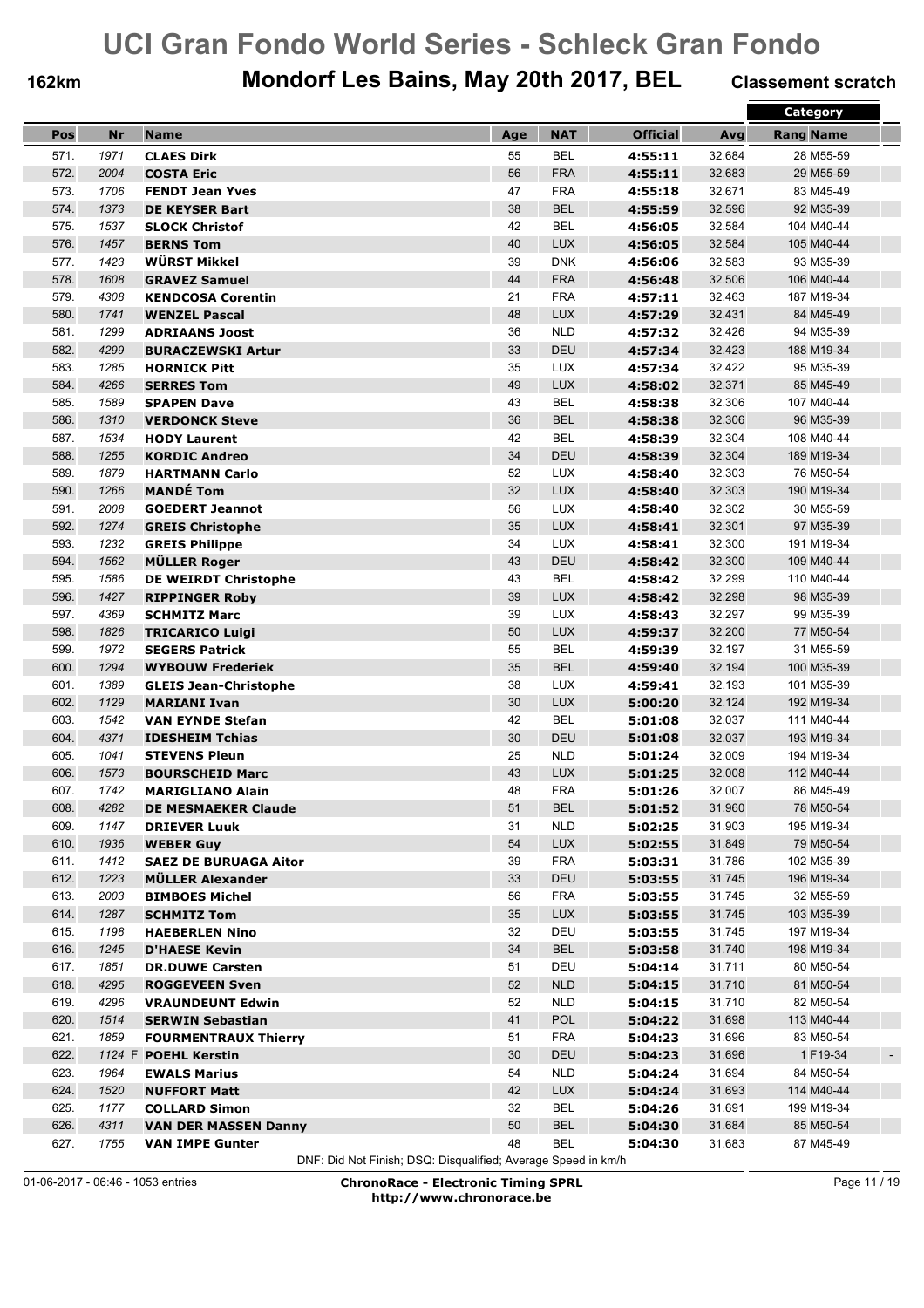## **162km Mondorf Les Bains, May 20th 2017, BEL Classement scratch**

|      |           |                                            |     |            |                 |        | <b>Category</b>                      |
|------|-----------|--------------------------------------------|-----|------------|-----------------|--------|--------------------------------------|
| Pos  | <b>Nr</b> | <b>Name</b>                                | Age | <b>NAT</b> | <b>Official</b> | Avg    | <b>Rang Name</b>                     |
| 628. | 1708      | <b>DEHAENE Danny</b>                       | 47  | <b>BEL</b> | 5:05:00         | 31.632 | 88 M45-49                            |
| 629. | 1288      | <b>PEDDER Christopher</b>                  | 35  | <b>GBR</b> | 5:05:03         | 31.627 | 104 M35-39                           |
| 630. | 4212      | <b>CUYGRAN Filip</b>                       | 37  | <b>BEL</b> | 5:05:54         | 31.539 | 105 M35-39                           |
| 631. | 1064      | <b>WEBER Luc</b>                           | 27  | <b>LUX</b> | 5:05:54         | 31.539 | 200 M19-34                           |
| 632. | 1275      | <b>INDERGAND Marc</b>                      | 35  | <b>CHE</b> | 5:05:55         | 31.537 | 106 M35-39                           |
| 633. | 1277      | <b>DE WILDE Matthias</b>                   | 35  | <b>BEL</b> | 5:05:55         | 31.537 | 107 M35-39                           |
| 634. | 1812      | <b>DEBLAUWE Nicolas</b>                    | 50  | <b>BEL</b> | 5:05:56         | 31.535 | 86 M50-54                            |
| 635. | 1914      | <b>MATHIEU Joël</b>                        | 53  | <b>BEL</b> | 5:05:57         | 31.534 | 87 M50-54                            |
| 636. | 4366      | <b>CHEVALIEZ Samuel</b>                    | 46  | <b>FRA</b> | 5:05:57         | 31.534 | 89 M45-49                            |
| 637. | 1555      | <b>STROESSER Joel</b>                      | 43  | LUX        | 5:06:01         | 31.527 | 115 M40-44                           |
| 638. | 1621      |                                            | 42  | <b>FRA</b> | 5:06:07         | 31.517 | 116 M40-44                           |
| 639. | 1632      | <b>LIMOSIN Jerome</b><br><b>BAULER Luc</b> | 45  | <b>LUX</b> | 5:06:51         | 31.440 | 90 M45-49                            |
| 640. | 1714      |                                            | 47  | <b>BEL</b> |                 | 31.437 | 91 M45-49                            |
|      |           | DE LIL Jan                                 |     |            | 5:06:53         |        |                                      |
| 641. | 1853      | <b>COONE Bart</b>                          | 51  | <b>BEL</b> | 5:06:54         | 31.435 | 88 M50-54                            |
| 642. | 1264      | <b>LOTIN Frederique</b>                    | 30  | <b>BEL</b> | 5:07:39         | 31.360 | 201 M19-34                           |
| 643. | 1013      | <b>STEINER Célian</b>                      | 21  | <b>FRA</b> | 5:07:44         | 31.351 | 202 M19-34                           |
| 644. | 4339      | <b>DE SCHRIJVER Kus</b>                    | 46  | <b>BEL</b> | 5:07:49         | 31.343 | 92 M45-49                            |
| 645. | 1016      | <b>MORDANT Gilles</b>                      | 22  | <b>BEL</b> | 5:08:45         | 31.247 | 203 M19-34                           |
| 646. | 4300      | <b>PIERRE Jean-Paul</b>                    | 62  | <b>FRA</b> | 5:08:46         | 31.246 | 5 M60-64                             |
| 647. | 4226      | <b>LORGE Florian</b>                       | 26  | <b>FRA</b> | 5:09:15         | 31.197 | 204 M19-34                           |
| 648. | 4340      | <b>DA SILVA Paulo</b>                      | 40  | <b>PRT</b> | 5:09:16         | 31.196 | 117 M40-44                           |
| 649. | 1186      | <b>PETIT Raoul</b>                         | 32  | <b>LUX</b> | 5:09:16         | 31.195 | 205 M19-34                           |
| 650. | 1994      | <b>DE TROYER Dirk</b>                      | 56  | <b>BEL</b> | 5:09:16         | 31.195 | 33 M55-59                            |
| 651. | 1114      | <b>GLAS Daan</b>                           | 29  | <b>BEL</b> | 5:09:40         | 31.155 | 206 M19-34                           |
| 652. | 1410      | <b>SCHON Patrick</b>                       | 39  | <b>LUX</b> | 5:10:04         | 31.116 | 108 M35-39                           |
| 653. | 2052      | <b>THINES René</b>                         | 62  | <b>LUX</b> | 5:10:04         | 31.115 | 6 M60-64                             |
| 654. | 1202      | <b>RAGUET Thierry</b>                      | 32  | <b>LUX</b> | 5:10:09         | 31.107 | 207 M19-34                           |
| 655. | 1153      | <b>SEGERS Olivier</b>                      | 31  | <b>BEL</b> | 5:10:29         | 31.074 | 208 M19-34                           |
| 656. | 1966      | <b>HAHN Norbert</b>                        | 52  | <b>LUX</b> | 5:10:29         | 31.074 | 89 M50-54                            |
| 657. | 1533      | <b>SOARES Luis</b>                         | 42  | LUX        | 5:10:29         | 31.074 | 118 M40-44                           |
| 658. | 1753      | <b>DAVIDS Dirk</b>                         | 48  | <b>BEL</b> | 5:10:29         | 31.073 | 93 M45-49                            |
| 659. | 4249      | <b>VANROMPAY Johan</b>                     | 55  | <b>BEL</b> | 5:10:30         | 31.072 | 34 M55-59                            |
| 660. | 1418      | <b>AMRANI Norddine</b>                     | 39  | <b>BEL</b> | 5:10:30         | 31.072 | 109 M35-39                           |
| 661. | 2048      | <b>KLINCKER Jean</b>                       | 60  | <b>LUX</b> | 5:10:30         | 31.072 | 7 M60-64                             |
| 662. | 2056      | <b>SCHAUTTEET Francis</b>                  | 64  | <b>BEL</b> | 5:10:31         | 31.070 | 8 M60-64                             |
| 663. | 1832      | <b>KAUFFMANN Daniel</b>                    | 50  | <b>LUX</b> | 5:10:34         | 31.064 | 90 M50-54                            |
| 664. | 1408      | <b>GOVARTS Ben</b>                         | 39  | <b>BEL</b> | 5:10:36         | 31.062 | 110 M35-39                           |
| 665. | 1834      | <b>DENIS Patrice</b>                       | 50  | FRA        | 5:10:36         | 31.061 | 91 M50-54                            |
| 665. | 1831      | <b>JEAN Galland</b>                        | 50  | <b>FRA</b> | 5:10:36         | 31.061 | 91 M50-54                            |
| 665. | 1236      | <b>TRIERWEILER Charel</b>                  | 34  | LUX        | 5:10:36         | 31.061 | 209 M19-34                           |
| 668. | 1651      | <b>PEIFFER Tom</b>                         | 45  | LUX        | 5:10:37         | 31.061 | 94 M45-49                            |
| 669. | 1199      | <b>FISCHBACH Laurent</b>                   | 32  | <b>LUX</b> | 5:10:37         | 31.060 | 210 M19-34                           |
| 670. | 4217      | <b>POSTHUMA Rein</b>                       | 35  | <b>NLD</b> | 5:10:37         | 31.060 | 111 M35-39                           |
| 671. | 1477      | <b>POSTHOUWER Dirk</b>                     | 41  | <b>NLD</b> | 5:10:37         | 31.060 | 119 M40-44                           |
| 672. | 1235      | <b>BIANCHI Giorgio</b>                     | 34  | ITA        | 5:10:37         | 31.059 | 211 M19-34                           |
| 673. | 1032      |                                            | 24  | <b>LUX</b> | 5:10:37         | 31.059 | 212 M19-34                           |
| 674. | 1116      | <b>STEIN Tom</b><br><b>SCHAACK Jeff</b>    | 29  | <b>LUX</b> | 5:10:38         | 31.059 | 213 M19-34                           |
| 675. | 2038      |                                            | 55  | LUX        |                 | 31.032 | 35 M55-59                            |
|      |           | <b>SCHMIT Patrick</b>                      |     |            | 5:10:54         |        |                                      |
| 676. | 1956      | <b>CIACCIA Giovanni</b>                    | 54  | LUX        | 5:10:54         | 31.032 | 93 M50-54                            |
| 677. |           | 1058 F MEIJER Esther                       | 26  | NLD        | 5:11:01         | 31.020 | 2 F19-34<br>$\overline{\phantom{a}}$ |
| 678. |           | 1916 F SCHAUVLIEGE Katrien                 | 53  | <b>BEL</b> | 5:11:01         | 31.020 | 1 F50-54                             |
| 679. | 2066      | <b>LEONET Denis</b>                        | 68  | <b>FRA</b> | 5:11:03         | 31.017 | $\sf Q$<br>2 M65                     |
| 680. | 1769      | <b>SCHMIT Carlo</b>                        | 48  | <b>LUX</b> | 5:11:12         | 31.002 | 95 M45-49                            |
| 681. | 1609      | <b>SEIWERATH Patrick</b>                   | 44  | <b>LUX</b> | 5:11:13         | 31.001 | 120 M40-44                           |
| 682. | 1429      | <b>MERSCH Marc</b>                         | 39  | LUX        | 5:11:13         | 31.000 | 112 M35-39                           |
| 683. | 4323      | <b>DI GENNI Solvio</b>                     | 47  | <b>FRA</b> | 5:11:19         | 30.990 | 96 M45-49                            |
| 684. | 1822      | <b>HIM Georges</b>                         | 50  | LUX        | 5:11:21         | 30.987 | 94 M50-54                            |

DNF: Did Not Finish; DSQ: Disqualified; Average Speed in km/h

01-06-2017 - 06:46 - 1053 entries **ChronoRace - Electronic Timing SPRL http://www.chronorace.be**

Page 12 / 19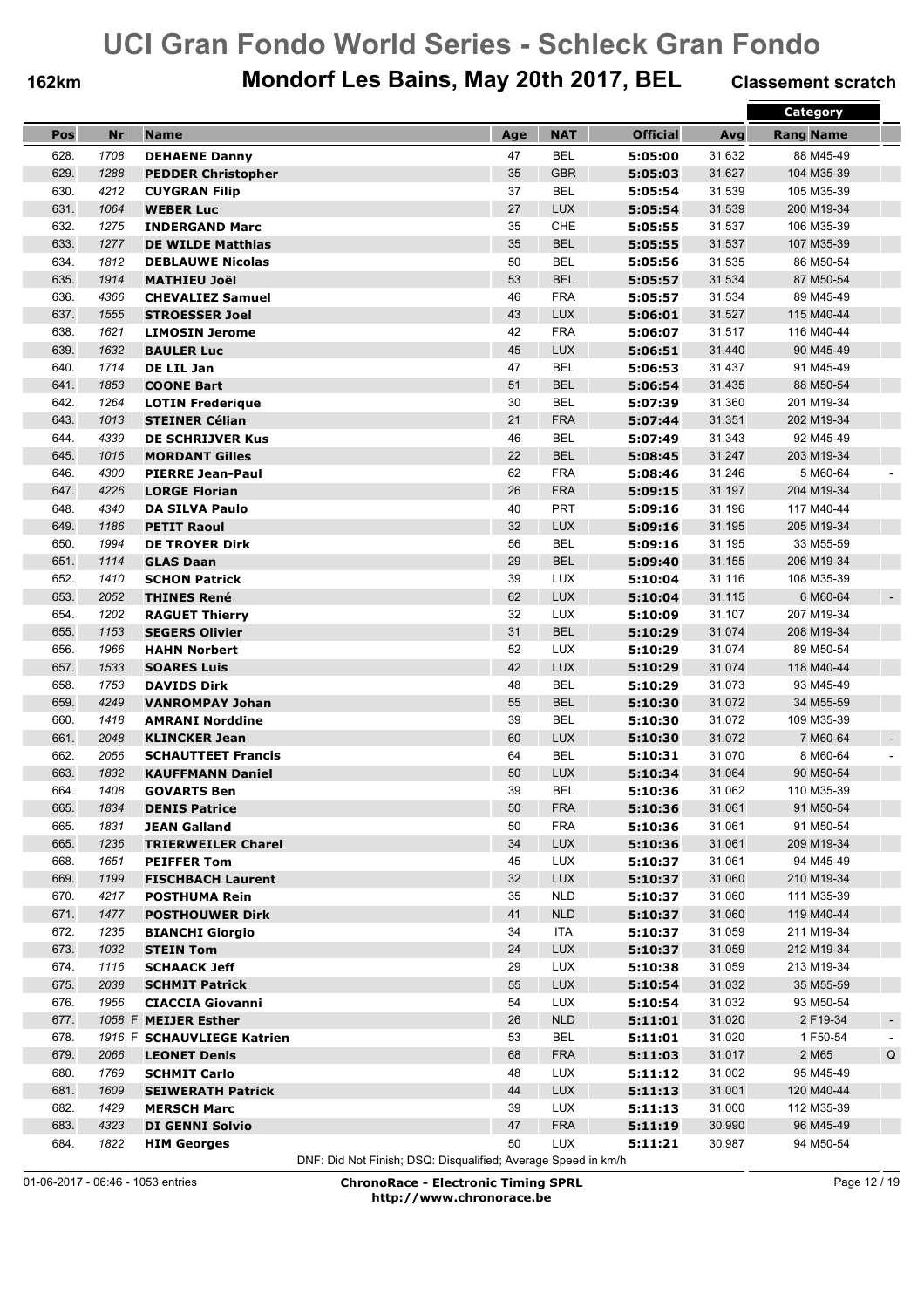## **162km Mondorf Les Bains, May 20th 2017, BEL Classement scratch**

|      |           |                                 |     |            |                 |        | Category                             |
|------|-----------|---------------------------------|-----|------------|-----------------|--------|--------------------------------------|
| Pos  | <b>Nr</b> | <b>Name</b>                     | Age | <b>NAT</b> | <b>Official</b> | Avg    | <b>Rang Name</b>                     |
| 685. | 2047      | <b>CAEL Jean-Marie</b>          | 60  | <b>FRA</b> | 5:11:22         | 30.985 | 9 M60-64                             |
| 686. | 4379      | <b>CHEVALIER Laurent</b>        | 47  | <b>FRA</b> | 5:11:45         | 30.947 | 97 M45-49                            |
| 687. |           | 1268 F VYNCKE Miek              | 34  | <b>BEL</b> | 5:11:59         | 30.925 | 3 F19-34                             |
| 688. | 1728      | TIKIØB Jesper                   | 47  | <b>DNK</b> | 5:11:59         | 30.924 | 98 M45-49                            |
| 689. | 1444      | <b>BOSLOPER Mark</b>            | 40  | <b>NLD</b> | 5:12:18         | 30.893 | 121 M40-44                           |
| 690. | 1599      | <b>VAN STRALEN Giel</b>         | 44  | <b>NLD</b> | 5:12:18         | 30.893 | 122 M40-44                           |
| 691. | 1167      | <b>KRIPPLER Max</b>             | 31  | LUX        | 5:12:37         | 30.862 | 214 M19-34                           |
| 692. | 4365      | <b>VIENI Francesco</b>          | 41  | <b>ITA</b> | 5:12:38         | 30.860 | 123 M40-44                           |
| 693. | 1095      | <b>JEROEN Peyskens</b>          | 28  | <b>BEL</b> | 5:12:39         | 30.859 | 215 M19-34                           |
| 694. | 4277      | <b>BERTOLI Patrick</b>          | 56  | <b>FRA</b> | 5:12:39         | 30.858 | 36 M55-59                            |
| 695. | 4231      | <b>LEONARD David</b>            | 47  | <b>FRA</b> | 5:13:24         | 30.785 | 99 M45-49                            |
| 696. | 1315      | <b>RUILLER Julien</b>           | 36  | <b>FRA</b> | 5:13:45         | 30.750 | 113 M35-39                           |
| 697. | 4325      | <b>SCHMIT Patrick</b>           | 51  | <b>LUX</b> | 5:13:45         | 30.750 | 95 M50-54                            |
| 698. | 4332      | <b>SOARES Paulo</b>             | 47  | <b>PRT</b> | 5:14:59         | 30.629 | 100 M45-49                           |
| 699. | 4279      |                                 | 47  | <b>NLD</b> |                 | 30.629 | 101 M45-49                           |
| 700. |           | <b>HELDOORN Eddie</b>           |     | <b>BEL</b> | 5:14:59         |        | 216 M19-34                           |
|      | 1112      | <b>JANS Ruben</b>               | 29  |            | 5:15:07         | 30.616 |                                      |
| 701. | 1687      | <b>SCHMICKER Marko</b>          | 46  | DEU        | 5:15:08         | 30.615 | 102 M45-49                           |
| 702. | 4229      | <b>PFEIFFER Bernd</b>           | 47  | <b>DEU</b> | 5:15:19         | 30.597 | 103 M45-49                           |
| 703. | 4278      | <b>VAN CAUWENBERGHE Timothy</b> | 33  | <b>BEL</b> | 5:16:12         | 30.512 | 217 M19-34                           |
| 704. | 1428      | <b>ACHTEN Dirk</b>              | 39  | <b>BEL</b> | 5:16:41         | 30.464 | 114 M35-39                           |
| 705. | 1658      | <b>COLONELLO Michael</b>        | 45  | <b>FRA</b> | 5:17:40         | 30.370 | 104 M45-49                           |
| 706. | 1666      | <b>VERVECKEN Erwin</b>          | 45  | <b>BEL</b> | 5:17:41         | 30.370 | 105 M45-49                           |
| 707. | 1854      | <b>VAN LAER Peter</b>           | 51  | <b>BEL</b> | 5:17:46         | 30.361 | 96 M50-54                            |
| 708. | 1298      | <b>VAN ROEY Hans</b>            | 36  | <b>BEL</b> | 5:17:51         | 30.353 | 115 M35-39                           |
| 709. | 1481      | <b>LIMA Carlos</b>              | 41  | <b>PRT</b> | 5:17:51         | 30.353 | 124 M40-44                           |
| 710. | 1716      | <b>ERBECK Jens</b>              | 47  | <b>DEU</b> | 5:17:52         | 30.352 | 106 M45-49                           |
| 711. | 1924      | <b>RICHART Fabrice</b>          | 53  | <b>BEL</b> | 5:17:52         | 30.351 | 97 M50-54                            |
| 712. | 1189 F    | <b>CARON Suzanne</b>            | 32  | <b>NLD</b> | 5:17:52         | 30.351 | 4 F19-34<br>$\overline{\phantom{a}}$ |
| 713. | 1882      | <b>WILLIAMS Colin</b>           | 52  | <b>GBR</b> | 5:17:53         | 30.350 | 98 M50-54                            |
| 714. | 1368      | <b>MARX Steve</b>               | 38  | <b>LUX</b> | 5:17:56         | 30.345 | 116 M35-39                           |
| 715. | 1424      | <b>MINN Claude</b>              | 39  | LUX        | 5:17:57         | 30.343 | 117 M35-39                           |
| 716. | 1700      | <b>VAN DAM Robert</b>           | 46  | <b>NLD</b> | 5:18:00         | 30.338 | 107 M45-49                           |
| 717. | 1839      | <b>NEISES Alfred</b>            | 50  | LUX        | 5:18:01         | 30.337 | 99 M50-54                            |
| 718. | 1652      | <b>SERVAIS Vincent</b>          | 45  | <b>BEL</b> | 5:18:01         | 30.337 | 108 M45-49                           |
| 719. | 1905      | <b>VINCIOTTI Emmanuel</b>       | 52  | <b>LUX</b> | 5:18:01         | 30.337 | 100 M50-54                           |
| 719. | 1103      | <b>LANG Christian</b>           | 28  | <b>DEU</b> | 5:18:01         | 30.337 | 218 M19-34                           |
| 721. | 2065      | <b>VIENNOT Bernard</b>          | 71  | <b>FRA</b> | 5:18:02         | 30.336 | 3 M65<br>Q                           |
| 722. | 1227      | <b>BERENDS Rick</b>             | 33  | <b>NLD</b> | 5:18:05         | 30.332 | 219 M19-34                           |
| 723. | 1487      | <b>BAKKER Marco</b>             | 41  | <b>NLD</b> | 5:18:06         | 30.329 | 125 M40-44                           |
| 724. | 1216      | <b>KIRCH Joe</b>                | 33  | <b>LUX</b> | 5:18:12         | 30.319 | 220 M19-34                           |
| 725. | 1141      | <b>SCHMITT Robert</b>           | 31  | LUX        | 5:18:13         | 30.319 | 221 M19-34                           |
| 726. | 4236      | <b>FALTZ Jeff</b>               | 31  | <b>LUX</b> | 5:18:14         | 30.317 | 222 M19-34                           |
| 727. | 1568      | <b>GERARD Frederic</b>          | 43  | <b>BEL</b> | 5:18:26         | 30.297 | 126 M40-44                           |
| 728. | 1127      | <b>BELLEFROID Pieter</b>        | 30  | <b>BEL</b> | 5:18:26         | 30.297 | 223 M19-34                           |
| 729. | 4382      | <b>SELDERS Jonas</b>            | 30  | <b>BEL</b> | 5:18:27         | 30.297 | 224 M19-34                           |
| 730. | 1637      | <b>CRENIER Joel</b>             | 45  | <b>BEL</b> | 5:18:28         | 30.295 | 109 M45-49                           |
| 731. | 1751      | <b>BIREN Alain</b>              | 48  | <b>LUX</b> | 5:18:32         | 30.288 | 110 M45-49                           |
| 732. | 2029      | <b>MATHES Jacques</b>           | 59  | <b>LUX</b> | 5:18:32         | 30.288 | 37 M55-59                            |
| 733. | 1747      | <b>NICOLAS Man</b>              | 48  | LUX        | 5:18:40         | 30.276 | 111 M45-49                           |
| 734. | 1238      | <b>HANSEN Michel</b>            | 34  | LUX        | 5:18:43         | 30.271 | 225 M19-34                           |
| 735. | 1158      | <b>THAELS Johan</b>             | 31  | <b>BEL</b> | 5:19:15         | 30.219 | 226 M19-34                           |
| 736. | 4273      | <b>HENNICH Christian</b>        | 38  | DEU        | 5:19:16         | 30.219 | 118 M35-39                           |
| 737. | 4364      | <b>DEMARET Pierre</b>           | 46  | <b>BEL</b> | 5:19:18         | 30.215 | 112 M45-49                           |
| 738. | 1484      | <b>VAN KESSEL Leon</b>          | 41  | <b>NLD</b> | 5:19:18         | 30.215 | 127 M40-44                           |
| 739. | 4345      | <b>THOMAS Luc</b>               | 57  | <b>BEL</b> | 5:19:18         | 30.215 | 38 M55-59                            |
| 740. | 1819      | <b>DURAND Benoit</b>            | 50  | <b>FRA</b> | 5:19:23         | 30.207 | 101 M50-54                           |
| 741. | 1897      | <b>HAUPT Thomas</b>             | 52  | DEU        | 5:19:30         | 30.196 | 102 M50-54                           |
|      |           |                                 |     |            |                 |        |                                      |

DNF: Did Not Finish; DSQ: Disqualified; Average Speed in km/h

01-06-2017 - 06:46 - 1053 entries **ChronoRace - Electronic Timing SPRL http://www.chronorace.be**

Page 13 / 19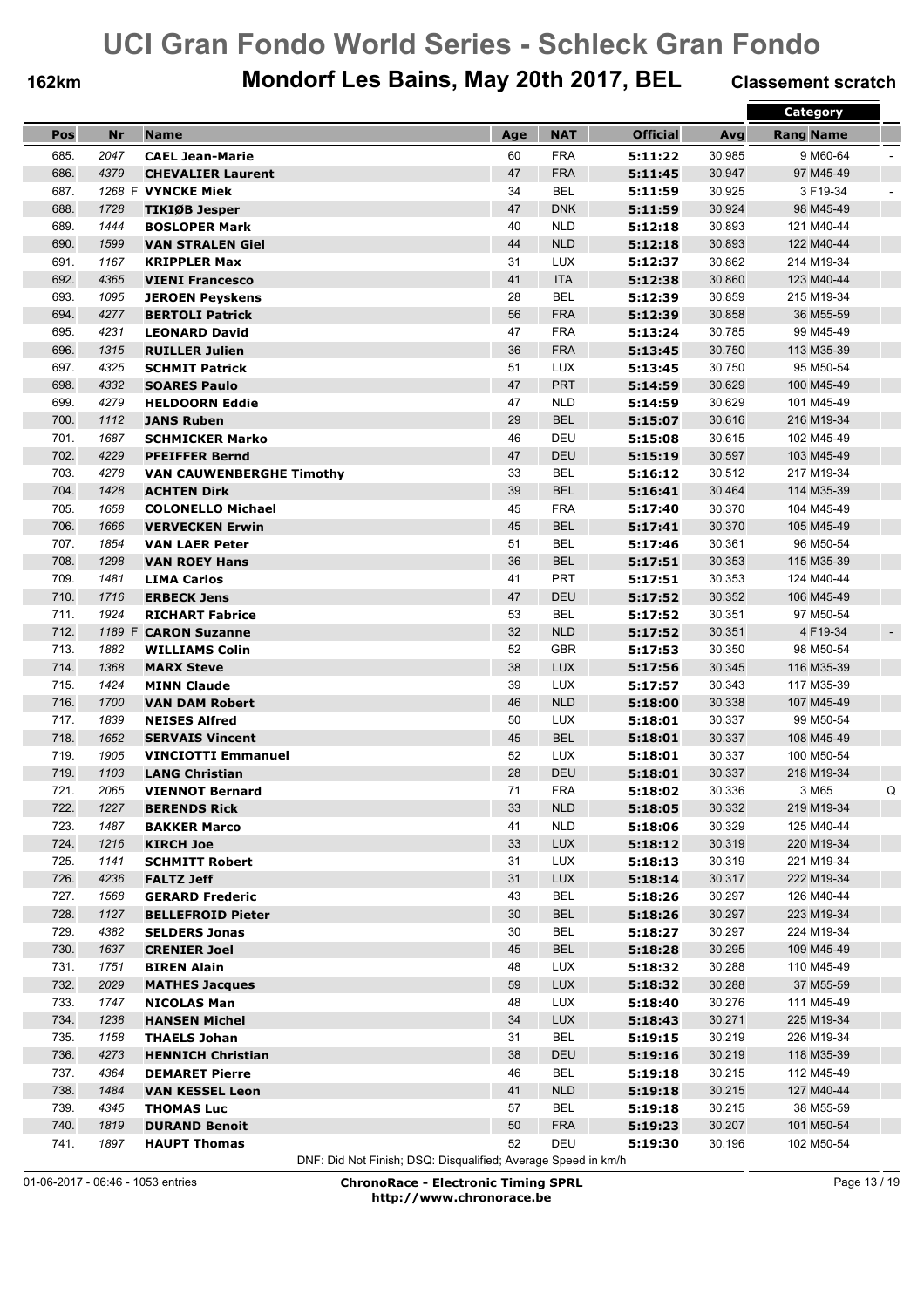## **162km Mondorf Les Bains, May 20th 2017, BEL Classement scratch**

|      |           |                                |     |                                    |                 |        | <b>Category</b>             |
|------|-----------|--------------------------------|-----|------------------------------------|-----------------|--------|-----------------------------|
| Pos  | <b>Nr</b> | <b>Name</b>                    | Age | <b>NAT</b>                         | <b>Official</b> | Avg    | <b>Rang Name</b>            |
| 742. |           | 2005 F LENTZ Danielle          | 56  | <b>LUX</b>                         | 5:19:38         | 30.183 | 1F55-59                     |
| 743. | 1692      |                                | 46  | <b>LUX</b>                         |                 | 30.183 |                             |
|      |           | <b>REUTER Christophe</b>       | 31  | <b>ESP</b>                         | 5:19:39         |        | 113 M45-49                  |
| 744. | 1142      | <b>MUNOZ Luis</b>              |     |                                    | 5:19:40         | 30.181 | 227 M19-34                  |
| 745. | 2036      | <b>KRIER Clement</b>           | 59  | <b>LUX</b>                         | 5:20:07         | 30.138 | 39 M55-59                   |
| 746. |           | 1933 F LIEGEOIS Pol            | 54  | <b>BEL</b>                         | 5:20:23         | 30.113 | 2 F50-54                    |
| 747. | 4374      | <b>FALCQUES Jean Philippe</b>  | 46  | <b>FRA</b>                         | 5:21:39         | 29.995 | 114 M45-49                  |
| 748. | 1370      | <b>WENNEBÄCK Philip</b>        | 38  | <b>SWE</b>                         | 5:22:18         | 29.935 | 119 M35-39                  |
| 749. | 2002      | <b>LAMMAR Roland</b>           | 56  | <b>LUX</b>                         | 5:22:33         | 29.911 | 40 M55-59                   |
| 750. | 1197      | <b>BINTZ Paul</b>              | 32  | <b>LUX</b>                         | 5:23:17         | 29.843 | 228 M19-34                  |
| 751. | 1445      | <b>LUC Bredemus</b>            | 40  | LUX                                | 5:23:23         | 29.834 | 128 M40-44                  |
| 752. | 1062      | <b>BARRON Alexandre</b>        | 26  | <b>ITA</b>                         | 5:23:23         | 29.834 | 229 M19-34                  |
| 753. | 1884      | <b>TASSAN Pascal</b>           | 52  | <b>FRA</b>                         | 5:24:59         | 29.687 | 103 M50-54                  |
| 754. |           | 4322 F HANON Jehanne           | 45  | <b>BEL</b>                         | 5:25:00         | 29.686 | 1 F45-49                    |
| 755. | 4312      | <b>GRETHEN Romain</b>          | 63  | <b>LUX</b>                         | 5:25:00         | 29.686 | 10 M60-64<br>$\blacksquare$ |
| 756. | 1723      | <b>MIJSBERG Arno</b>           | 47  | <b>NLD</b>                         | 5:25:03         | 29.680 | 115 M45-49                  |
| 757. | 1055      | <b>FALA Cedric</b>             | 26  | <b>FRA</b>                         | 5:25:43         | 29.620 | 230 M19-34                  |
| 758. | 1244      | <b>BINTZ Jacques</b>           | 34  | <b>LUX</b>                         | 5:25:53         | 29.605 | 231 M19-34                  |
| 759. | 1810      | <b>LEHNERT Yves</b>            | 50  | <b>LUX</b>                         | 5:25:54         | 29.604 | 104 M50-54                  |
| 760. |           | 1887 F DIEDERICH Eliane        | 52  | LUX                                | 5:26:21         | 29.563 | 3 F50-54                    |
| 761. | 1624      | <b>BILTGEN Claude</b>          | 44  | <b>LUX</b>                         | 5:26:21         | 29.563 | 129 M40-44                  |
| 762. | 1779      | <b>OLIVER Berney</b>           | 49  | <b>GBR</b>                         | 5:26:58         | 29.506 | 116 M45-49                  |
| 763. | 1715      | <b>BECK Dan</b>                | 47  | <b>LUX</b>                         | 5:26:59         | 29.506 | 117 M45-49                  |
| 764. | 1476      |                                | 41  | <b>NLD</b>                         |                 |        | 130 M40-44                  |
|      |           | <b>MUNNEKE Aike</b>            | 39  |                                    | 5:27:46         | 29.435 |                             |
| 765. | 1430      | <b>CHRISTENSEN Martin</b>      |     | <b>DNK</b>                         | 5:27:46         | 29.434 | 120 M35-39                  |
| 766. | 1821      | <b>FERRING Alain</b>           | 50  | <b>LUX</b>                         | 5:27:50         | 29.429 | 105 M50-54                  |
| 767. | 4342      | <b>ESTEVEZ MARTINS Isac</b>    | 42  | <b>LUX</b>                         | 5:27:51         | 29.428 | 131 M40-44                  |
| 768. | 1943      | <b>BREDIMUS Jean</b>           | 54  | <b>LUX</b>                         | 5:27:51         | 29.428 | 106 M50-54                  |
| 769. | 1276      | <b>DE WINDE Bram</b>           | 35  | <b>BEL</b>                         | 5:27:51         | 29.427 | 121 M35-39                  |
| 770. | 1745      | <b>KLOEG Ernest</b>            | 48  | <b>NLD</b>                         | 5:27:52         | 29.425 | 118 M45-49                  |
| 771. | 2037      | <b>SIMETITS Herbert</b>        | 59  | <b>AUT</b>                         | 5:28:02         | 29.411 | 41 M55-59                   |
| 772. | 1785      | <b>FRITZ Serge</b>             | 49  | <b>LUX</b>                         | 5:28:02         | 29.410 | 119 M45-49                  |
| 773. | 1987      | <b>DIEDERICH André</b>         | 55  | <b>LUX</b>                         | 5:28:02         | 29.410 | 42 M55-59                   |
| 774. | 2044      | <b>LAMPERTZ Claus</b>          | 60  | LUX                                | 5:28:03         | 29.410 | 11 M60-64                   |
| 775. | 1912      | <b>PEYER Roby</b>              | 53  | <b>LUX</b>                         | 5:28:03         | 29.409 | 107 M50-54                  |
| 776. | 4214      | <b>KEMER Michel</b>            | 36  | <b>LUX</b>                         | 5:28:28         | 29.372 | 122 M35-39                  |
| 777. | 1883      | <b>LANNERS Jacques</b>         | 52  | <b>LUX</b>                         | 5:28:51         | 29.338 | 108 M50-54                  |
| 778. | 1472      | <b>COLLE Cyril</b>             | 41  | <b>FRA</b>                         | 5:29:18         | 29.297 | 132 M40-44                  |
| 779. | 1870      | <b>WEYRICH Alain</b>           | 51  | <b>LUX</b>                         | 5:29:32         | 29.277 | 109 M50-54                  |
| 780. | 1488      | <b>STOFFEL Gilles</b>          | 41  | LUX                                | 5:29:32         | 29.277 | 133 M40-44                  |
| 781. | 1540      | <b>O'ROURKE David</b>          | 42  | $\ensuremath{\mathsf{IRL}}\xspace$ | 5:29:39         | 29.267 | 134 M40-44                  |
| 782. | 1709      | <b>DESIMPELAERE Christophe</b> | 47  | <b>BEL</b>                         | 5:29:59         | 29.238 | 120 M45-49                  |
| 783. | 4395      | <b>NR 4235</b>                 |     |                                    | 5:30:13         | 29.216 | 1 XXX                       |
| 784. | 1758      | <b>LEVEQUE Laurent</b>         | 48  | <b>FRA</b>                         | 5:30:13         | 29.216 | 121 M45-49                  |
| 785. | 1168      | <b>DEGROEF Dominik</b>         | 31  | <b>BEL</b>                         | 5:30:17         | 29.211 | 232 M19-34                  |
| 786. | 1490      | <b>RIEHL Marc</b>              | 41  | LUX                                | 5:30:23         | 29.202 | 135 M40-44                  |
| 787. | 1393      |                                | 38  | <b>BEL</b>                         | 5:30:26         | 29.198 | 123 M35-39                  |
|      |           | <b>SIX Jelle</b>               |     | <b>NLD</b>                         | 5:30:26         |        |                             |
| 788. | 1928      | <b>VAN HALTEREN Michiel</b>    | 53  |                                    |                 | 29.197 | 110 M50-54                  |
| 789. | 1156      | <b>SLUIJSMANS Bgh</b>          | 31  | NLD                                | 5:30:26         | 29.197 | 233 M19-34                  |
| 790. | 1322      | <b>BLANDAUX Fabrice</b>        | 36  | <b>BEL</b>                         | 5:30:32         | 29.188 | 124 M35-39                  |
| 791. | 1008      | <b>GULDNER Maxime</b>          | 19  | <b>FRA</b>                         | 5:31:00         | 29.147 | 234 M19-34                  |
| 792. | 4355      | <b>WEYRICH Claude</b>          | 56  | <b>LUX</b>                         | 5:31:16         | 29.124 | 43 M55-59                   |
| 793. | 1849      | <b>HEBBEN Jos</b>              | 51  | NLD                                | 5:31:39         | 29.091 | 111 M50-54                  |
| 794. | 1941      | <b>ANDREW Drinkwater</b>       | 54  | <b>GBR</b>                         | 5:31:39         | 29.090 | 112 M50-54                  |
| 795. | 1764      | <b>BEDNARZ Eric</b>            | 48  | DEU                                | 5:31:40         | 29.089 | 122 M45-49                  |
| 796. | 4307      | <b>CORDUAN Stéphane</b>        | 45  | <b>FRA</b>                         | 5:31:40         | 29.088 | 123 M45-49                  |
| 797. | 1891      | <b>KERTELS Udo</b>             | 52  | DEU                                | 5:31:55         | 29.066 | 113 M50-54                  |
| 798. | 1614      | <b>HARTLAND Niels</b>          | 44  | <b>NLD</b>                         | 5:32:06         | 29.051 | 136 M40-44                  |

DNF: Did Not Finish; DSQ: Disqualified; Average Speed in km/h

01-06-2017 - 06:46 - 1053 entries **ChronoRace - Electronic Timing SPRL http://www.chronorace.be**

Page 14 / 19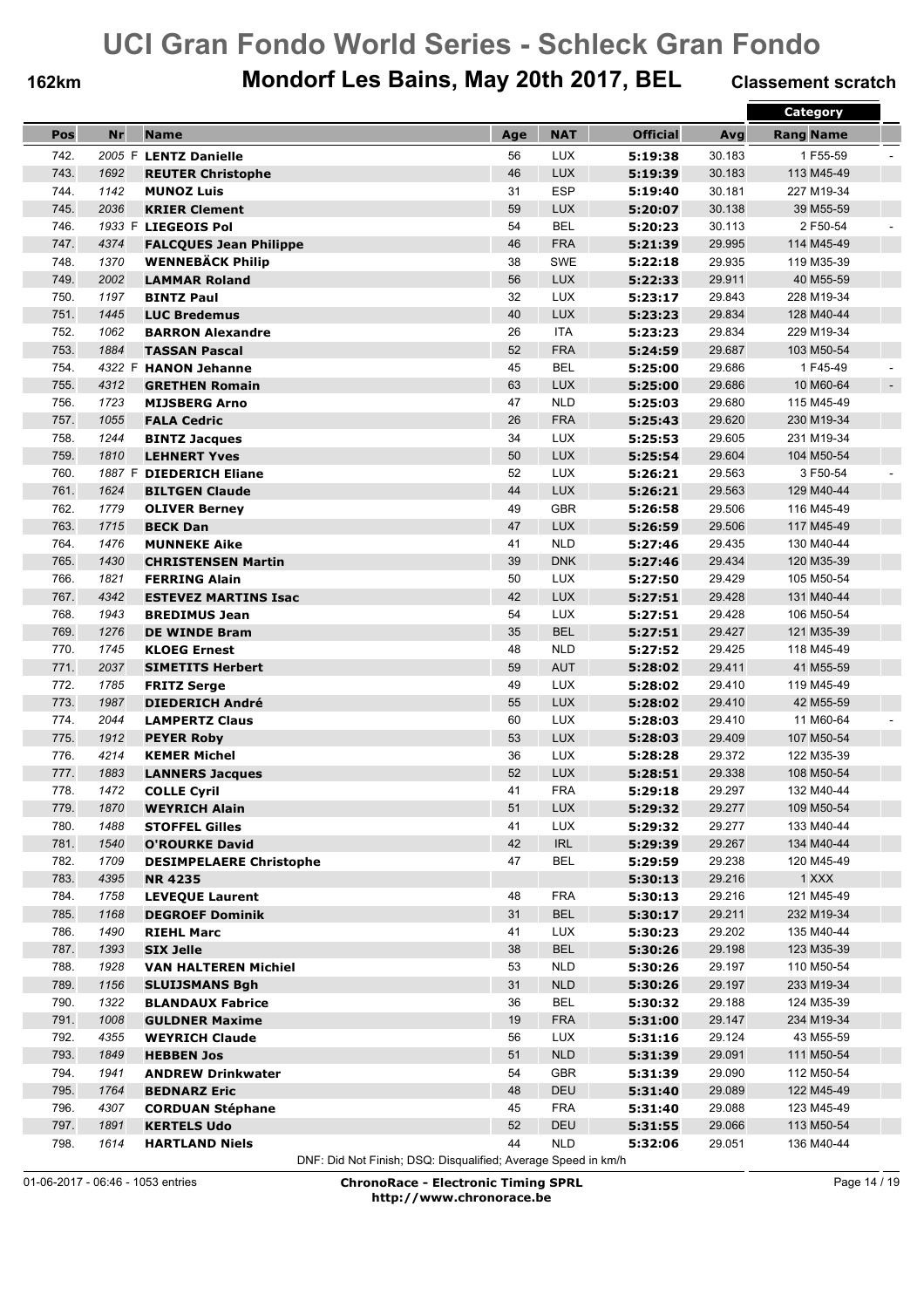## **162km Mondorf Les Bains, May 20th 2017, BEL Classement scratch**

|      |      |                                 |     |            |                 |        | <b>Category</b>            |
|------|------|---------------------------------|-----|------------|-----------------|--------|----------------------------|
| Pos  | Nr   | <b>Name</b>                     | Age | <b>NAT</b> | <b>Official</b> | Avg    | <b>Rang Name</b>           |
| 799. | 1696 | <b>ERTL Thomas</b>              | 46  | DEU        | 5:32:48         | 28.990 | 124 M45-49                 |
| 800. | 1935 |                                 | 54  | <b>NLD</b> |                 |        |                            |
|      |      | <b>VERAART Pieter</b>           |     | <b>GBR</b> | 5:33:05         | 28.965 | 114 M50-54                 |
| 801. | 1911 | <b>CHEESMAN Colin</b>           | 53  |            | 5:33:05         | 28.965 | 115 M50-54                 |
| 802. | 1868 | <b>HOFFMANN Romain</b>          | 51  | <b>LUX</b> | 5:33:18         | 28.946 | 116 M50-54                 |
| 803. | 4385 | <b>THEISEN Claude</b>           | 50  | <b>LUX</b> | 5:33:20         | 28.943 | 117 M50-54                 |
| 804. | 1957 | <b>OVERBEEK Erik</b>            | 54  | <b>NLD</b> | 5:33:20         | 28.943 | 118 M50-54                 |
| 805. | 1733 | <b>EICHERS Jean-Luc</b>         | 47  | <b>LUX</b> | 5:33:20         | 28.943 | 125 M45-49                 |
| 806. | 1470 | <b>VANDEMEULEBROUCKE Steven</b> | 40  | <b>BEL</b> | 5:33:22         | 28.941 | 137 M40-44                 |
| 807. | 1291 | <b>GRAVIER Christophe</b>       | 35  | <b>FRA</b> | 5:33:25         | 28.936 | 125 M35-39                 |
| 808. | 1256 | <b>DE MAN Joris</b>             | 34  | <b>BEL</b> | 5:34:09         | 28.872 | 235 M19-34                 |
| 809. | 4319 | <b>BELLOMO Federico</b>         | 53  | <b>ITA</b> | 5:34:13         | 28.867 | 119 M50-54                 |
| 810. | 4318 | <b>COLZANI Fabrizio</b>         | 42  | <b>ITA</b> | 5:34:13         | 28.867 | 138 M40-44                 |
| 811. | 2055 | <b>COSYN Eddy</b>               | 63  | <b>BEL</b> | 5:34:13         | 28.866 | 12 M60-64                  |
| 812. | 1888 | <b>LEBLAN Eric</b>              | 52  | <b>FRA</b> | 5:35:03         | 28.795 | 120 M50-54                 |
| 813. | 1778 | <b>OLDENZIEL Peter</b>          | 49  | <b>NLD</b> | 5:35:04         | 28.794 | 126 M45-49                 |
| 814. | 4267 | <b>EVEN Albert</b>              | 76  | <b>LUX</b> | 5:35:05         | 28.793 | 4 M65                      |
| 815. | 4376 | <b>LOOMANS Ignace</b>           | 19  | <b>BEL</b> | 5:35:05         | 28.791 | 236 M19-34                 |
| 816. | 4215 | <b>HEINEN Thierry</b>           | 53  | <b>BEL</b> | 5:35:25         | 28.763 | 121 M50-54                 |
| 817. | 1425 | <b>OSIO Mike</b>                | 39  | <b>LUX</b> | 5:35:31         | 28.755 | 126 M35-39                 |
| 818. |      | 4351 F HEYNEN Myrthe            | 27  | <b>NLD</b> | 5:35:41         | 28.740 | 5 F19-34<br>$\blacksquare$ |
| 819. | 4338 | <b>DAEMS Jan</b>                | 47  | <b>BEL</b> | 5:35:42         | 28.739 | 127 M45-49                 |
| 820. | 1333 | <b>JANSSENS Ive</b>             | 37  | <b>BEL</b> | 5:35:42         | 28.739 | 127 M35-39                 |
| 821. | 4337 | <b>IN'T VEN Paul</b>            | 72  | <b>BEL</b> | 5:35:42         | 28.739 | 5 M65                      |
| 822. | 1744 | <b>MASSARO Matteo</b>           | 48  | <b>LUX</b> | 5:35:45         | 28.735 | 128 M45-49                 |
| 823. | 1375 | <b>CROWLEY Niall</b>            | 38  | <b>IRL</b> | 5:36:11         | 28.697 | 128 M35-39                 |
| 824. | 1356 | <b>TEN VOORDE Jorn</b>          | 37  | <b>NLD</b> | 5:36:15         | 28.692 | 129 M35-39                 |
| 825. | 1850 | <b>WELTER John</b>              | 51  | <b>LUX</b> | 5:36:15         | 28.692 | 122 M50-54                 |
| 826. | 1646 | <b>BONIFAS Claude</b>           | 45  | <b>LUX</b> | 5:36:24         | 28.679 | 129 M45-49                 |
| 827. | 1767 |                                 | 48  | <b>JPN</b> | 5:36:42         | 28.654 | 130 M45-49                 |
| 828. | 1737 | NAKAMURA Tatsuto                | 48  | <b>LUX</b> |                 | 28.621 |                            |
|      |      | <b>SIEBENALER David</b>         |     |            | 5:37:05         |        | 131 M45-49                 |
| 829. | 1369 | <b>KLEMMER Olivier</b>          | 38  | <b>LUX</b> | 5:37:05         | 28.621 | 130 M35-39                 |
| 830. | 1213 | <b>MOERSCH Mike</b>             | 33  | <b>LUX</b> | 5:37:24         | 28.594 | 237 M19-34                 |
| 831. | 1620 | <b>CORNELIS Gunther</b>         | 41  | <b>BEL</b> | 5:38:17         | 28.519 | 139 M40-44                 |
| 832. | 1950 | <b>BERENS Christian</b>         | 54  | <b>LUX</b> | 5:38:23         | 28.512 | 123 M50-54                 |
| 833. | 1847 | <b>GLEUE Stefan</b>             | 51  | DEU        | 5:38:29         | 28.502 | 124 M50-54                 |
| 834. | 1693 | <b>MARIO Krause</b>             | 46  | <b>DEU</b> | 5:38:30         | 28.502 | 132 M45-49                 |
| 835. | 4243 | <b>RODDE Alain</b>              | 60  | <b>FRA</b> | 5:38:30         | 28.501 | 13 M60-64                  |
| 836. | 4304 | <b>DE COSTER Lander</b>         | 27  | BEL        | 5:38:31         | 28.500 | 238 M19-34                 |
| 837. | 1858 | <b>KIESCH Gilles</b>            | 51  | <b>LUX</b> | 5:38:54         | 28.468 | 125 M50-54                 |
| 838. | 1893 | <b>THEISEN Romain</b>           | 52  | LUX        | 5:39:12         | 28.443 | 126 M50-54                 |
| 839. | 2000 | <b>PULCINELLI Maurizio</b>      | 56  | LUX        | 5:39:52         | 28.387 | 44 M55-59                  |
| 840. | 4270 | <b>GSELL Francis</b>            | 49  | <b>FRA</b> | 5:39:53         | 28.385 | 133 M45-49                 |
| 841. | 1361 | <b>HODZIC Ramiz</b>             | 38  | LUX        | 5:40:05         | 28.369 | 131 M35-39                 |
| 842. | 4393 | <b>MCLYNSKEY Michael</b>        | 54  | <b>IRL</b> | 5:40:10         | 28.361 | 127 M50-54                 |
| 843. | 1493 | <b>VICENTE Gabriel</b>          | 41  | <b>FRA</b> | 5:41:30         | 28.252 | 140 M40-44                 |
| 844. | 1543 | <b>TROPIANO Saverio</b>         | 42  | <b>ITA</b> | 5:41:31         | 28.250 | 141 M40-44                 |
| 845. | 1139 | <b>ZEGERS Bob</b>               | 30  | BEL        | 5:41:35         | 28.244 | 239 M19-34                 |
| 846. | 1648 | <b>PLOMP Wilbert</b>            | 45  | NLD        | 5:42:07         | 28.200 | 134 M45-49                 |
| 847. | 1364 | <b>DIEPART Nicolas</b>          | 38  | <b>BEL</b> | 5:42:31         | 28.167 | 132 M35-39                 |
| 848. | 1664 | <b>KLEMAN Chris</b>             | 45  | <b>LUX</b> | 5:42:36         | 28.160 | 135 M45-49                 |
| 849. | 1390 | <b>GUDNASON Jon</b>             | 38  | <b>ISL</b> | 5:43:12         | 28.112 | 133 M35-39                 |
| 850. | 1830 | <b>KAUFFMANN Bertrand</b>       | 50  | LUX        | 5:43:12         | 28.111 | 128 M50-54                 |
| 851. | 1999 | <b>TAURELLE Philippe</b>        | 56  | <b>FRA</b> | 5:43:15         | 28.107 | 45 M55-59                  |
| 852. | 2027 | <b>REDING Roland</b>            | 58  | <b>LUX</b> | 5:44:17         | 28.023 | 46 M55-59                  |
| 853. | 1582 | <b>POJER Alain</b>              | 43  | <b>FRA</b> | 5:44:22         | 28.016 | 142 M40-44                 |
| 854. | 1320 | <b>LEBEAU Geoffrey</b>          | 36  | <b>LUX</b> | 5:44:45         | 27.984 | 134 M35-39                 |
| 855. | 1182 | <b>SCHAACK Dan</b>              | 32  | LUX        | 5:44:56         | 27.970 | 240 M19-34                 |
|      |      |                                 |     |            |                 |        |                            |

DNF: Did Not Finish; DSQ: Disqualified; Average Speed in km/h

01-06-2017 - 06:46 - 1053 entries **ChronoRace - Electronic Timing SPRL http://www.chronorace.be**

Page 15 / 19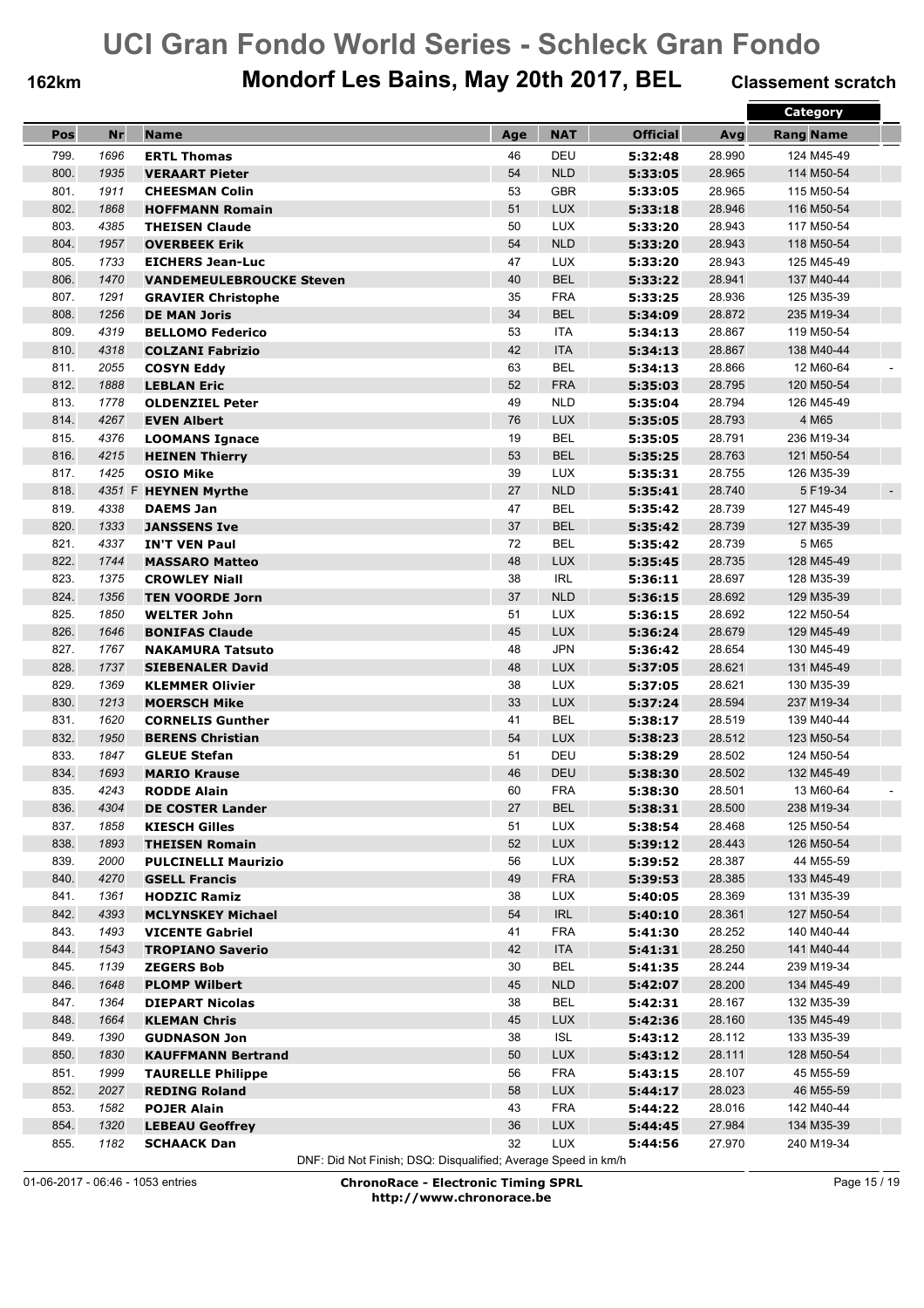## **162km Mondorf Les Bains, May 20th 2017, BEL Classement scratch**

|      |        |                                            |     |            |                 |        | Category                   |
|------|--------|--------------------------------------------|-----|------------|-----------------|--------|----------------------------|
| Pos  | Nr     | <b>Name</b>                                | Age | <b>NAT</b> | <b>Official</b> | Avg    | <b>Rang Name</b>           |
| 856. | 1903   | <b>VAN DEN BROECKE Wouter</b>              | 52  | <b>BEL</b> | 5:44:58         | 27.967 | 129 M50-54                 |
| 857. | 1625   | <b>WESTERHOF Diederik</b>                  | 44  | <b>NLD</b> | 5:44:59         | 27.966 | 143 M40-44                 |
| 858. | 1729   | <b>PERINET Jean-Francois</b>               | 47  | <b>FRA</b> | 5:44:59         | 27.966 | 136 M45-49                 |
| 859. | 1762   | <b>WOUDA Idsert</b>                        | 48  | <b>NLD</b> | 5:45:20         | 27.937 | 137 M45-49                 |
| 860. | 4227   | <b>FRANSSEN Erik</b>                       | 54  | <b>BEL</b> | 5:45:32         | 27.922 | 130 M50-54                 |
| 861. | 1280   | <b>TOMEK Jasinski</b>                      | 35  | POL        | 5:46:39         | 27.831 | 135 M35-39                 |
| 862. | 1037   | <b>THURIOT Julien</b>                      | 25  | <b>FRA</b> | 5:48:01         | 27.722 | 241 M19-34                 |
| 863. | 4375   | <b>LOOMANS Antoon</b>                      | 54  | <b>BEL</b> | 5:48:01         | 27.722 | 131 M50-54                 |
| 864. | 1647   |                                            | 45  | <b>LUX</b> | 5:48:25         | 27.690 | 138 M45-49                 |
| 865. | 1538 F | <b>POOS Serge</b><br><b>HOFFMANN Tania</b> | 42  | LUX        | 5:48:25         | 27.690 | 1 F40-44<br>$\blacksquare$ |
| 866. | 1857   | <b>DUNDON Alan</b>                         | 51  | <b>IRL</b> | 5:48:33         | 27.679 | 132 M50-54                 |
| 867. | 1686   |                                            | 46  | <b>LUX</b> |                 | 27.635 | 139 M45-49                 |
| 868. | 1895   | <b>SCHRAM Tom</b>                          | 52  | <b>LUX</b> | 5:49:06         | 27.632 |                            |
|      |        | <b>GUSTY Garnie</b>                        |     |            | 5:49:09         |        | 133 M50-54                 |
| 869. | 1372   | <b>BOSSELER Eric</b>                       | 38  | <b>LUX</b> | 5:49:09         | 27.632 | 136 M35-39                 |
| 870. | 1667   | <b>GROSJEAN Thierry</b>                    | 45  | <b>FRA</b> | 5:49:10         | 27.631 | 140 M45-49                 |
| 871. | 4269   | <b>VERNET Pascal</b>                       | 53  | <b>FRA</b> | 5:49:10         | 27.631 | 134 M50-54                 |
| 872. | 2039   | <b>PIT Jeroen</b>                          | 56  | <b>NLD</b> | 5:49:11         | 27.630 | 47 M55-59                  |
| 873. | 1685   | <b>ROLLING Jemp</b>                        | 46  | <b>LUX</b> | 5:49:48         | 27.580 | 141 M45-49                 |
| 874. | 1871   | <b>BODDAERT Fabrice</b>                    | 52  | <b>FRA</b> | 5:50:03         | 27.561 | 135 M50-54                 |
| 875. | 1616   | <b>MIRGUET Stéphane</b>                    | 44  | <b>FRA</b> | 5:50:11         | 27.551 | 144 M40-44                 |
| 876. | 1655   | <b>MOUSEL Romain</b>                       | 45  | <b>LUX</b> | 5:50:11         | 27.551 | 142 M45-49                 |
| 877. | 4250   | <b>FALTZ Paul</b>                          | 53  | <b>LUX</b> | 5:50:12         | 27.550 | 136 M50-54                 |
| 878. | 4343   | <b>ESTEVES MARTINS Jacques</b>             | 43  | <b>LUX</b> | 5:50:32         | 27.523 | 145 M40-44                 |
| 879. | 1407   | <b>KLOOS Philippe</b>                      | 39  | <b>LUX</b> | 5:50:45         | 27.506 | 137 M35-39                 |
| 880. | 1569   | <b>MERSCH Christian</b>                    | 43  | <b>LUX</b> | 5:51:49         | 27.423 | 146 M40-44                 |
| 881. | 1337   | <b>FREDERIK Enders</b>                     | 37  | DEU        | 5:51:49         | 27.423 | 138 M35-39                 |
| 882. | 1944   | <b>FRANCK Thierry</b>                      | 54  | <b>BEL</b> | 5:51:56         | 27.414 | 137 M50-54                 |
| 883. | 1907   | <b>DE LANGE Eric</b>                       | 53  | <b>BEL</b> | 5:51:59         | 27.410 | 138 M50-54                 |
| 884. | 1735   | <b>DE VUYST Alain</b>                      | 47  | BEL        | 5:52:18         | 27.386 | 143 M45-49                 |
| 885. | 1782   | <b>SCHAUVLIEGE Patrick</b>                 | 49  | <b>BEL</b> | 5:52:18         | 27.386 | 144 M45-49                 |
| 886. | 2015   | <b>DE PRAET Patrick</b>                    | 57  | <b>BEL</b> | 5:52:18         | 27.386 | 48 M55-59                  |
| 887. | 4234   | <b>HOLST Torsten</b>                       | 53  | <b>DNK</b> | 5:52:18         | 27.385 | 139 M50-54                 |
| 888. | 4233   | <b>JOHANSEN Sören</b>                      | 52  | <b>DNK</b> | 5:52:18         | 27.385 | 140 M50-54                 |
| 889. | 1033   | <b>TRITSMANS Maarten</b>                   | 24  | <b>BEL</b> | 5:52:19         | 27.384 | 242 M19-34                 |
| 890. | 1611   | <b>LAUWERS Werner</b>                      | 44  | <b>BEL</b> | 5:52:19         | 27.384 | 147 M40-44                 |
| 891. | 1780   | <b>VINCENT Patrick</b>                     | 49  | <b>BEL</b> | 5:52:19         | 27.383 | 145 M45-49                 |
| 892. |        | 1690 F ESCHETTE Sonny                      | 46  | <b>LUX</b> | 5:52:23         | 27.378 | 2 F45-49                   |
| 893. | 2046   | <b>BOURGMEYER Charel</b>                   | 60  | <b>LUX</b> | 5:52:36         | 27.362 | 14 M60-64                  |
| 894. | 1045   | <b>SCHOUTETENS Benoit</b>                  | 25  | <b>BEL</b> | 5:52:47         | 27.347 | 243 M19-34                 |
| 895. | 1063   | <b>HOOLANTS Nigel</b>                      | 27  | <b>BEL</b> | 5:52:48         | 27.347 | 244 M19-34                 |
| 896. | 1881   | <b>EVALD Claus</b>                         | 52  | <b>DNK</b> | 5:53:49         | 27.268 | 141 M50-54                 |
| 897. | 1345   | <b>VAN HECKE Frederic</b>                  | 37  | <b>BEL</b> | 5:54:37         | 27.206 | 139 M35-39                 |
| 898. | 1942   | <b>MOUTON Patrick</b>                      | 54  | <b>FRA</b> | 5:54:40         | 27.202 | 142 M50-54                 |
| 899. | 1152   | <b>KENSHIRO Harasaki</b>                   | 31  | <b>JPN</b> | 5:54:41         | 27.201 | 245 M19-34                 |
| 900. | 4344   | <b>BODEN Claude</b>                        | 59  | <b>LUX</b> | 5:54:42         | 27.199 | 49 M55-59                  |
| 901. | 1321   | <b>DELEENHEER Benjamin</b>                 | 36  | <b>BEL</b> | 5:54:58         | 27.180 | 140 M35-39                 |
| 902. | 1075   | <b>ROCHE Francois</b>                      | 27  | <b>FRA</b> | 5:54:59         | 27.179 | 246 M19-34                 |
| 903. | 4213   | <b>NORTON Andrew</b>                       | 36  | <b>USA</b> | 5:55:00         | 27.177 | 141 M35-39                 |
| 904. | 4286   | <b>DORU Buhas</b>                          | 52  | ROU        | 5:55:01         | 27.175 | 143 M50-54                 |
| 905. | 4285   | <b>LUKAS Christian</b>                     | 49  | DEU        | 5:55:03         | 27.173 | 146 M45-49                 |
| 906. | 1357   | <b>GELADÉ Pieter</b>                       | 37  | <b>BEL</b> | 5:55:14         | 27.159 | 142 M35-39                 |
| 907. | 1680   | <b>BROUCKAERT Nico</b>                     | 46  | <b>BEL</b> | 5:55:15         | 27.158 | 147 M45-49                 |
| 908. | 2021   | <b>SAUERWEIN Claude</b>                    | 58  | <b>LUX</b> | 5:55:37         | 27.130 | 50 M55-59                  |
| 909. | 2031   | <b>JUNGBLUTH Carlo</b>                     | 59  | <b>LUX</b> | 5:55:39         | 27.127 | 51 M55-59                  |
| 910. | 2032   | <b>JUNGBLUTH Fredy</b>                     | 59  | <b>LUX</b> | 5:55:39         | 27.127 | 52 M55-59                  |
| 911. | 2022   | <b>KLEIN Marco</b>                         | 58  | <b>LUX</b> | 5:55:51         | 27.112 | 53 M55-59                  |
| 912. | 4386   | <b>VERPOTEN Joris</b>                      | 34  | <b>BEL</b> | 5:56:31         | 27.061 | 247 M19-34                 |
|      |        |                                            |     |            |                 |        |                            |

DNF: Did Not Finish; DSQ: Disqualified; Average Speed in km/h

01-06-2017 - 06:46 - 1053 entries **ChronoRace - Electronic Timing SPRL http://www.chronorace.be**

Page 16 / 19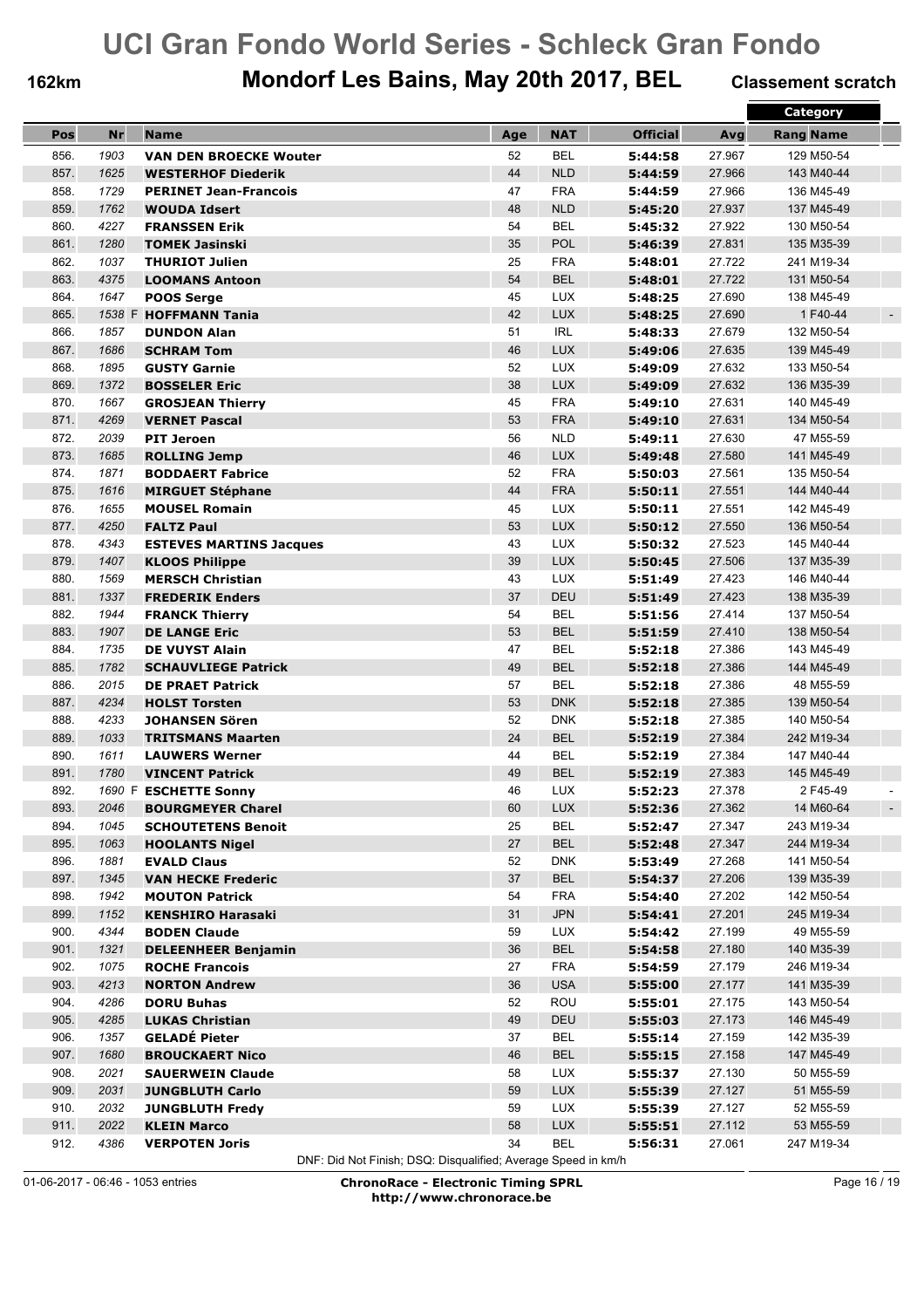## **162km Mondorf Les Bains, May 20th 2017, BEL Classement scratch**

|      |      |                             |     |                   |                    |        | <b>Category</b>                      |
|------|------|-----------------------------|-----|-------------------|--------------------|--------|--------------------------------------|
| Pos  | Nr   | <b>Name</b>                 | Age | <b>NAT</b>        | <b>Official</b>    | Avg    | <b>Rang Name</b>                     |
| 913. | 1836 | <b>BRESCIANI Marcello</b>   | 50  | <b>BEL</b>        | 5:56:37            | 27.053 | 144 M50-54                           |
| 914. | 1006 | <b>BOTSON Gaultier</b>      | 19  | <b>BEL</b>        | 5:56:42            | 27.047 | 248 M19-34                           |
| 915. | 1208 | <b>DAUPHIN Kevin</b>        | 33  | LUX               | 5:56:44            | 27.044 | 249 M19-34                           |
| 916. | 1553 | <b>GALVIN Macsen</b>        | 42  | <b>FRA</b>        | 5:56:46            | 27.042 | 148 M40-44                           |
| 917. | 4384 | <b>WAGNER Alain</b>         | 47  | <b>FRA</b>        | 5:56:51            | 27.036 | 148 M45-49                           |
| 918. |      | 1047 F VAN HOVE Karen       | 25  | <b>BEL</b>        | 5:57:10            | 27.012 | 6 F19-34<br>$\blacksquare$           |
| 919. | 1757 | <b>SEEGER Andreas</b>       | 48  | DEU               | 5:57:10            | 27.012 | 149 M45-49                           |
| 920. | 1738 | <b>REIS Luc</b>             | 48  | <b>LUX</b>        | 5:57:10            | 27.012 | 150 M45-49                           |
| 921. |      | 1650 F SEEGER Birgit        | 45  | DEU               |                    | 27.011 | 3 F45-49                             |
| 922. | 1846 | <b>SLUIJTER Steven</b>      | 51  | <b>NLD</b>        | 5:57:10<br>5:57:11 | 27.011 | 145 M50-54                           |
| 923. | 1164 |                             | 31  | <b>BEL</b>        |                    | 27.011 |                                      |
|      |      | <b>VAN DER PLAS Gert</b>    |     |                   | 5:57:11            |        | 250 M19-34                           |
| 924. | 1877 | <b>KOOIJ Marcel</b>         | 52  | <b>NLD</b><br>DEU | 5:57:11            | 27.010 | 146 M50-54<br>149 M40-44             |
| 925. | 1466 | <b>OTT Alexander</b>        | 40  |                   | 5:57:13            | 27.009 |                                      |
| 926. | 1818 | <b>FRANK Daniel</b>         | 50  | <b>LUX</b>        | 5:57:21            | 26.999 | 147 M50-54                           |
| 927. | 4358 | <b>MALLICK Bruno</b>        | 40  | <b>FRA</b>        | 5:58:12            | 26.934 | 150 M40-44                           |
| 928. |      | 1219 F VAN LAER Cora        | 33  | <b>BEL</b>        | 5:58:58            | 26.877 | 7 F19-34<br>$\overline{\phantom{a}}$ |
| 929. | 1137 | <b>BJORN Wauben</b>         | 30  | <b>NLD</b>        | 5:59:10            | 26.861 | 251 M19-34                           |
| 930. | 4283 | <b>RYOHO Kazama</b>         | 23  | <b>JPN</b>        | 6:00:12            | 26.784 | 252 M19-34                           |
| 931. | 1392 | <b>BAERT Steven</b>         | 38  | <b>BEL</b>        | 6:00:12            | 26.784 | 143 M35-39                           |
| 932. |      | 1206 F POTIER Céline        | 33  | <b>BEL</b>        | 6:00:13            | 26.784 | 8 F19-34<br>$\overline{\phantom{a}}$ |
| 933. |      | 1026 F WINKEL Laura         | 24  | <b>FRA</b>        | 6:00:13            | 26.783 | 9 F19-34                             |
| 934. | 4271 | <b>MORANDINI Fausto</b>     | 47  | <b>LUX</b>        | 6:00:20            | 26.774 | 151 M45-49                           |
| 935. | 1566 | <b>VANELDEREN Raf</b>       | 43  | <b>BEL</b>        | 6:01:38            | 26.679 | 151 M40-44                           |
| 936. | 1927 | <b>VAN DER REE Theo</b>     | 53  | <b>BEL</b>        | 6:01:38            | 26.678 | 148 M50-54                           |
| 937. | 4293 | <b>KARTHEISER Jemp</b>      | 51  | <b>LUX</b>        | 6:02:48            | 26.592 | 149 M50-54                           |
| 938. | 1703 | <b>VROKLAGE Robert</b>      | 47  | <b>NLD</b>        | 6:03:09            | 26.567 | 152 M45-49                           |
| 939. | 1170 | <b>SCHÜTZ Thomas</b>        | 31  | DEU               | 6:03:25            | 26.547 | 253 M19-34                           |
| 940. | 1794 | <b>BRAUN-HÜBSCH Volker</b>  | 49  | DEU               | 6:03:27            | 26.545 | 153 M45-49                           |
| 941. | 4245 | <b>JUNG Dominic</b>         | 34  | DEU               | 6:03:27            | 26.545 | 254 M19-34                           |
| 942. | 2063 | <b>AERTS François</b>       | 67  | <b>BEL</b>        | 6:05:30            | 26.396 | 6 M65                                |
| 943. | 1789 | <b>KIEFFER Patrick</b>      | 49  | <b>LUX</b>        | 6:06:45            | 26.306 | 154 M45-49                           |
| 944. | 4346 | <b>FRANÇOIS Laurent</b>     | 42  | <b>BEL</b>        | 6:06:45            | 26.306 | 152 M40-44                           |
| 945. | 2012 | <b>CUMMINS Jean</b>         | 57  | CAN               | 6:07:20            | 26.265 | 54 M55-59                            |
| 946. | 1273 | <b>DAHM Jacques</b>         | 35  | <b>LUX</b>        | 6:07:39            | 26.241 | 144 M35-39                           |
| 947. | 4328 | <b>BESENIUS Eric</b>        | 31  | <b>LUX</b>        | 6:07:39            | 26.241 | 255 M19-34                           |
| 948. | 2062 | <b>DAHM Camille</b>         | 65  | <b>LUX</b>        | 6:07:40            | 26.241 | 7 M65                                |
| 949. | 1996 | <b>LENTINI Antonio</b>      | 56  | <b>LUX</b>        | 6:07:40            | 26.240 | 55 M55-59                            |
| 950. | 2028 | <b>THORLEY Melvyn</b>       | 58  | GBR               | 6:08:27            | 26.184 | 56 M55-59                            |
| 951. | 1918 | <b>DELOBBE Olivier</b>      | 53  | LUX               | 6:08:47            | 26.161 | 150 M50-54                           |
| 952. | 1313 | <b>CLERIX Gerry</b>         | 36  | <b>BEL</b>        | 6:09:45            | 26.092 | 145 M35-39                           |
| 953. | 1296 | <b>PIGNATELLI Laurent</b>   | 35  | <b>LUX</b>        | 6:09:46            | 26.092 | 146 M35-39                           |
| 954. | 4211 | <b>JUTEAN Stephane</b>      | 43  | <b>LUX</b>        | 6:09:46            | 26.091 | 153 M40-44                           |
| 955. | 1866 | <b>HAFNER Laurent</b>       | 51  | <b>FRA</b>        | 6:09:47            | 26.090 | 151 M50-54                           |
| 956. | 1258 | <b>DEVOS Joeri</b>          | 34  | <b>BEL</b>        | 6:10:09            | 26.064 | 256 M19-34                           |
| 957. | 1329 | <b>HUYSENTRUYT Mario</b>    | 37  | <b>BEL</b>        | 6:10:11            | 26.062 | 147 M35-39                           |
| 958. | 1272 | <b>DELOBEL Sven</b>         | 35  | <b>BEL</b>        | 6:10:12            | 26.061 | 148 M35-39                           |
| 959. | 1348 | <b>KNOCKAERT Giovanni</b>   | 37  | <b>BEL</b>        | 6:10:25            | 26.046 | 149 M35-39                           |
| 960. | 1719 | <b>GIULIANI Fred</b>        | 47  | <b>LUX</b>        | 6:10:26            | 26.045 | 155 M45-49                           |
| 961. | 4331 | <b>MAURANTONIO Pasquale</b> | 54  | ITA               | 6:10:26            | 26.045 | 152 M50-54                           |
| 962. | 1431 | <b>BOSTYN Pedro</b>         | 39  | <b>BEL</b>        | 6:10:27            | 26.043 | 150 M35-39                           |
| 963. | 1976 | <b>SCHILTZ Pierrot</b>      | 55  | <b>LUX</b>        | 6:10:47            | 26.020 | 57 M55-59                            |
| 964. | 4260 | <b>VAN DER HORST Ralph</b>  | 45  | <b>LUX</b>        | 6:10:49            | 26.017 | 156 M45-49                           |
| 965. | 1825 | <b>PASTOOR Casper</b>       | 50  | <b>NLD</b>        | 6:13:01            | 25.864 | 153 M50-54                           |
| 966. | 2011 | <b>DICKINSON Nigel</b>      | 57  | <b>GBR</b>        | 6:13:23            | 25.839 | 58 M55-59                            |
| 967. | 2025 | <b>CORNELISSENS Patrick</b> | 58  | <b>BEL</b>        | 6:14:06            | 25.789 | 59 M55-59                            |
| 968. | 1240 | <b>VANDEN EYNDE Dimitri</b> | 34  | <b>BEL</b>        | 6:14:07            | 25.789 | 257 M19-34                           |
| 969. | 1669 | ASANO Hideki                | 45  | <b>JPN</b>        | 6:14:10            | 25.785 | 157 M45-49                           |
|      |      |                             |     |                   |                    |        |                                      |

DNF: Did Not Finish; DSQ: Disqualified; Average Speed in km/h

01-06-2017 - 06:46 - 1053 entries **ChronoRace - Electronic Timing SPRL http://www.chronorace.be**

Page 17 / 19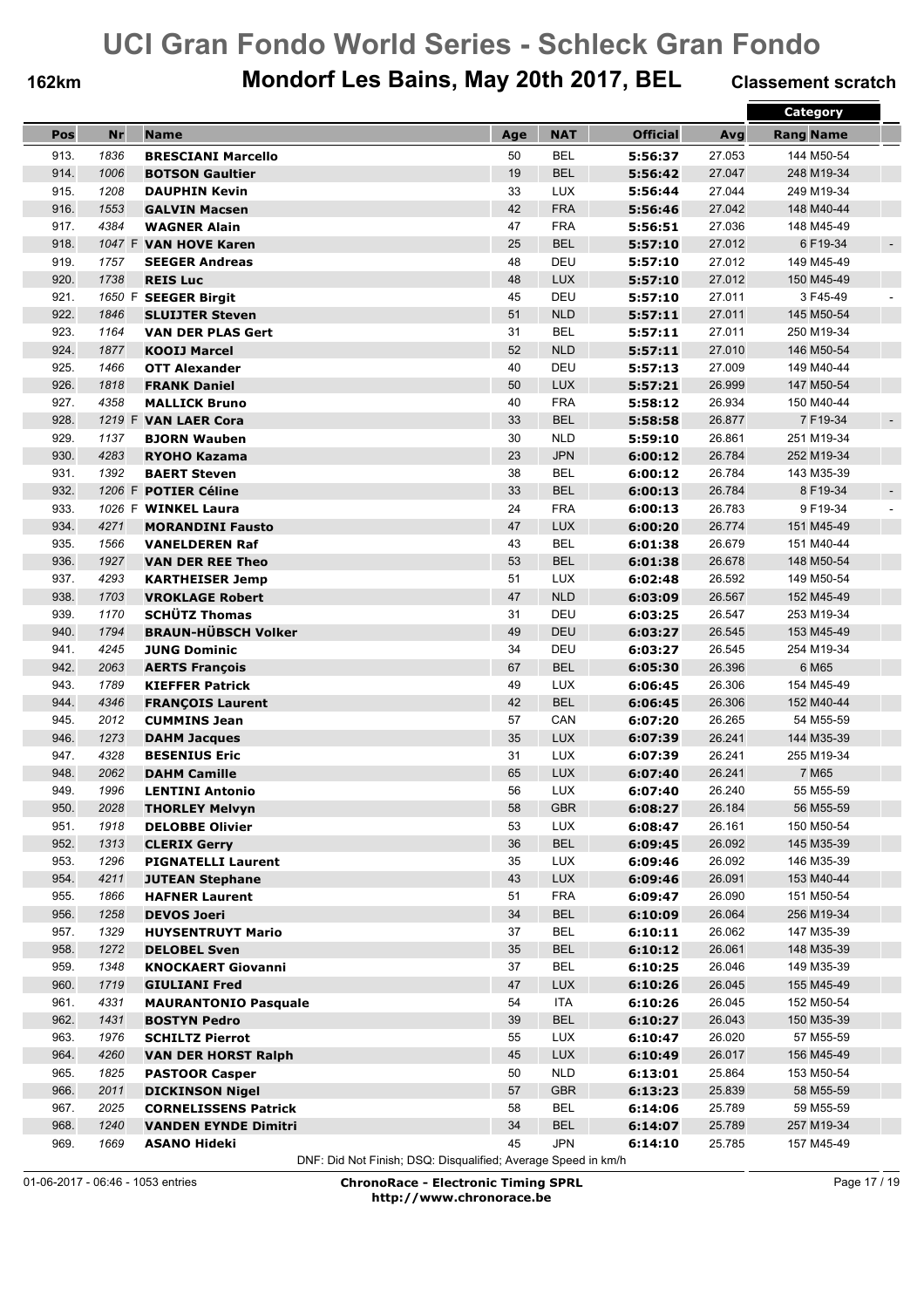## **162km Mondorf Les Bains, May 20th 2017, BEL Classement scratch**

|       |      |                                  |     |                          |                 |        | <b>Category</b>             |
|-------|------|----------------------------------|-----|--------------------------|-----------------|--------|-----------------------------|
| Pos   | Nr   | <b>Name</b>                      | Age | <b>NAT</b>               | <b>Official</b> | Avg    | <b>Rang Name</b>            |
| 970.  | 1093 | <b>FUTAGAMI Shunta</b>           | 28  | <b>JPN</b>               | 6:14:11         | 25.783 | 258 M19-34                  |
|       |      |                                  |     |                          |                 |        |                             |
| 971.  | 1959 | <b>WENGLER Yves</b>              | 54  | <b>LUX</b>               | 6:15:00         | 25.728 | 154 M50-54                  |
| 972.  | 4353 | <b>LOSCHETTER Raphael</b>        | 46  | <b>LUX</b>               | 6:15:39         | 25.682 | 158 M45-49                  |
| 973.  | 2019 | <b>MARGUE Michel</b>             | 58  | <b>LUX</b>               | 6:16:02         | 25.656 | 60 M55-59                   |
| 974.  | 1697 | <b>FISCHER Yves</b>              | 46  | <b>LUX</b>               | 6:16:35         | 25.619 | 159 M45-49                  |
| 975.  |      | 1580 F KOK Anja                  | 43  | <b>DNK</b>               | 6:17:23         | 25.565 | 2 F40-44<br>$\blacksquare$  |
| 976.  | 1613 | <b>CHRISTENSEN Gert</b>          | 44  | <b>DNK</b>               | 6:17:23         | 25.565 | 154 M40-44                  |
| 977.  | 1222 | <b>DELBEKE Kim</b>               | 33  | <b>BEL</b>               | 6:17:49         | 25.536 | 259 M19-34                  |
| 978.  | 1387 | <b>DE COCK Joeri</b>             | 38  | <b>BEL</b>               | 6:17:49         | 25.536 | 151 M35-39                  |
| 979.  | 4349 | <b>DE KWANT Arjan</b>            | 45  | <b>NLD</b>               | 6:18:29         | 25.490 | 160 M45-49                  |
| 980.  | 4297 | <b>NARANDZIC Darko</b>           | 37  | <b>HRV</b>               | 6:19:58         | 25.391 | 152 M35-39                  |
| 981.  | 1963 | <b>SCOTT Allen</b>               | 54  | <b>GBR</b>               | 6:20:24         | 25.362 | 155 M50-54                  |
| 982.  | 1362 | <b>BLITGEN Thomas</b>            | 38  | <b>LUX</b>               | 6:21:29         | 25.290 | 153 M35-39                  |
| 983.  | 2045 | <b>SICKING Fritz</b>             | 60  | <b>DEU</b>               | 6:21:37         | 25.281 | 15 M60-64<br>$\blacksquare$ |
| 984.  | 2017 | <b>BERTENS Jan</b>               | 57  | <b>NLD</b>               | 6:21:50         | 25.267 | 61 M55-59                   |
| 985.  | 1867 | <b>BERTENS Paul</b>              | 51  | <b>NLD</b>               | 6:21:51         | 25.266 | 156 M50-54                  |
| 986.  | 4221 | <b>FAHNER Johannes</b>           | 29  | <b>NLD</b>               | 6:22:22         | 25.232 | 260 M19-34                  |
| 987.  | 1246 | <b>CORDIER Ludovic</b>           | 34  | <b>BEL</b>               | 6:22:22         | 25.231 | 261 M19-34                  |
| 988.  | 2006 | <b>FIEDLER Carlo</b>             | 56  | <b>LUX</b>               | 6:22:51         | 25.200 | 62 M55-59                   |
| 989.  | 2010 | <b>KOHL Fernand</b>              | 57  | <b>LUX</b>               | 6:22:51         | 25.200 | 63 M55-59                   |
| 990.  | 4255 | <b>JONK Benoît</b>               | 28  | <b>LUX</b>               | 6:23:21         | 25.167 | 262 M19-34                  |
| 991.  | 1463 | <b>KOPP Laurent</b>              | 40  | <b>FRA</b>               | 6:25:21         | 25.037 | 155 M40-44                  |
| 992.  | 1311 | <b>HODZIC Nedzad</b>             | 36  | <b>LUX</b>               | 6:25:31         | 25.026 | 154 M35-39                  |
| 993.  | 1497 | <b>KAYSER Tom</b>                | 41  | <b>LUX</b>               | 6:25:36         | 25.020 | 156 M40-44                  |
| 994.  | 4254 | <b>MARTINS FRAGA Nelson</b>      | 31  | <b>LUX</b>               | 6:25:37         | 25.020 | 263 M19-34                  |
|       |      |                                  |     |                          |                 |        |                             |
| 995.  | 1576 | <b>POSING Gene</b>               | 43  | <b>LUX</b><br><b>GBR</b> | 6:25:38         | 25.018 | 157 M40-44                  |
| 996.  | 1766 | <b>MCLAREN Paul</b>              | 48  |                          | 6:25:40         | 25.016 | 161 M45-49                  |
| 997.  | 4256 | <b>HEILES Dean</b>               | 34  | <b>LUX</b>               | 6:25:50         | 25.005 | 264 M19-34                  |
| 998.  | 1173 | <b>WEEINK Werner</b>             | 32  | <b>NLD</b>               | 6:26:04         | 24.990 | 265 M19-34                  |
| 999.  | 1965 | <b>SCHEUREN John</b>             | 54  | <b>LUX</b>               | 6:26:16         | 24.977 | 157 M50-54                  |
| 1000. | 1668 | <b>HELGASON Sveinn</b>           | 45  | <b>ISL</b>               | 6:26:35         | 24.957 | 162 M45-49                  |
| 1001. | 1604 | <b>BECKER Daniel</b>             | 44  | <b>LUX</b>               | 6:26:40         | 24.952 | 158 M40-44                  |
| 1002. | 4222 | <b>SCRECCIA Marco</b>            | 47  | <b>LUX</b>               | 6:27:43         | 24.884 | 163 M45-49                  |
| 1003. | 4247 | <b>NE'METIS Tamais</b>           | 43  | <b>HUN</b>               | 6:28:10         | 24.854 | 159 M40-44                  |
| 1004. | 4327 | <b>ASSELBORN Laurent</b>         | 30  | <b>LUX</b>               | 6:28:20         | 24.844 | 266 M19-34                  |
| 1005. | 1843 | <b>BELACCHI Michel</b>           | 51  | <b>LUX</b>               | 6:28:20         | 24.844 | 158 M50-54                  |
| 1006. | 1172 | <b>VANDIVINIT Boris</b>          | 31  | <b>LUX</b>               | 6:28:22         | 24.842 | 267 M19-34                  |
| 1007. | 1314 | <b>DOSTERT Jeff</b>              | 36  | LUX                      | 6:28:22         | 24.842 | 155 M35-39                  |
| 1008. | 1365 | <b>WADELEUX Christophe</b>       | 38  | <b>BEL</b>               | 6:30:38         | 24.697 | 156 M35-39                  |
| 1009. | 4244 | <b>LEICK Michael</b>             | 56  | DEU                      | 6:31:12         | 24.662 | 64 M55-59                   |
| 1010. | 1665 | <b>DELANO Mike</b>               | 45  | <b>USA</b>               | 6:31:24         | 24.650 | 164 M45-49                  |
| 1011. | 1683 | <b>SIEGER Christophe</b>         | 46  | <b>FRA</b>               | 6:31:24         | 24.650 | 165 M45-49                  |
| 1012. | 4276 | <b>ROQUE Emmanuel</b>            | 44  | <b>FRA</b>               | 6:31:24         | 24.650 | 160 M40-44                  |
| 1013. | 1094 | <b>TAMINIAUX Francois-Xavier</b> | 28  | <b>BEL</b>               | 6:31:25         | 24.648 | 268 M19-34                  |
| 1014. | 1992 | <b>VOSMAN Herman</b>             | 56  | <b>LUX</b>               | 6:32:08         | 24.603 | 65 M55-59                   |
| 1015. | 1691 | <b>LASSINE Philippe</b>          | 46  | <b>LUX</b>               | 6:33:48         | 24.499 | 166 M45-49                  |
| 1016. | 1606 | <b>VANHAECKE Vincent</b>         | 44  | <b>BEL</b>               | 6:36:18         | 24.345 | 161 M40-44                  |
| 1017. |      | 1500 F GOCEL Réjane              | 41  | <b>FRA</b>               | 6:36:41         | 24.321 | 3 F40-44<br>$\sim$          |
| 1018. | 1108 | <b>BÉCHIR Clément</b>            | 29  | <b>FRA</b>               | 6:36:41         | 24.321 | 269 M19-34                  |
| 1019. | 1919 | <b>ZAVETTIERI Peppino</b>        | 53  | <b>FRA</b>               | 6:36:45         | 24.317 | 159 M50-54                  |
| 1020. | 1585 | <b>GUYOT Christophe</b>          | 43  | <b>FRA</b>               | 6:38:28         | 24.213 | 162 M40-44                  |
| 1021. | 1711 | <b>WIRTZ Alain</b>               | 47  | <b>LUX</b>               | 6:38:28         | 24.212 | 167 M45-49                  |
| 1022. | 1642 | <b>CARAMUTA V</b>                | 45  | <b>LUX</b>               | 6:39:39         | 24.140 | 168 M45-49                  |
| 1023. | 1938 | <b>SCANZANO Matteo</b>           | 54  | <b>ITA</b>               | 6:39:39         | 24.140 | 160 M50-54                  |
| 1024. | 1376 | <b>SCHRAM Fernand</b>            | 38  | LUX                      | 6:40:48         | 24.071 | 157 M35-39                  |
| 1025. | 4259 | <b>DELL Jeff</b>                 | 30  | LUX                      | 6:40:48         | 24.071 | 270 M19-34                  |
|       |      |                                  |     |                          |                 |        |                             |
| 1026. | 1379 | <b>WYBO Wesley</b>               | 38  | <b>BEL</b>               | 6:44:03         | 23.878 | 158 M35-39                  |

DNF: Did Not Finish; DSQ: Disqualified; Average Speed in km/h

01-06-2017 - 06:46 - 1053 entries **ChronoRace - Electronic Timing SPRL http://www.chronorace.be**

Page 18 / 19